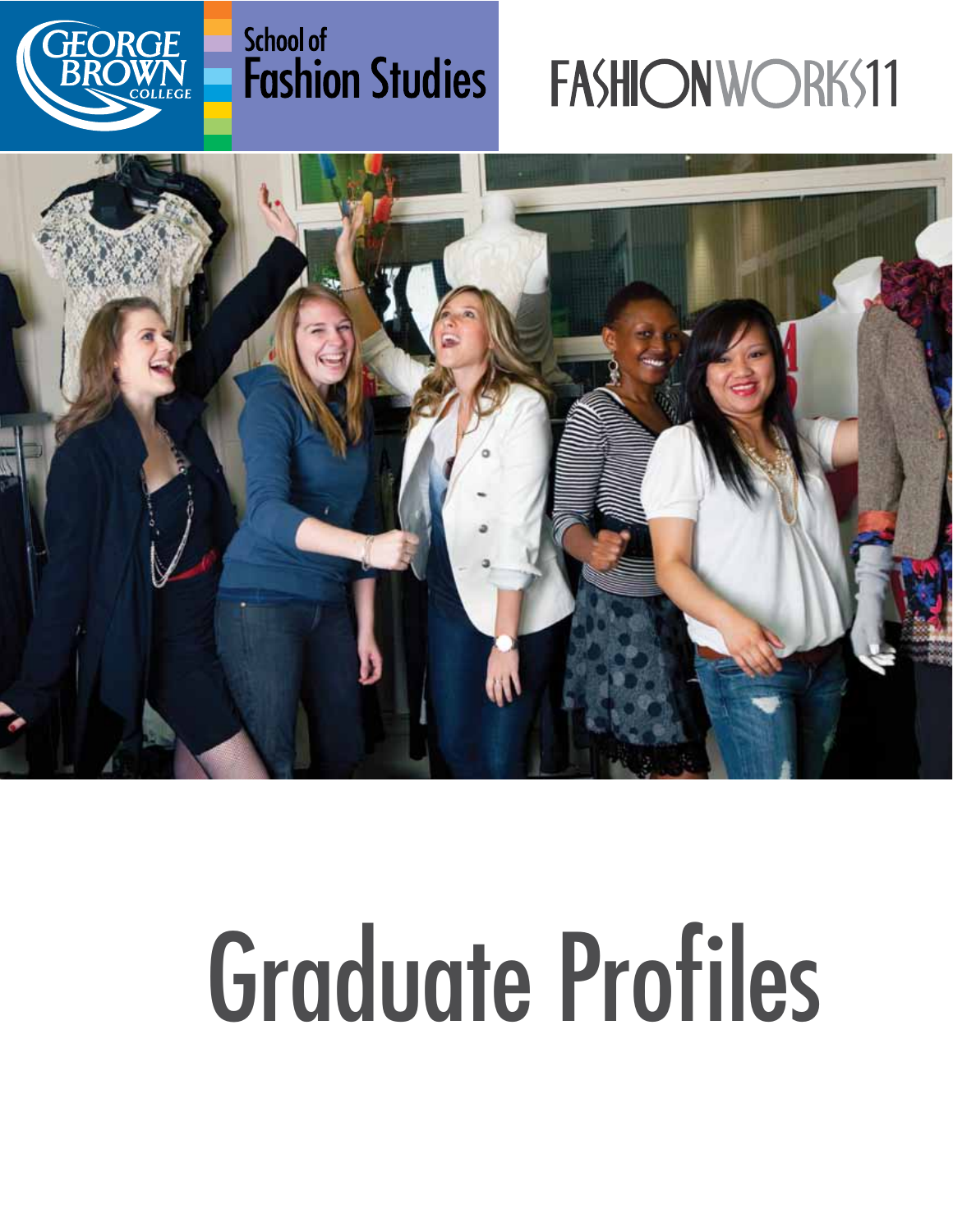### <span id="page-1-0"></span>2011 Fashion Management Graduates

| Adrianna Baglio      | Erin Nixon          | Melvin Noel Madlambayan |                                                          |
|----------------------|---------------------|-------------------------|----------------------------------------------------------|
| Alexandra Barkovich  | Farrah Korah        | Michelle Quan           |                                                          |
| Alexandria Maiato    | Felix Lu            | Meghan Kelemen          |                                                          |
| Angela Kosteski      | Gabriela Montenegro | Natalie Magnini         |                                                          |
| Brian Nguyen         | Gillian Scatliff    | Natalie Naccarato       |                                                          |
| Bushra Hasan         | Gracie Fedder       | Natalie Nitsopoulos     |                                                          |
| Caitlin Benish       | Haili Feng          | Natasha Buongiorno      |                                                          |
| Carly Campbell       | <b>Hilary Blunt</b> | Nicole Goldstein        |                                                          |
| Cassandra Mazzuca    | Jacqueline Collett  | Nikita Chugh            |                                                          |
| Catherine Morrison   | Jessica Phelps      | Nina Dziuba             |                                                          |
| Charlotte Nurse      | Jing Qian (Lucia)   | Qiao Jiao Ma            |                                                          |
| Charnele Allen       | Josh Gencarelli     | Rahul Patel             |                                                          |
| Cheri Ross           | Julia Roylance      | Rebecca Holmes          |                                                          |
| China Serrano        | Julie Gates         | Rehana Nandlall         |                                                          |
| Chris Chong          | Kaley Johnston      | Sabrina Lachman         |                                                          |
| Christina Beazley    | Katrina Small       | Samantha Saidyfye       |                                                          |
| Christine Leung      | Kayla Sutherland    | Sarah D'Arcey           |                                                          |
| Claire Light         | Kourtney Russiani   | Seunghee (Kate) Park    |                                                          |
| Cynthia Spitz        | Marcella Nicodemus  | Tara Strudwick          |                                                          |
| <b>Daniel Andres</b> | Megan Sher          | Tiffany Kaushal         |                                                          |
| Debbie Meraram       | Melanie Shedlosky   | Tracy Luong             |                                                          |
| Diana Monastirsky    | Melissa Guido       | Vivian Cui              | To view a graduate profile,<br>please click on the name. |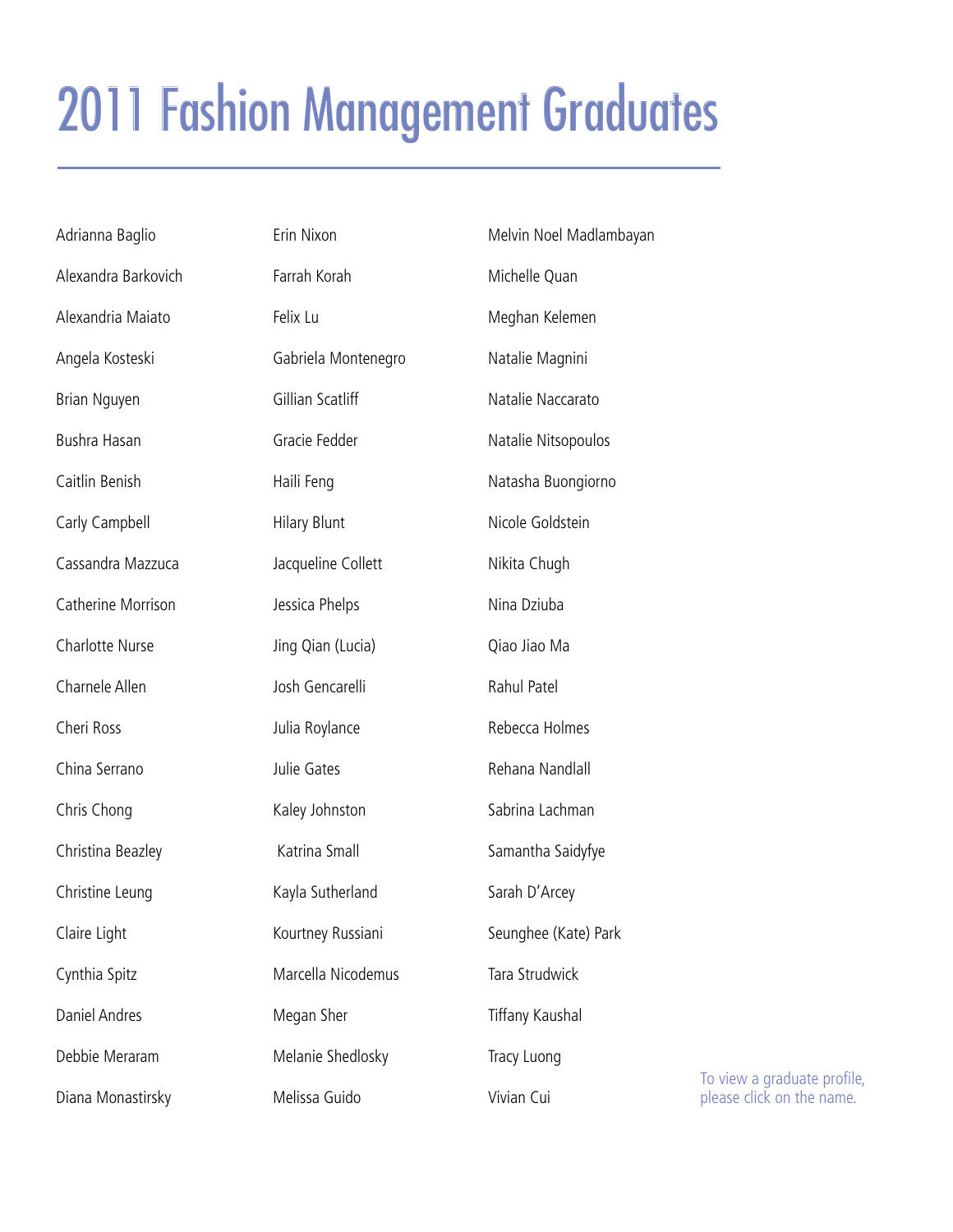<span id="page-2-0"></span>Adrianna Baglio 647.884.8427 adriannaa\_b@hotmail.com

#### **Departments of Interest**

1. Merchandising 2. Marketing 3. Wholesale / Buying

#### **Skills**

- Extensive customer service and sales experience
- Strong communication skills (written, visual, verbal)
- Efficient with Microsoft programs (Excel, Word, PowerPoint)
- Strong eye for detail
- Highly organized

#### **Education and Additional Training**

Fashion Management Diploma Candidate, George Brown College September 2009 – April 2011

#### **Work and Volunteer Experience**

Aldo, Sales Associate October 2000 – Present

Aldo Accessories, Key Holder / Sales Lead June 2008 – June 2009

H&M, Sales Associate June 2006 – January 2007

#### **Short-Term Career Goals**

• To begin my career working within the Canadian fashion industry in a marketing / merchandising position, and finding a company I can grow with

#### **What Makes Me Unique?**

- I work well independently and as part of a team
- I have strong sales and analytical skills
- I am dependable, flexible and creative in any job position
- I can adapt quickly to any situation



#### **Contact information**

Alexandra Barkovich 905.945.3531 (Home) 647.381.5897 (Cell) alexandra.barkovich@hotmail.com

#### **Departments of Interest**

- 1. Buying and Merchandise Management
- 2. Public Relations
- 3. Marketing
- 4. Advertising

#### **Skills**

- Computer Technology
- Customer Service / Teamwork

#### **Education and Additional Training**

Enrolling in a Masters of Business Administration program September 2011

Fashion Management Diploma Candidate, George Brown College September 2009 – April 2011

Bachelor of Arts, Major in Psychology and Sociology, University of Western Ontario

#### **Work and Volunteer Experience**

Aritzia, Sales Associate, Toronto, ON February 2011 – Present

Toute Sweet Ice Cream and Chocolates/Toute Die For Catering, Manager, Toronto, ON July 2008 – Present

Aprlya Fashions, Sales Associate/Key Holder, Toronto, ON October 2010 – December 2010

Janor Imports, Internship, Toronto, ON February 2010 – May 2010

GAP Inc., Sales Associate, Toronto, ON June 2007 – September 2007

Vineland IGA, Bakery and Deli Clerk, Toronto, ON June 2003 – September 2006

#### **Short-Term Career Goals**

- To gain employment in the buying department of a high end retail organization.
- To gain international experience, especially in Europe.
- To expand my knowledge and experience base, as well as use my unique skill set to benefit my employer.

- I have a passion for the fashion industry
- I am driven and extremely disciplined
- I work well in both a team and individual setting
- I am creative and open to new ideas, with an editorial eye
- My background includes both theoretical education and practical experience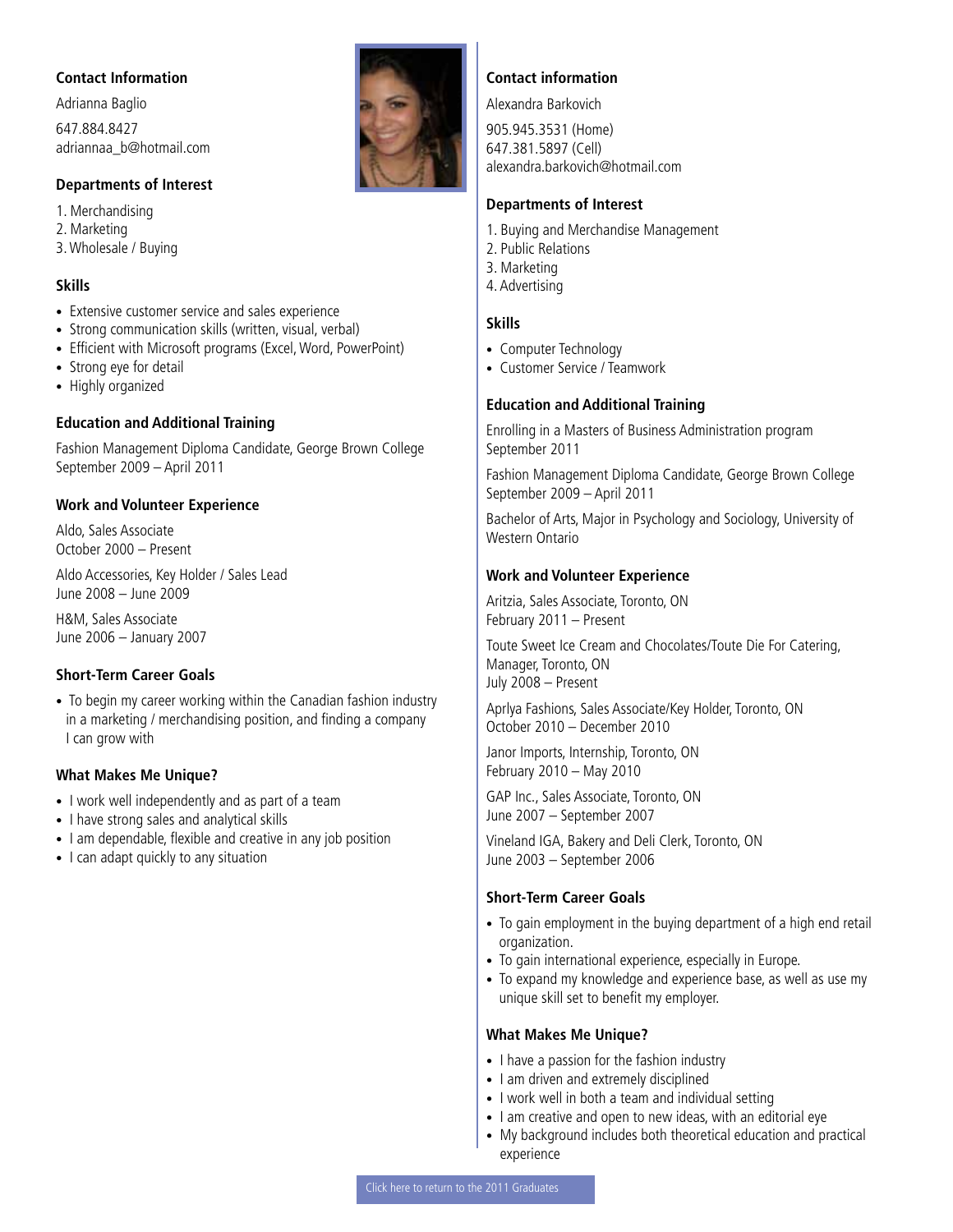<span id="page-3-0"></span>Alexandria Maiato 416.779.7874 alexandria.maiato@hotmail.com

#### **Departments of Interest**

1. Fashion Journalism 2. Visual Merchandising 3. Styling

#### **Skills**

- Familiar with all Microsoft Office applications
- Strong written and verbal communication skills
- Very good interpersonal skills and a creative eye

#### **Education and Additional Training**

Journalism, Print Diploma Program, Sheridan College September 2011 – April 2011

Fashion Management Diploma Candidate, George Brown College September 2009 – April 2011

#### **Work and Volunteer Experience**

Starbucks Coffee, Barista March 2009 – Present

Garage Clothing, Sales Associate May 2010 – September 2010

Dovercourt Boys and Girls Club, Volunteer September 2007 – June 2009

#### **Short-Term Career Goals**

- To complete my post-secondary education, as well as an internship for a fashion/lifestyle magazine.
- To obtain an entry-level position as a junior writer or layout artist.

#### **What Makes Me Unique?**

- I am extremely motivated and excited to learn new skills
- I have previous journalism, retail and volunteer experience, making me a well-rounded candidate
- I am able to work well in groups, but also excel independently



#### **Contact Information**

Angela Kosteski

416.258.3633 angela.kosteski@gmail.com

#### **Departments of Interest**

- 1. Buying
- 2. Event Planning
- 3. Fashion Journalism
- 4. Fashion Marketing

#### **Skills**

- Persuasive, enthusiastic and confident communicator
- Capable individual who takes initiative
- Excellent computer skills (Adobe Illustrator, Adobe Photoshop, Microsoft Office)

#### **Education and Additional Training**

Fashion Management Diploma Candidate, George Brown College September 2009 – April 2011

Fashion Works 2011, Internal Communications Team Spring 2011

City Downtown, George Brown College, Handbag Buyer Winter 2010

#### **Work and Volunteer Experience**

Guess? Canada (Yorkdale Mall), Sales Associate and Manager in Training July 2010 – Present

LG Fashion Week L'Oreal Paris, Backstage Volunteer Spring 2011, Fall 2010

Green Galaxy Company, Administrative Assistant May – September 2010 Productively created quotes, work orders, tracking orders and artwork approvals Accurately constructed art work using Adobe Illustrator and Photoshop

Velika K Designs for K.Barketti, Fashion Show Spring 2010 Collection Spring 2010

Mistress of Ceremonies/ Hostess

Urban Planet & Stitches-YM Inc., Administrator / Shift-Leader / Sales Associate December 2006 – January 2010

#### **Short-Term Career Goals**

• To gain the experience needed to pursue a position either with a fashion magazine or as a buyer.

- I am a dynamic, creative and open-minded fashion student
- I am dedicated, hardworking and always striving for success
- I have over 5 years of retail customer service / managerial experience in a fast-paced retail environment

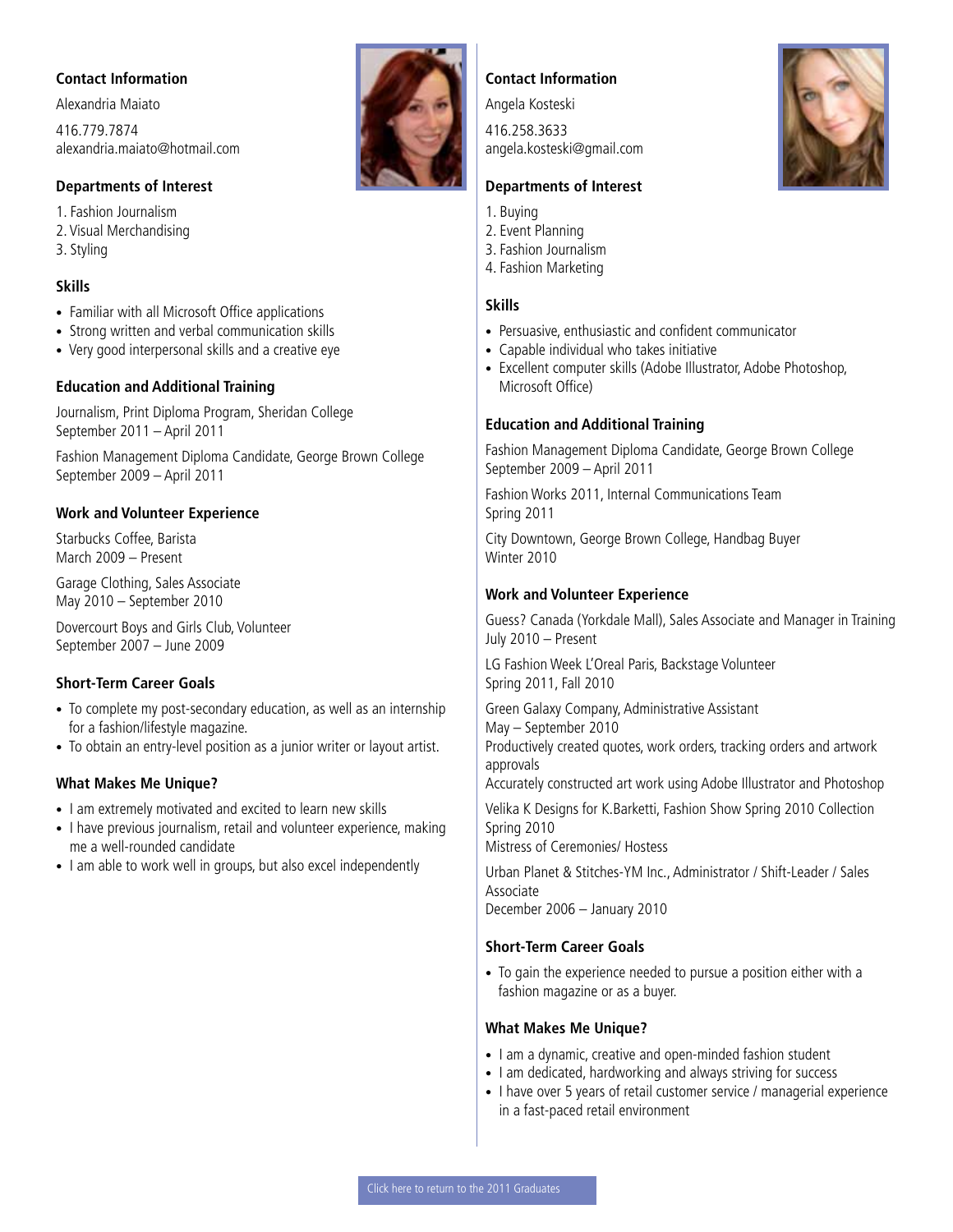<span id="page-4-0"></span>Brian Nguyen 647.402.8776 nguyen\_b17@hotmail.com

#### **Departments of Interest**

1. Wholesale / Buying

- 2. Merchandising / Product Development
- 3. Marketing

#### **Skills**

- Substantial critical thinking and analytical skills
- Strong customer service experience
- Consistently exceeding sales targets
- Adaptable in fast-paced work environments
- Desire for achievement
- Fluent Vietnamese (oral and written)
- Proficient in all components of Microsoft Office and Adobe Illustrator

#### **Education and Additional Training**

Fashion Management Diploma Candidate, George Brown College September 2009 –April 2011 Currently standing at a G.P.A of 3.65 Consecutively achieved Dean's List every semester

Matrix Clothing, Merchandising Intern, New Delhi, India May 2010 – July 2010

#### **Work and Volunteer Experience**

Diesel-Yorkville, Stylist, Toronto, ON. September 2009 – Present

RUDSAK Collection, Assistant Manager, Newmarket, ON. June 2008 – September 2009

#### **Short-Term Career Goals**

• To obtain an entry-level position where I can contribute my knowledge and skills of the fashion industry to the benefit of an organization.

#### **What Makes Me Unique?**

- I have an exceptional drive and motivation to succeed
- I genuinely enjoy helping people, which is proven by a positive customer-service track record
- I have excellent written and oral communication skills in both English and Vietnamese

### **Contact Information**

Bushra Hasan

416.693.0854 (Home) 647.864.8585 (Cell) Bushra040@hotmail.com

#### **Departments of Interest**

- 1. Visual Merchandising
- 2. Promotions
- 3. Trend Focus

#### **Skills**

- Can create effective visual materials
- Problem-solver, with the ability to analyze, learn and adapt quickly to challenging situations
- Hard-working and goal-oriented, with professionalism and dedication
- Reliable team player

#### **Education and Additional Training**

Fashion Management Diploma Candidate, George Brown College September 2009 – April 2011

#### **Work and Volunteer Experience**

LG Fashion Week, volunteer, Toronto, ON 2009

Tommy Hilfiger, Scarborough Town Centre 2007 – 2008

Mexx, Scarborough Town Centre 2006 – 2007

Arts Marketing Services Inc., Telemarketing 2006

Mon amour, Retail 2003

#### **Short-Term Career Goals**

- To gain experience in the trend focus sector of the fashion industry.
- To start my career working for a high-end retail store in their visual or promotions department.

- I can speak four different languages
- I am friendly and cooperative

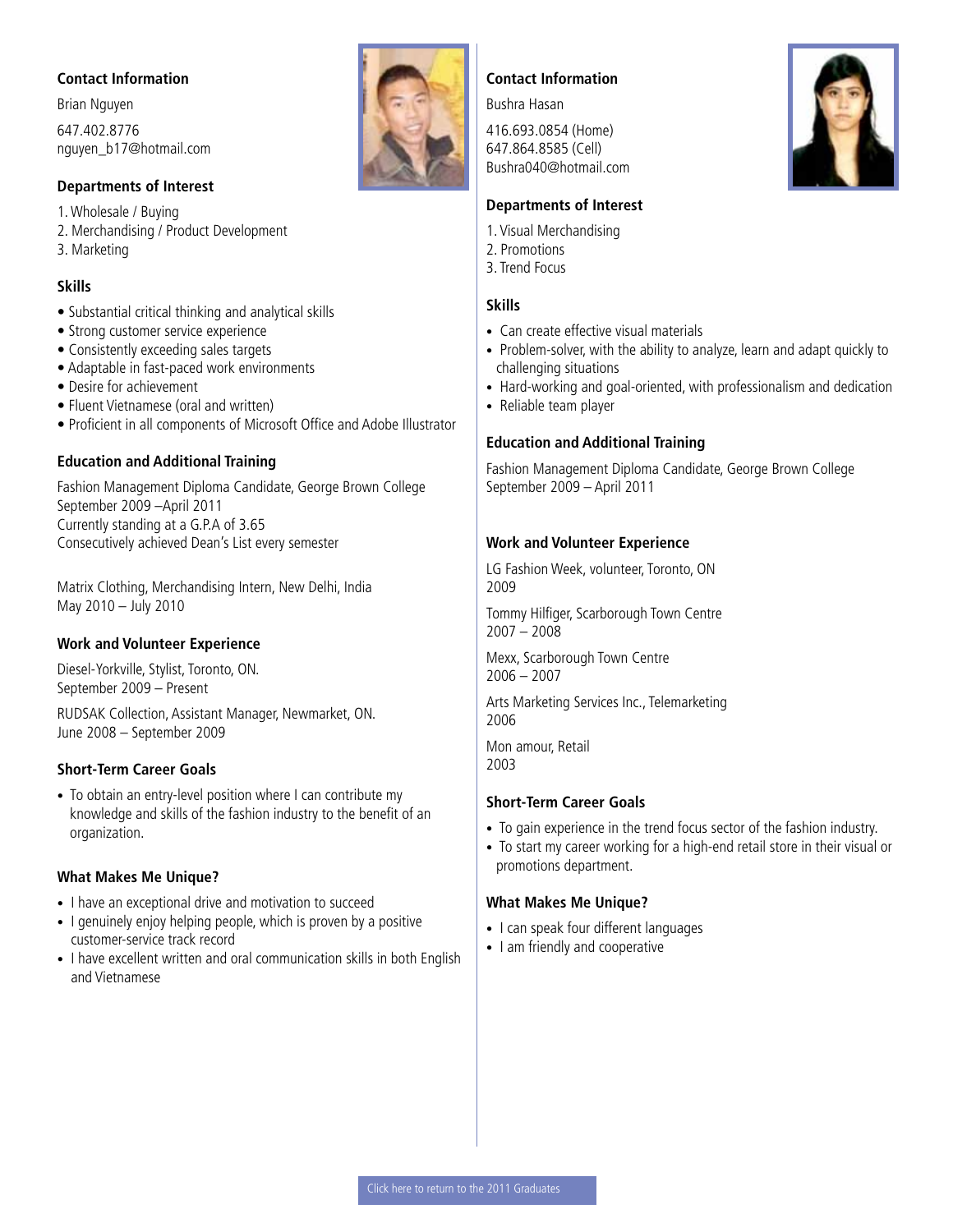<span id="page-5-0"></span>Caitlin Benish 905-807-4571 benishca@hotmail.com

#### **Departments of Interest**

1. Buying 2. Merchandising and Product Development

3. Marketing

#### **Skills**

- Creative, with a flare for fashion
- Strong interpersonal and customer service skills
- Strong computer skills (Adobe Illustrator, Microsoft Word and Excel)
- Ability to learn and adapt quickly
- Well-organized, motivated problem solver

#### **Education and Additional Training**

Fashion Management Diploma Candidate, George Brown College September 2009 – April 2011

English major, McMaster University September 2007 – April 2009

#### **Work and Volunteer Experience**

McDonald's Inc., Crew Trainer, Hamilton, ON October 2004 – Present

Jerry Mahl Sales /Boloten Sales, Sales Assistant Intern, Toronto, ON February 2010 – Present

Toronto LG Fashion Week, Volunteer, Toronto, ON October 2009 Holy Family Elementary, Tutor in the classroom, Hamilton, ON May 2008 – May 2009

#### **Short-Term Career Goals**

• To start my career in a buying or wholesaling position and come to understand many aspects of the fashion industry.

#### **What Makes Me Unique?**

- I understand the importance of a job well done and my work is a reflection of my character
- I carry a professional attitude and appreciate the importance of a friendly team environment in the workplace
- I enjoy a challenging working environment and learning and developing new skills on a daily basis

#### **Contact Information**

Caleigh De Guerre 647-966-9647 c\_deguerre@hotmail.com

#### **Departments of Interest**

- 1. Marketing
- 2. Buying
- 3. Styling

#### **Skills**

- Developing outstanding customer experience
- Effective at working in a team setting
- Proficient in Microsoft Office Suite and Adobe Illustrator
- Excellent communication and writing skills

#### **Education and Additional Training**

Fashion Management Diploma Candidate, George Brown College September 2009 – April 2011

Bachelor of Arts with Honours, English, Dalhousie University 2005 – 2009

#### **Work and Volunteer Experience**

Pink Tartan, Internship Position, Toronto, ON 2010

ET Canada, Internship Position, Toronto, ON 2010

Fashion Week, Backstage Assistant, Toronto, ON March 2010

#### **Short-Term Career Goals**

• To start my career working for a large company and build my reputation in the fashion industry.

- I work effectively in a team setting
- I have firsthand knowledge of the fashion retail industry
- I continually focus on providing excellent customer experience
- I am creative, with a strong work ethic

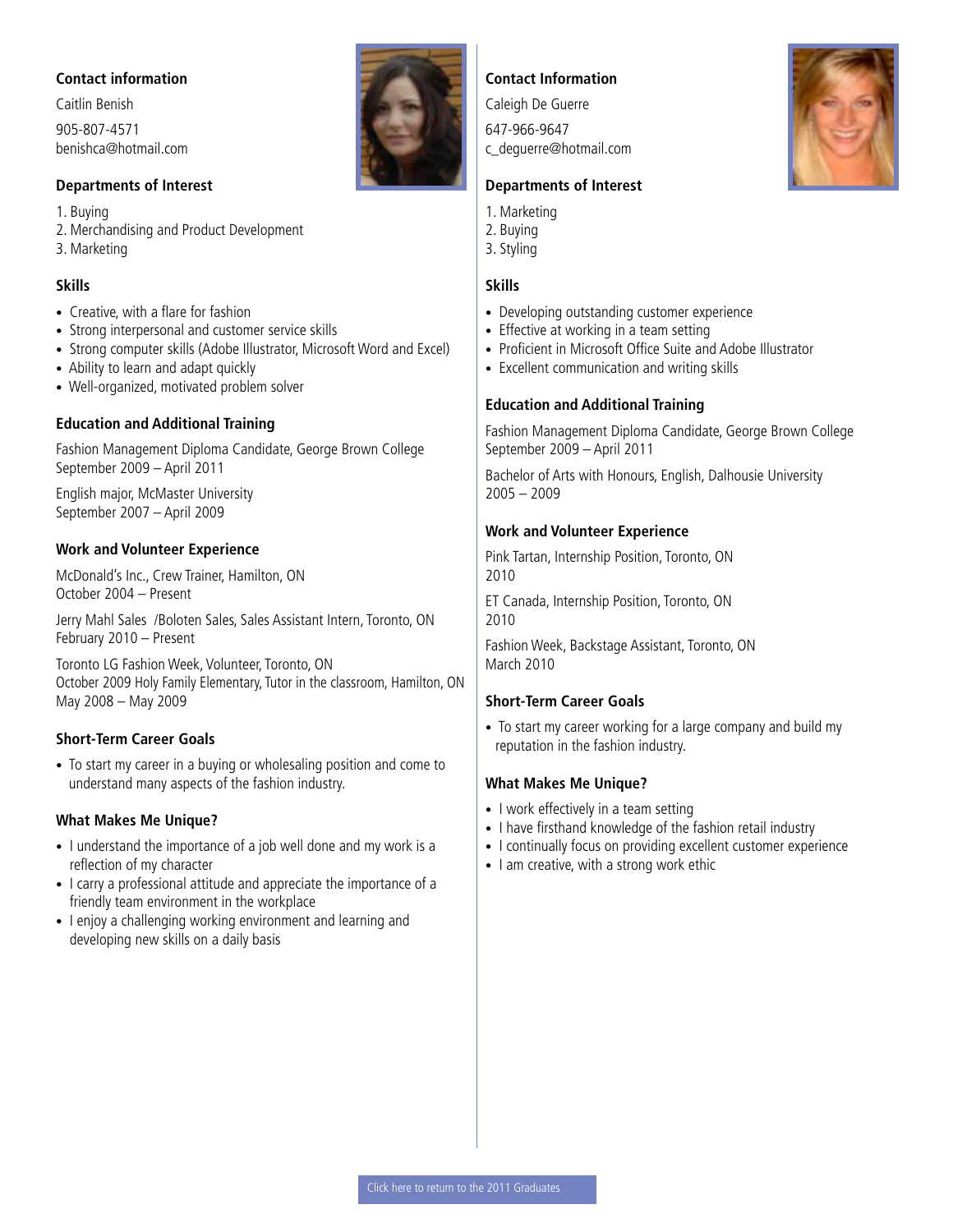<span id="page-6-0"></span>Carly Campbell 647.204.1960 carlycampbell\_123@hotmail.com

#### **Departments of Interest**

1. Merchandising 2. Marketing 3. Wholesale / Buying

#### **Skills**

- Proficient in Adobe Illustrator and Excel
- Extremely organized and thorough in all tasks
- Strong creative and visual skills

#### **Education and Additional Training**

Fashion Management Diploma Candidate, George Brown College September 2009 – April 2011

#### **Work and Volunteer Experience**

Aldo, Sales Associate, Toronto, ON 2008 – Present

Bluenotes, Sales Associate, Brantford/Toronto, ON  $2004 - 2010$ 

Lundstrom, Volunteer August 2010

#### **Short-Term Career Goals**

• To attain an entry-level position related to my field of interest, where I could grow, develop my skills and become a strong asset.

#### **What Makes Me Unique?**

- I have strong interpersonal communication skills, and can work proficiently in a group or individual setting
- I am extremely self motivated and take initiative
- I have a thorough knowledge of the business side of the retail industry

# **Contact Information**

Cassandra Mazzuca

416.302.4761 c.mazzuca@hotmail.com

#### **Departments of Interest**

- 1. Buying
- 2. Finance
- 3. Retail Ownership
- 4. Magazine Editing

#### **Skills**

- Very organized
- Great social and communication skills
- Familiar with Adobe Illustrator and Microsoft Excel
- Good with retail math and accounting

#### **Education and Additional Training**

Fashion Management Diploma Candidate, George Brown College September 2009 – April 2011

#### **Work and Volunteer Experience**

Garage Clothing, Sales Associate / Cashier, Vaughn, ON July 2007 – Present

Studio Sposa Bridal Boutique, Internship, Kleinberg, ON April – August 2010

#### **Short-Term Career Goals**

• To gain an understanding of the many aspects of business management, as well as experience positions across several different functional areas.

- I am a very cooperative and friendly person who is easy to work with
- I have a great passion for the industry and a drive for success
- I am well educated on the business aspect of the fashion industry

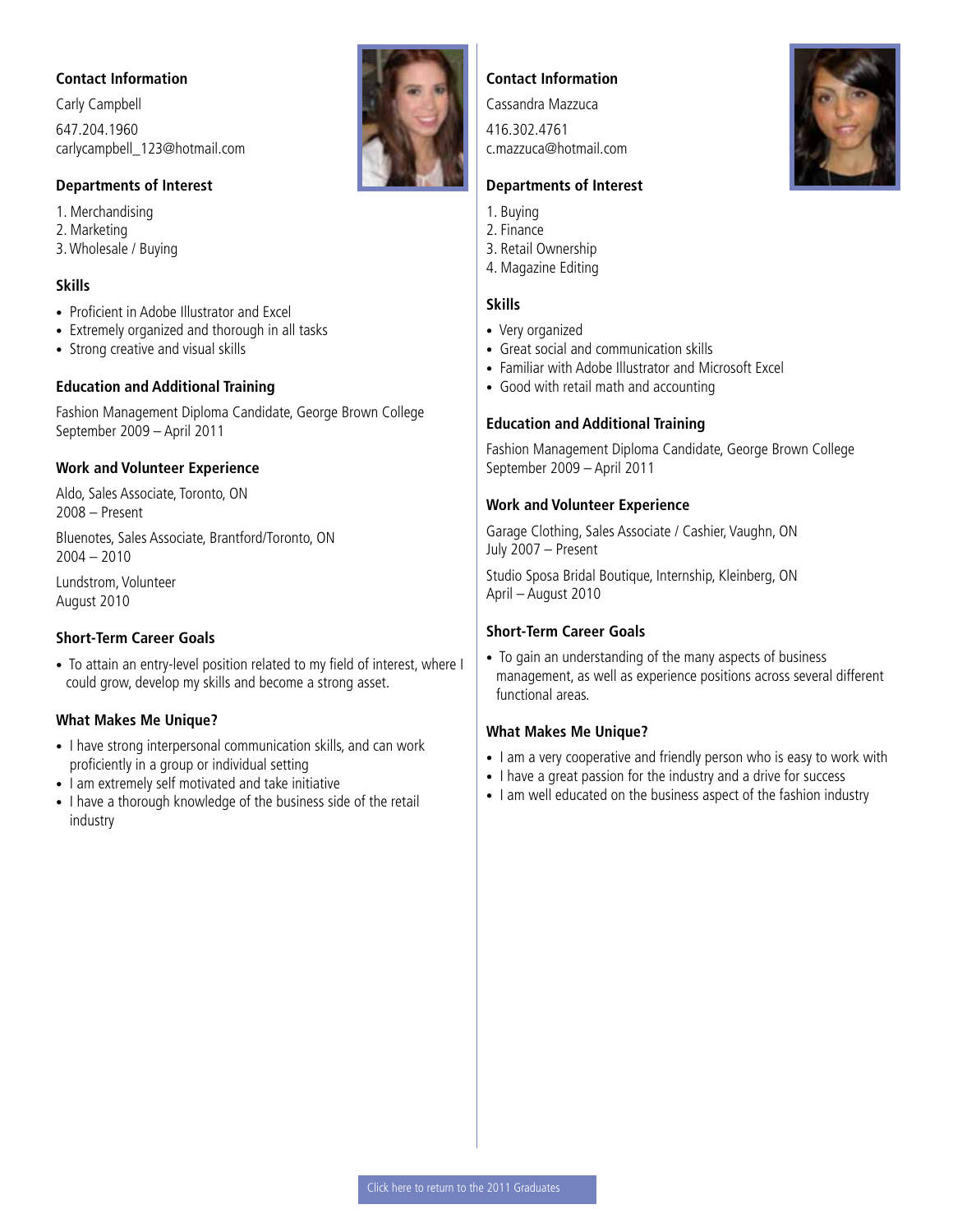<span id="page-7-0"></span>Cassandra Mecca 416.726.4390 cass\_mecca@hotmail.com

#### **Departments of Interest:**

1. Event Planning and Coordination 2. Visual Merchandising 3. Stylist

#### **Skills**

- Familiar with Adobe Photoshop and Illustrator
- Highly motivated, well organized and eager to take on new challenges
- Able to visual merchandise
- Proficient at coordinating pieces of clothing

#### **Education and Additional Training**

Fashion Management Diploma Candidate, George Brown College September 2009 -– April 2011

City Downtown Store, Visual Merchandiser, George Brown College September – December 2010

#### **Work and Volunteer Experience**

Denise, Key Holder, Toronto, ON. October 2009 – Present

Plutino Group, Intern, Toronto, ON April – August 2010

LG Fashionweek, Backstage Assistant to Evan Biddell, Volunteer, Toronto, ON

March 2010

SD+R Styler 2010 Fashion show, Assistant, Volunteer, Toronto, ON March 2010

One of a Kind Show, Merchandise sales for Domistyle Aprons, Volunteer, Toronto, ON November 2010

Snoflake by Debbie Sutton, Intern, Toronto, ON September, 2009 – December 2009

Greta Constantine Spring/Summer 2010 Fashion Show, Assistant, Volunteer, Toronto, ON October 2009

#### **Short-Term Career Goals**

• To start my career and apply the experience I have gained in the industry. I would also like to develop more knowledge and explore more areas of the fashion industry.

#### **What Makes Me Unique?**

- I work well with others as well as independently
- I enjoy applying my knowledge and am eager to gain more experience in the industry
- I have a strong work ethic



#### **Contact Information**

Catherine Morrison

416.556.8073 cathy.morrison@live.com

#### **Departments of Interest**

- 1. Buying
- 2. Importing/Wholesaling

#### **Skills**

- Driven and efficient
- Academic and professional experience in oral presentations, written communication and client interaction

#### **Education and Additional Training**

Fashion Management Diploma Candidate, George Brown College September 2009 – April 2011

Awarded Fashion Management Student Achievement Award in 2010, as recognition for being one of the top 10 students in the program, and Dean's Honour List every semester

Honours Bachelor of Arts, Communication Studies, McMaster University September 2005 – April 2009

4 years with focus on media, advertising, promotions and oral communications

#### **Work and Volunteer Experience**

ChickAdvisor Inc., Marketing Coordinator, Toronto, ON. April 2010 – Present Article publishing, website maintenance, brand representative and campaign coordinator with large corporate clients in the beauty industry

Sporting Life, Buying Intern, Toronto, ON. July –- August 2010

Line Knitwear; Versus by Versace and FDCC Toronto Fashion Week, Volunteer  $2009 - 2010$ 

#### **Short-Term Career Goals**

• To continue to develop my skills and gain experience working as a buyer, or for an importer.

- I thrive in a team environment and am always eager to take initiative when appropriate
- I have an extensive educational and professional background in relevant areas

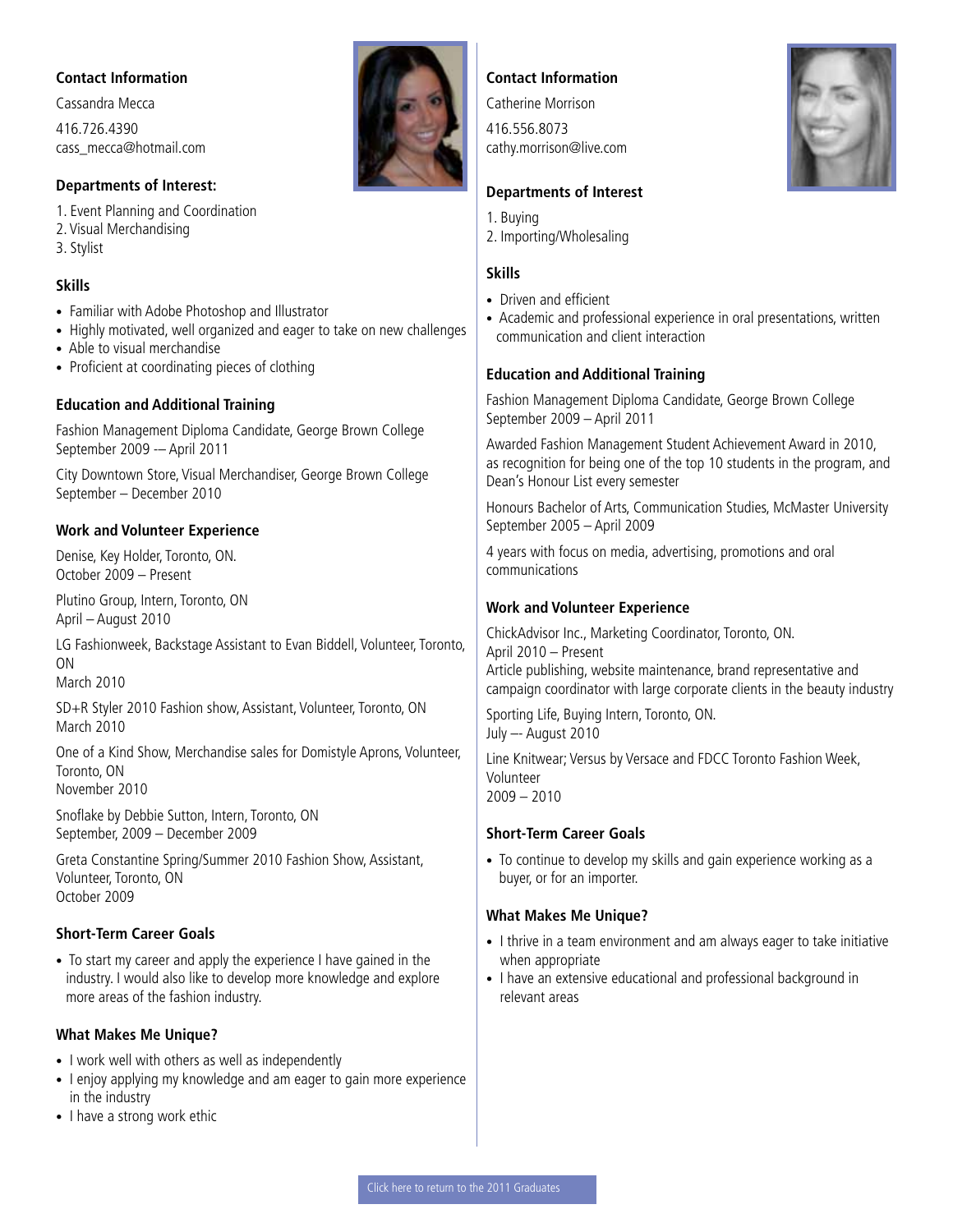<span id="page-8-0"></span>Charlotte Nurse 416.999.1559 charlotte.nurse@hotmail.com

#### **Departments of Interest**

1. Public Relations 2. Event Coordination 3. Styling

#### **Skills**

- Great communication and interpersonal skills
- Well organized and detail oriented
- Quick thinking and adaptable in unpredictable situations

#### **Education and Additional Training**

Fashion Management Diploma Candidate, George Brown College September 2009 – April 2011

#### **Work and Volunteer Experience**

Ford Models, Scout, Toronto ON November 2010 – Present

Oh, George! Magazine, Photography and Journalism at LG Fashion Week SS'11 October 2010

Ford Models: Intern, Toronto ON May – Sep 2010

The Bay, Ralph Lauren, Shop Specialist, Toronto ON May – August 2010

Paradigm Promotions, Event Coordination, Toronto ON April – May 2010

Brill Communications, Public Relations at LG Fashion Week SS'10 & FW'10 September 2009 – March 2010

#### **Short-Term Career Goals**

• To find the ideal company with which to begin my career.

#### **What Makes Me Unique?**

- I have very diverse experiences, inside and outside of the fashion industry
- I bring an analytical and organized view to a generally creative and sporadic industry

#### **Contact Information**

Charnele Allen

905.582.2451 c.allen91@hotmail.com

#### **Departments of Interest**

- 1. Management
- 2. International Internship

#### **Skills**

- Strong focus and determination, task oriented and a high achiever
- Respectful leader in group settings
- Prompt and attentive in providing high quality service
- Proficient with computers (Namespro, LightSpeed, UPS Connect, Microsoft Office and Social Media)

#### **Education and Additional Training**

Fashion Management Diploma Candidate, George Brown College September 2009 - April 2011

#### **Work and Volunteer Experience**

La Senza, Sales Associate 2009 – Current

Yes Virginia, Internship 2010

La Senza, Visual Merchandising, Co-operative Education 2009

OTHS Devil Wears Prada Fashion Show, Silent Auction; Fundraiser 2008, 2009

#### **Short-Term Career Goals**

• To graduate from George Brown College and then gain as much experience as possible in the fashion industry.

- I am a very focused and goal oriented worker
- I pride myself on being organized, tactful, and precise despite any pressures and interruptions
- I have avoided workplace conflict by using demonstrated problemsolving skills
- I can work well independently, and as a team player



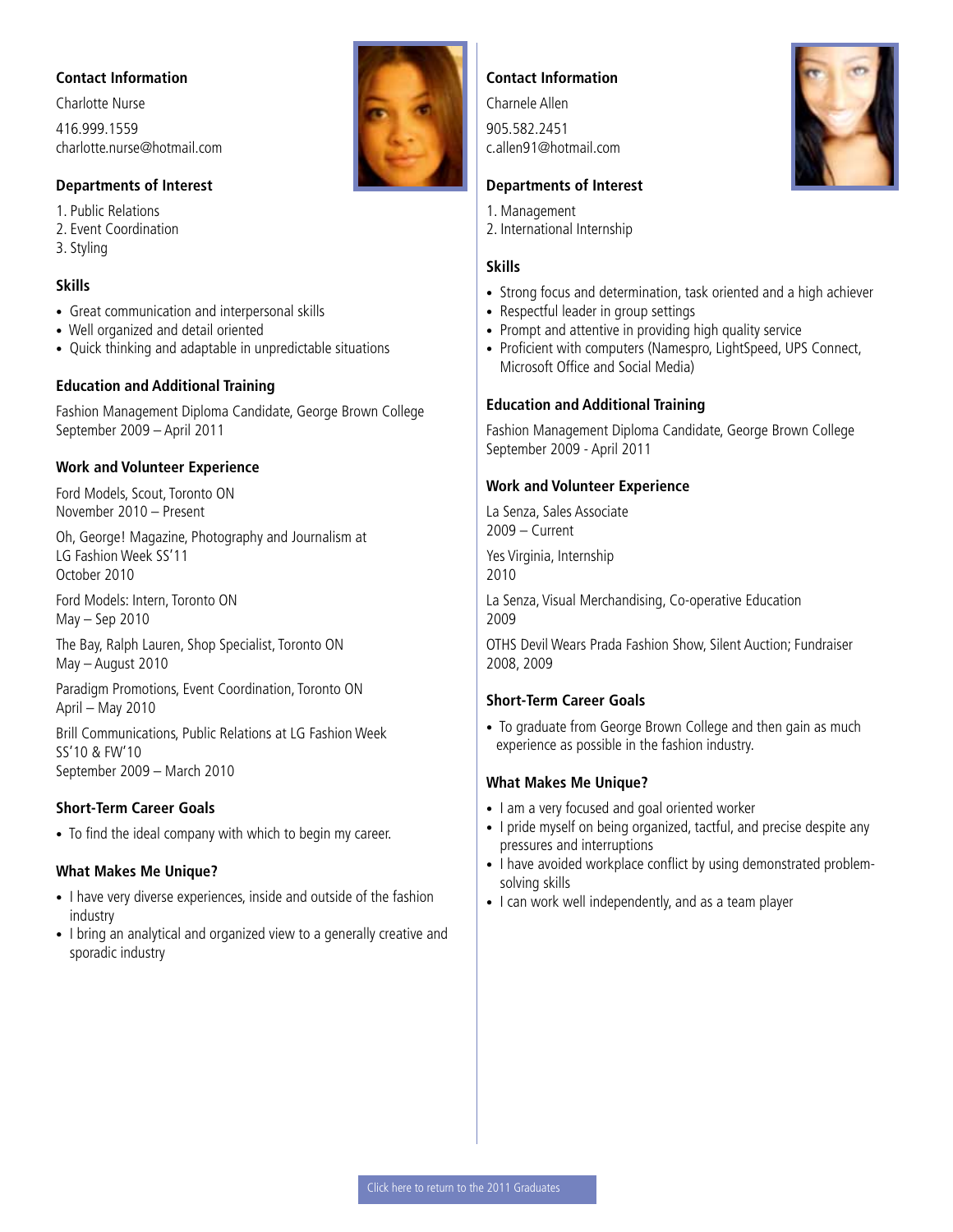<span id="page-9-0"></span>Cheri Ross 905.453.5607 cheriross@hotmail.com

#### **Departments of Interest**

1. Buying 2. Event Planning 3. Visual Merchandising

#### **Skills**

- An eye for fashion
- Familiar with Adobe Illustrator
- Capable with Microsoft Office products
- Great team player—well-organized and motivated

#### **Education and Additional Training**

Fashion Management Diploma Candidate, George Brown College September 2009 – April 2011

#### **Work and Volunteer Experience**

Sears, Customer Service, Toronto, ON September 2010– Present

Technical Laboratories of Canada, Volunteer, Mississauga, ON April – August 2010

Rona, Cashier, Brampton, ON October 2008 – April 2009

#### **Short-Term Career Goals**

• To pursue a position at a well known apparel company and eventually become a top level buyer.

#### **What Makes Me Unique?**

- I have professional knowledge of the business and production side of fashion
- I am easy to work with and open to new ideas



#### **Contact Information**

China Serrano

416.550.9469 chinaserrano@hotmail.com

#### **Departments of Interest**

- 1. Public Relations
- 2. Special Event Planning
- 3. Marketing & Advertising
- 4. Fashion Buying

#### **Skills**

- Hardworking, enthusiastic, and reliable
- Excellent organizational and multitasking skills
- Quick learner with a positive attitude—determined to succeed
- Strong customer service, teamwork and interpersonal skills
- Avid knowledge of current fashion and media trends
- Familiar with Adobe Illustrator

#### **Education and Additional Training**

Fashion Management Diploma Candidate, George Brown College September 2009 – April 2011

#### **Work and Volunteer Experience**

SD+R Clothing & UGR Republik, Fashion Intern November 2009 – July 2010

Winners, Sales Associate October 2007 – September 2008

Toronto Fashion Incubator, Press & Buyers Breakfast, Volunteer

LG Fashion Week the Power of Style, Volunteer

#### **Short-Term Career Goals**

• To work for a public relations firm and gain experience in both the special events and fashion industries.

- I am friendly and love to work with others
- I have a strong work ethic
- I am willing to undertake any new challenges
- I love to try and learn new things

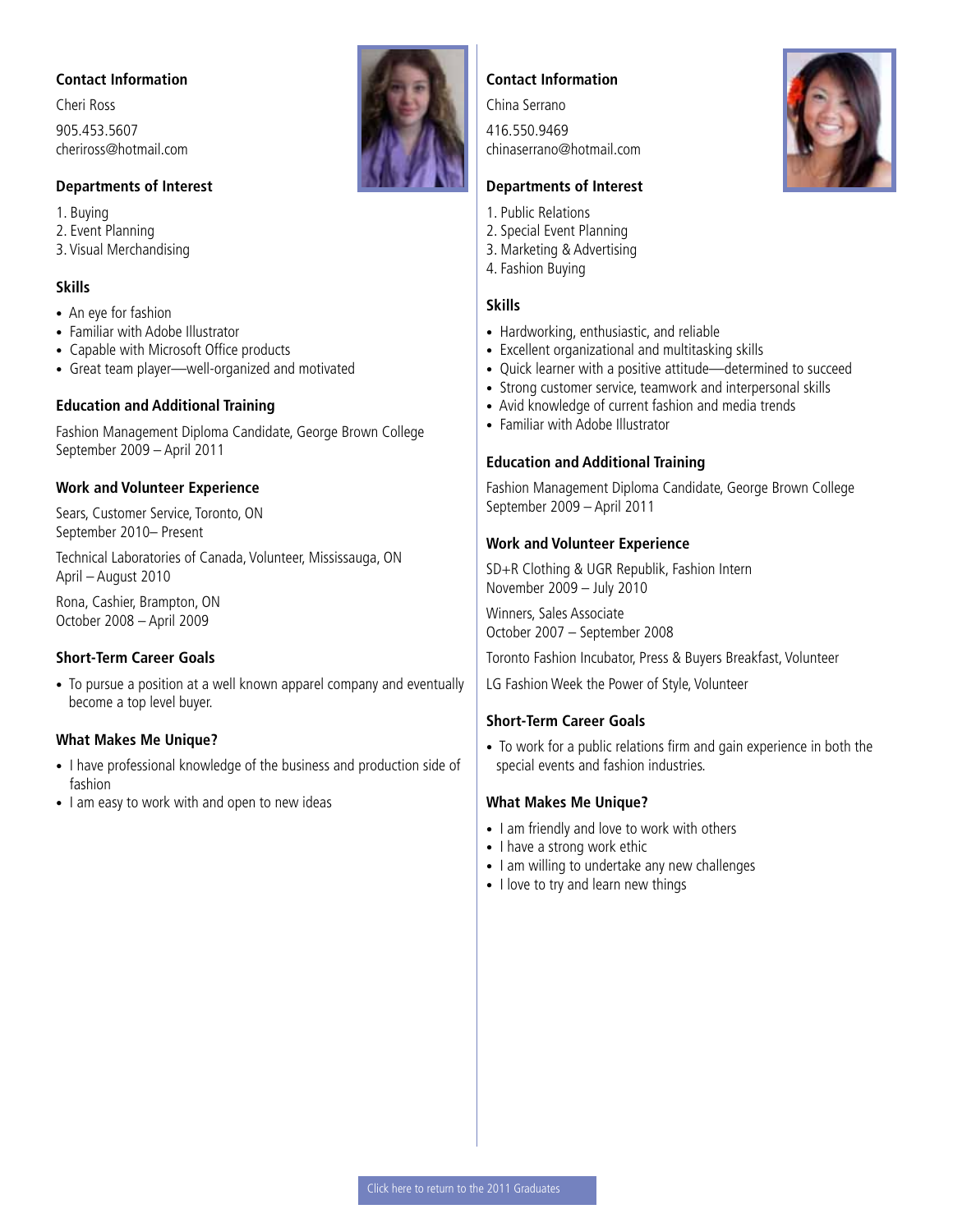<span id="page-10-0"></span>Chris Chong 416.418.1548 chris.chong5@gmail.com

#### **Departments of Interest**

1. Trend forecasting 2. Buying 3. Public Relations/Marketing

#### **Skills**

- Proficient in Microsoft Office (Excel, PowerPoint, Word, Outlook)
- Knowledgeable in Adobe Photoshop and Illustrator
- Excellent with math, data management and analysis
- Strong creative and visual abilities

#### **Education and Additional Training**

Fashion Management Diploma Candidate, George Brown College September 2009 – April 2011

Bachelor of Science, Biology/Environmental Science, University of Toronto May 2008

#### **Work and Volunteer Experience**

Winners Merchants International, Merchandise Assistant October 2010 – Present

L'Oreal Fashion Week, Volunteer March 2009, October 2010

#### **Short-Term Career Goals**

• To start my career working for a trend forecasting company.

#### **What Makes Me Unique?**

- I have strong leadership, communication and interpersonal skills
- I am outgoing, yet focused and organized
- I have the combination of a strong mathematical / scientific background and visual, creative flare



#### **Contact Information**

Christina Beazley 647.884.6799 cabeazley@gmail.com

#### **Departments of Interest**

- 1. Buying
- 2. Marketing
- 3. Trend Forecasting

#### **Skills**

- Self-motivated, with strong organizational skills and excellent interpersonal dynamic
- Proficient in Microsoft Office (Word, Excel, PowerPoint and Access), FrontPage, SPSS and Adobe Illustrator
- Exceptional accounting and math skills

#### **Education and Additional Training**

Fashion Management Diploma Candidate, George Brown College September 2009 – April 2011

Bachelor of Business Administration, Major in Marketing, St. Francis Xavier University Graduated 2007

#### **Work and Volunteer Experience**

The Bargains Group, Marketing Intern, Toronto, ON Spring/Summer 2010

Niche Supper Club Lounge, Waitress, Halifax, NS 2008 – 2009

Winners, Sales Associate, Halifax, NS 2003 – 2004

#### **Short-Term Career Goals**

• To gain experience and apply my skills in the fashion industry, especially in buying.

- I have experience with market research through focus groups / statistical analysis
- I have developed skills in E-Marketing (blogging, social networking etc.)
- I am truly enthusiastic about fashion and merchandising
- I am motivated and goal-oriented

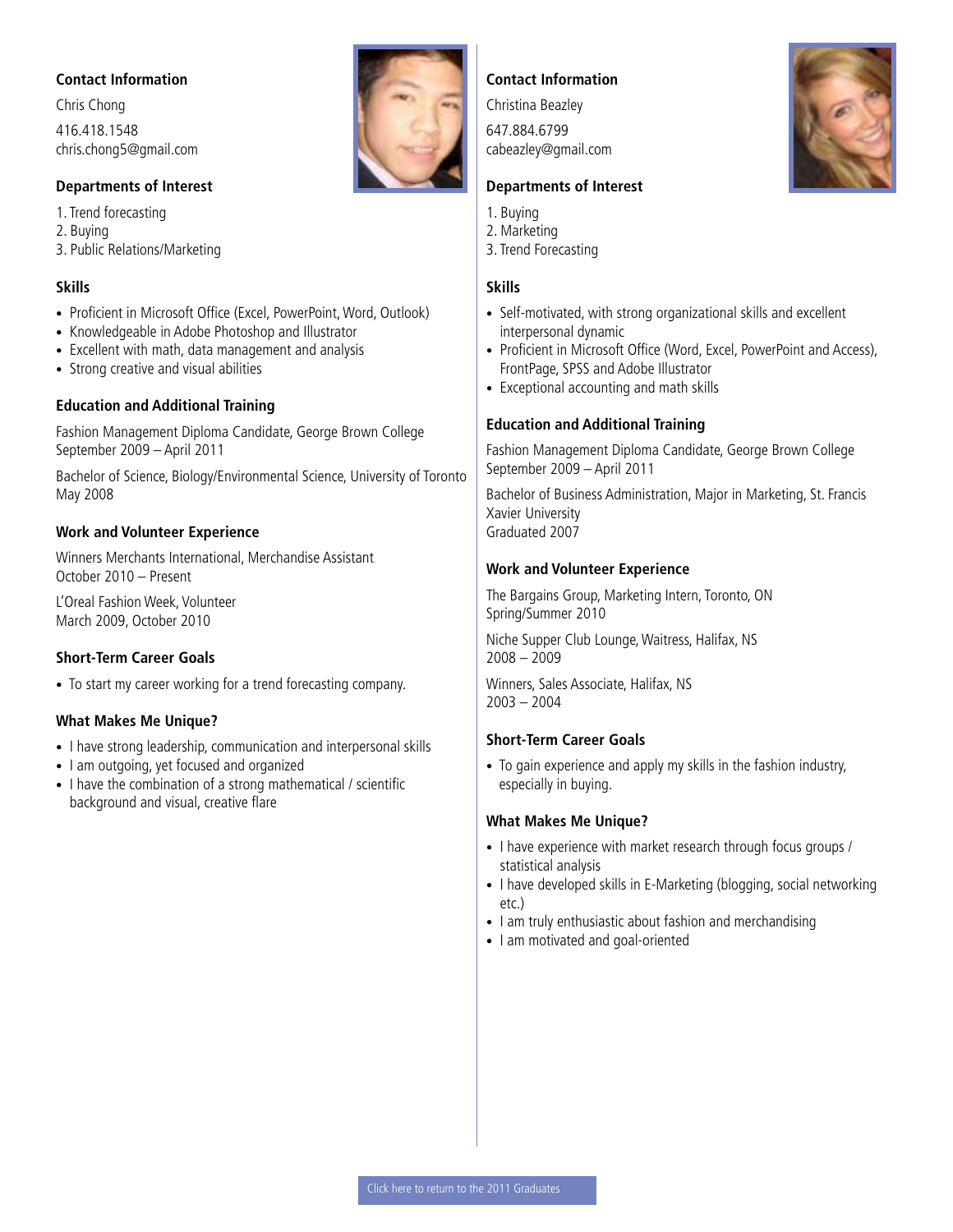<span id="page-11-0"></span>Christine Leung 647.896.5071 chrissleung@gmail.com

#### **Departments of Interest**

1. Buying and Merchandising

- 2. Trend Analysis and Forecasting
- 3. Product Development

#### **Skills**

- Creative and dynamic with a strong interest and passion for international fashion and the arts
- Knowledge and perception of fashion culture and trends, with a sharp eye for style
- Extensive skills and experience in wholesale, retail, product development and buying
- Energetic, personable, and motivated with a strong work ethic and the ability to be a team player
- Competent in all Microsoft Programs, Macintosh Programs, and Adobe Photoshop & Illustrator
- Holds English as a first language, Cantonese as a second, and competent in basic Mandarin

#### **Education and Additional Training**

Fashion Management Diploma Candidate, George Brown College September 2009 – April 2011

Received the School of Fashion Studies Student Achievement Award for Fall 2009 and on the Dean's Honours List consecutively for all 2009 and 2010 semesters

Honours Bachelor of Arts Degree, University of Toronto, September 2005 – April 2009

History, Political Science, and Social Geography, focusing on American politics and foreign relations

#### **Work and Volunteer Experience**

Pink Tartan, Product Development & Design Intern, Toronto, ON January 2011 – Present

Michael Kors, Showroom Sales & Retail Buying Intern, Toronto, ON October 2010 – Present



C2 Apparel, Showroom Assistant (Part time) and Sales Intern,

Toronto, ON

August 2008 Backstage Volunteer

June 2009 – Dec 2010 Forever 21, Sales Associate, Toronto, ON April – Aug 2009

Fashion Design Council of Canada, Toronto Fashion Week, Toronto, ON October 2008

Hong Kong Trade and Development Council, HK Fashion Week, HK, China

HKTDC Offices, Administration and

Clerical Work, Volunteer

**Short-Term Career Goals**  • To have a career in buying and merchandising for a highend retailer or designer. I am, however, extremely openminded and would be interested in many fields in the industry.

**What Makes Me Unique?** • I have experience and

• Due to my upbringing and travels, I hold an international perspective on fashion and

• I'm a fast learner, with strong potential in both the creative and business side of the fashion

• I am sociable and personable, with a friendly and openminded attitude towards life

market

business

industry

knowledge in various fashion fields, both high-end and mass

#### **Contact Information**

Claire Light

416.459.4656 claire.light7@gmail.com

#### **Departments of Interest**

- 1. Styling
- 2. Event Coordination and Management
- 3. Fashion Journalism

#### **Skills**

- Very strong written and oral communication skills
- Proficient in Microsoft Word and Excel
- Experience working at trade shows and award shows
- Excellent interpersonal skills

#### **Education and Additional Training**

Fashion Management Diploma Candidate, George Brown College September 2009 – April 2011

Psychology, University of Guelph September 2005 – April 2008

#### **Work and Volunteer Experience**

Balisi Fashions, Intern, Toronto, ON 2010

Salon Communications, Administrative Assistant, Toronto, ON 2008

Contessa Hair Show, Stylist's Assistant, Volunteer 2008

#### **Short-Term Career Goals**

• To work hard and gain as much experience as I can in the fashion industry. I would especially like to be involved with event planning and coordination.

- I am friendly and outgoing, with a positive attitude
- I have a very strong work ethic
- I have a diverse education

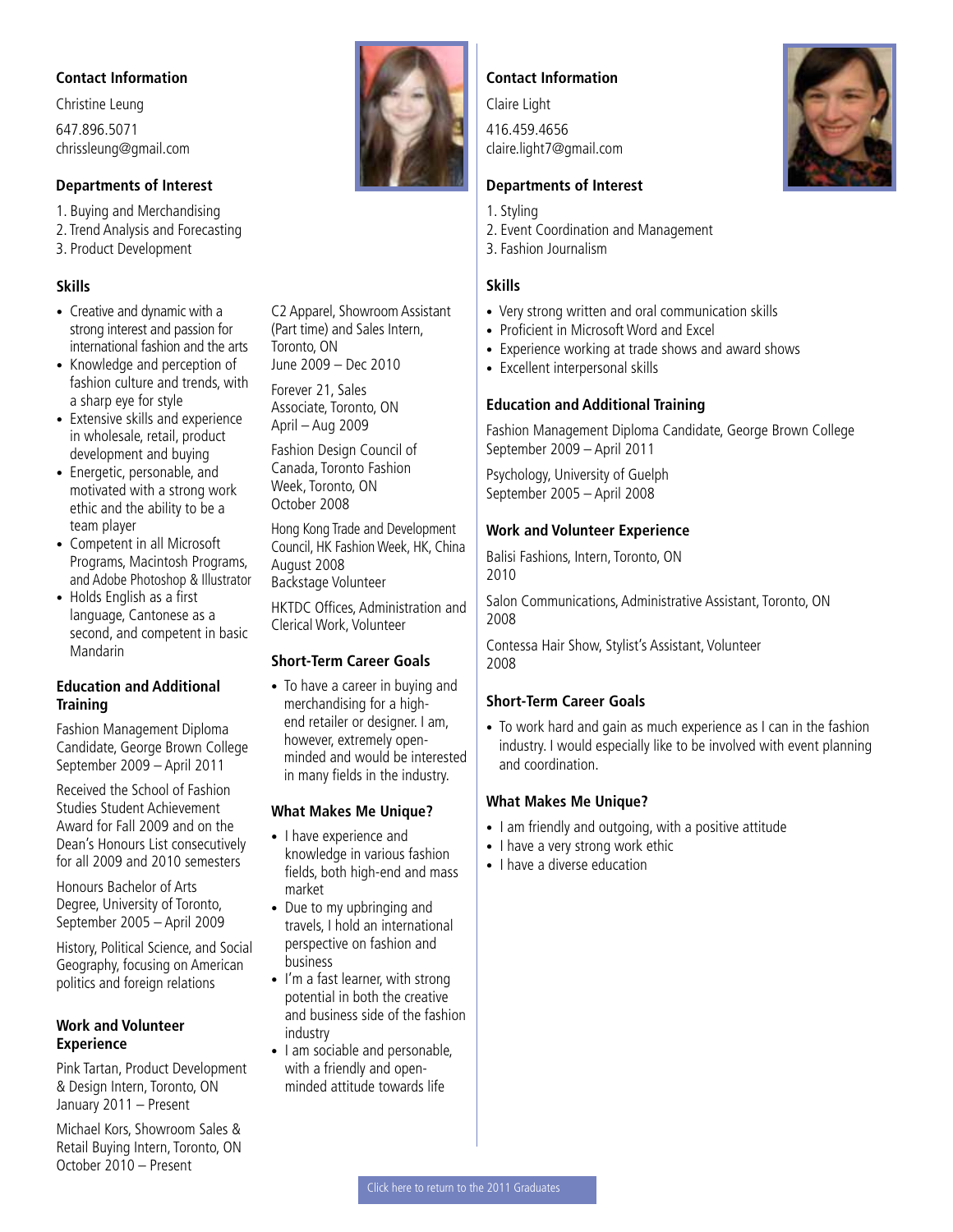<span id="page-12-0"></span>Cynthia Spitz 416.802.3052 cspitz@mail.georgebrown.ca

#### **Departments of Interest**

- 1. Visuals
- 2. Styling
- 3. Buying and product/trend development
- 4. Publicity and marketing

#### **Skills**

- Visual merchandising and styling
- Experience working in retail
- Extraordinary interpersonal skills
- Math and presentation proficiency
- Distinct taste and originality

#### **Education and Additional Training**

Fashion Management Diploma Candidate, George Brown College September 2009 – April 2011

Sewing/knitting training Ongoing High School Diploma, University Courses 2008

#### **Work and Volunteer Experience**

REmix Clothing Company, Assistant to Store Owner/Stylist, Toronto, ON 2011 – Present

La Bicicletta, Visual Merchandiser, Toronto, ON 2010 – Present

The GAP, Visual Merchandising Intern, Toronto, ON 2010

TIFF volunteer—Tastemakers Lounge, Toronto, ON 2009, 2010

Hope For Haiti Fashion Show: 'Oh So Cosmo' Hosts, Toronto, ON 2010

Canadian Song Writers Hall of Fame, Volunteer Talent Wrangler; Rush Inductee 2010

Get Outside Shoes, Sales Associate, Toronto, ON 2009 – 2010 Assisted in buying decisions

Anti- KFC promotion, Publicist Assistant, Vancouver, BC 2008

General coordination help for Pamela Anderson

#### **Short-Term Career Goals**

• To be successful in my chosen field.

#### **What Makes Me Unique?**

• Everything



#### **Contact Information**

Daniel Andres 416.832.0862 dan.andres18@yahoo.ca

#### **Departments of Interest**

- 1. Visual Merchandising
- 2. Stylist
- 3. Product Development

#### **Skills**

- Familiar with Adobe Photoshop and Adobe Illustrator
- Strong interpersonal skills, both written and verbal
- Exceptional organizational and problem-solving skills
- Able to delegate, as well as take instructions from others
- Adept at working independently and in groups

#### **Education and Additional Training**

Fashion Management Diploma Candidate, George Brown College September 2009 – April 2011

#### **Work and Volunteer Experience**

GreenShag Bespoke Clothier, Visual Merchandiser, Toronto, ON April 2010 – Present

LG Fashion Week, Backstage Support, Toronto, ON March 2010

#### **Short-Term Career Goals**

• To start my career working for a high-profile company as a visual merchandiser.

- I am experienced in creating dynamic visual displays
- I am knowledgeable in sewing with industrial machine
- I work with confidence and maintain good self-esteem

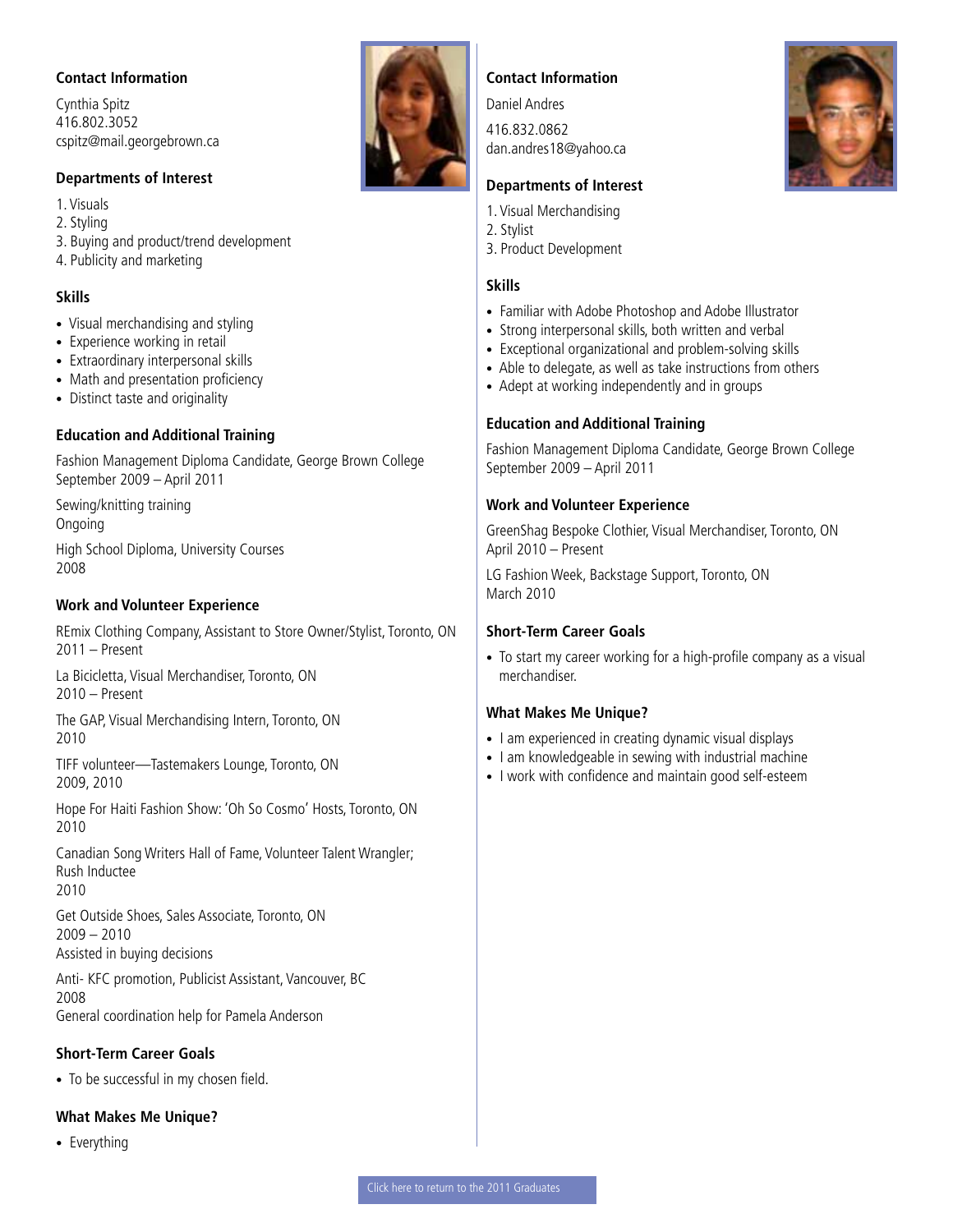<span id="page-13-0"></span>Debbie Meraram 416.528.3793 debbiemeraram@rogers.com

#### **Departments of Interest**

- 1. Buying
- 2. Marketing
- 3. Styling
- 4. Merchandising

#### **Skills**

- Creative, with an eye for style
- Customer relationship-focused
- Ability to adjust to different working environments
- Strategic and analytical mindset
- Excellent communication skills, both written and oral
- Extensive knowledge of Microsoft Office (Word, Excel, PowerPoint, Outlook Application) and Adobe Illustrator

#### **Education and Additional Training**

Fashion Management Diploma Candidate, George Brown College September 2009 – April 2011

Merchandise Manager, City Downtown, George Brown College January – April 2011

Masters in Economics, York University Honours Bachelor of Arts, Economics and Business, York University

#### **Work and Volunteer Experience**

YM Inc., Assistant Buyer Intern, Toronto ON March – July 2010

Dymaxium, Senior Project Manager, Toronto ON March 2005 – March 2008

York University, Teaching Assistant, Toronto ON September 2002 – April 2006

Misir & Company, Consultant, Toronto ON April 2003 – December 2005

#### **Short-Term Career Goals**

• To gain experience that would lead towards a brand manager or senior buyer position.

#### **What Makes Me Unique?**

- My background and educational experience is diverse
- I have acquired many skills in various types of industries
- I have the ability to combine technical / business / analytical skills and adapt them to the fashion industry

#### **Contact Information**

Diana Monastirsky

416.503.2726 (Home) 647.403.2726 (Cell) dmonastirsky@yahoo.com

#### **Departments of Interest**

- 1. Buying
- 2. Merchandising
- 3. Product Development

#### **Skills**

- Excellent organizational and leadership skills
- Strong analytical and logical ability
- Developed communication skills
- Proficient in Microsoft Office, Adobe Illustrator and Photoshop

#### **Education and Additional Training**

Fashion Management Diploma Candidate, George Brown College September 2009 – April 2011

Diploma in Patternmaking and Technology, Academy of Fashion and Design, Kiev, Ukraine

#### **Work and Volunteer Experience**

Assistant Buyer, Northern Reflections Ltd., Toronto, ON May 2010 – Present

Fashion Week, Fashion Consulter for Get Dressed Store, Volunteer, Toronto, ON March 2010

Merchandiser, MaxMara Boutique Inc. Toronto, ON June 2009 – May 2010

Assistant Manager, Joy Cherry Boutique Inc. Toronto, ON November 2005 – July 2008

#### **Short-Term Career Goals**

• To obtain a buying position within a retail company, where I can put my education and experience to work.

- I have extensive work experience in high-end fashion retail
- I am a quick learner and hard worker, adapting effectively to new environments and responding well to challenges
- I am a speaker of numerous languages including English, French, Russian and Ukrainian





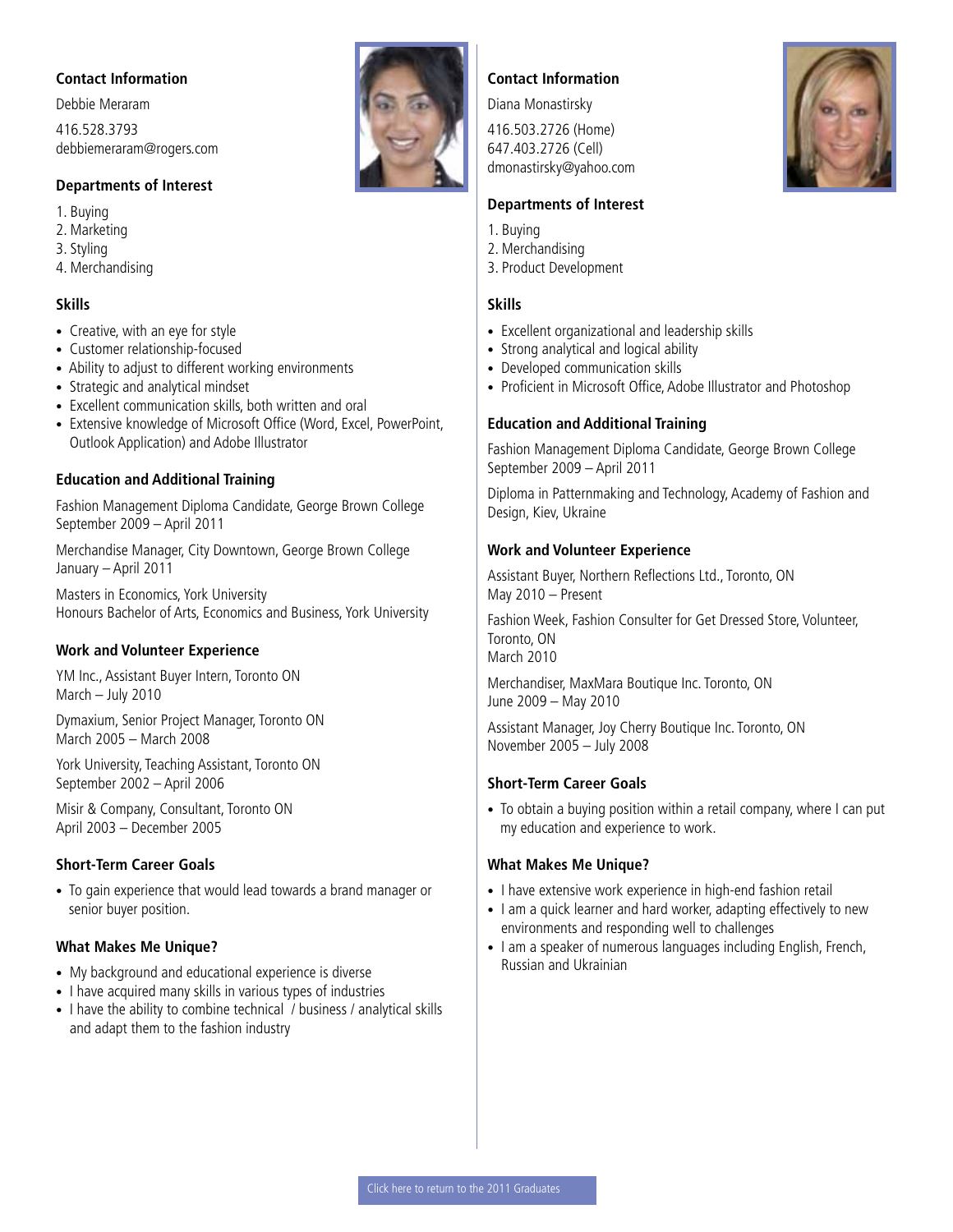<span id="page-14-0"></span>Erin Nixon 902.483.8084 erinnixon@gmail.com

#### **Departments of Interest**

1. Visual Merchandising

- 2. Styling
- 3. Buying

#### **Skills**

- Excellent interpersonal skills with both peers and clients
- Extremely motivated
- Excellent communication skills, both written and verbal
- Strong desire to help others

#### **Education and Additional Training**

Fashion Management Diploma Candidate, George Brown College September 2009 – April 2011

Bachelor of Arts, Saint Mary's University September 2005 – April 2009

Four-year degree program with a double major in History and Sociology

#### **Work and Volunteer Experience**

Dress for Success Toronto, Assistant Boutique Manager, Toronto, ON September 2010 – Present

Fashion Week, Fashion Environment, Volunteer, Toronto, ON October 2010

#### **Short-Term Career Goals**

• To obtain a job as an assistant merchandiser and eventually work my way up to Visual Merchandise Manager.

#### **What Makes Me Unique?**

- I have a very strong work ethic
- I am a reliable employee who commits 100% of my talents to my job
- I have a strong desire to help others



#### **Contact Information**

Farrah Korah 647.830.5740 fkorah@hotmail.com

#### **Departments of Interest**

- 1. Visual Merchandising
- 2. Logistics
- 3. PR Communications

#### **Skills**

- Knowledge of Adobe Photoshop CS, Illustrator and Paint Shop Pro
- Practical knowledge of merchandising
- Strong communication skills, both oral and written
- Very good accounting and math skills

#### **Education and Additional Training**

Fashion Management Diploma Candidate, George Brown College September 2009 – April 2011

#### **Work and Volunteer Experience**

Spectrum Supply Chain Logistics, Transportation Planning Assistant, Mississauga, ON 2008 – Present

Canada's Wonderland, Sales Assistant Supervisor, Vaughan, ON Summer 2008

Mouse Play Marketing, Sales Agent, Internship, Toronto, ON March – September 2010

Fashion Week, Fashion Environment, Volunteer, Toronto, ON March 2010

#### **Short-Term Career Goals**

• To gain the experience and knowledge needed to grow within a successful and supportive company.

- I am a hard worker and believe that my work is a reflection of myself
- I am a team player and understand the importance of clear and concise communication
- I find I work best in an environment where I am constantly learning and being challenged

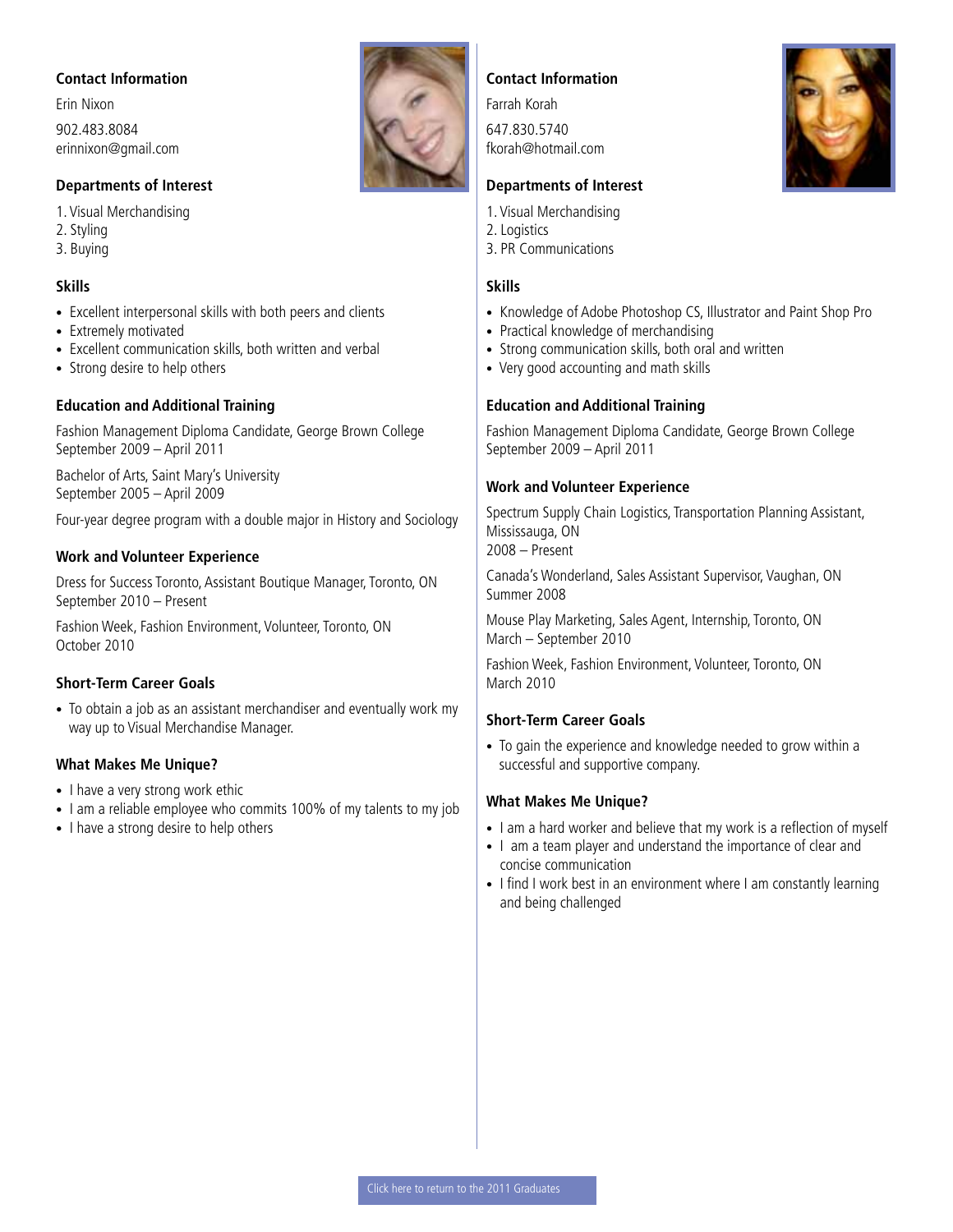<span id="page-15-0"></span>Felix Lu

416-800-8052 (Home) 647-308-9918 (Cell) Felix\_lu2010@hotmail.com

#### **Departments of Interest**

1. Buying

2. Product Development

3. Marketing

#### **Skills**

- Knowledgeable in Adobe Illustrator
- Team player and able to multi-task under pressure
- Good interpersonal skills, well-organized, and motivated
- Very good in mathematics
- 5 years' experience of sourcing and product development in fashion industry

#### **Education and Additional Training**

Fashion Management Diploma Candidate, George Brown College September 2009 – April 2011

#### **Work and Volunteer Experience**

Danier Leather Inc., Import Assistant Internship, Toronto, ON May – July 2010

E&E Linen Co., Ltd., Product Development and Sourcing, Hangzhou, China 2006 – 2008

A globally integrated, innovative company providing comprehensive product/brand solutions that address the specialized, challenging needs of home furnishings

Hemple International Group, Sourcing and Purchasing, China 2002 – 2005

A leading international group focused in apparel industry with an annual turnover of 300 million dollars

#### **Short-Term Career Goals**

• To start my career working in sourcing and purchasing for an international organization.

#### **What Makes Me Unique?**

- I have 5 years of work experience in fashion industry
- I have a strong work ethic
- I have professional knowledge of the business side of fashion, as well as clothing design skills
- I am friendly and enjoy working with others



#### **Contact Information**

Gabriela Montenegro

416.824.6562 ggmontenegro@hotmail.com

#### **Departments of Interest**

- 1. Wholesale
- 2. Styling
- 3. Buying

#### **Skills**

- Good interpersonal skills and well-organized
- Able and willing to learn new concepts quickly
- Familiar with Microsoft Office
- Able to create strong visual materials

#### **Education and Additional Training**

Fashion Management Diploma Candidate, George Brown College September 2009 - April 2011

#### **Work and Volunteer Experience**

Alexis & Co., Wholesale Sales Representatives Assistant, Toronto, ON August 2010 – Present

Blue Skye Sales, Wholesale Sales Representatives Assistant, Toronto, ON September 2008 – August 2009

Laura Petites, Sales Associate, Toronto, ON December 2005 – February 2006

#### **Short-Term Career Goals**

• To start my career working for a successful wholesale agency. In the near future I would ideally like to be the owner of my own agency.

- I have professional knowledge of the business side of fashion in both wholesale and retail
- I consistently display exceptional effort towards all responsibilities and tasks
- I am friendly, always willing to help others, and work well in a team setting

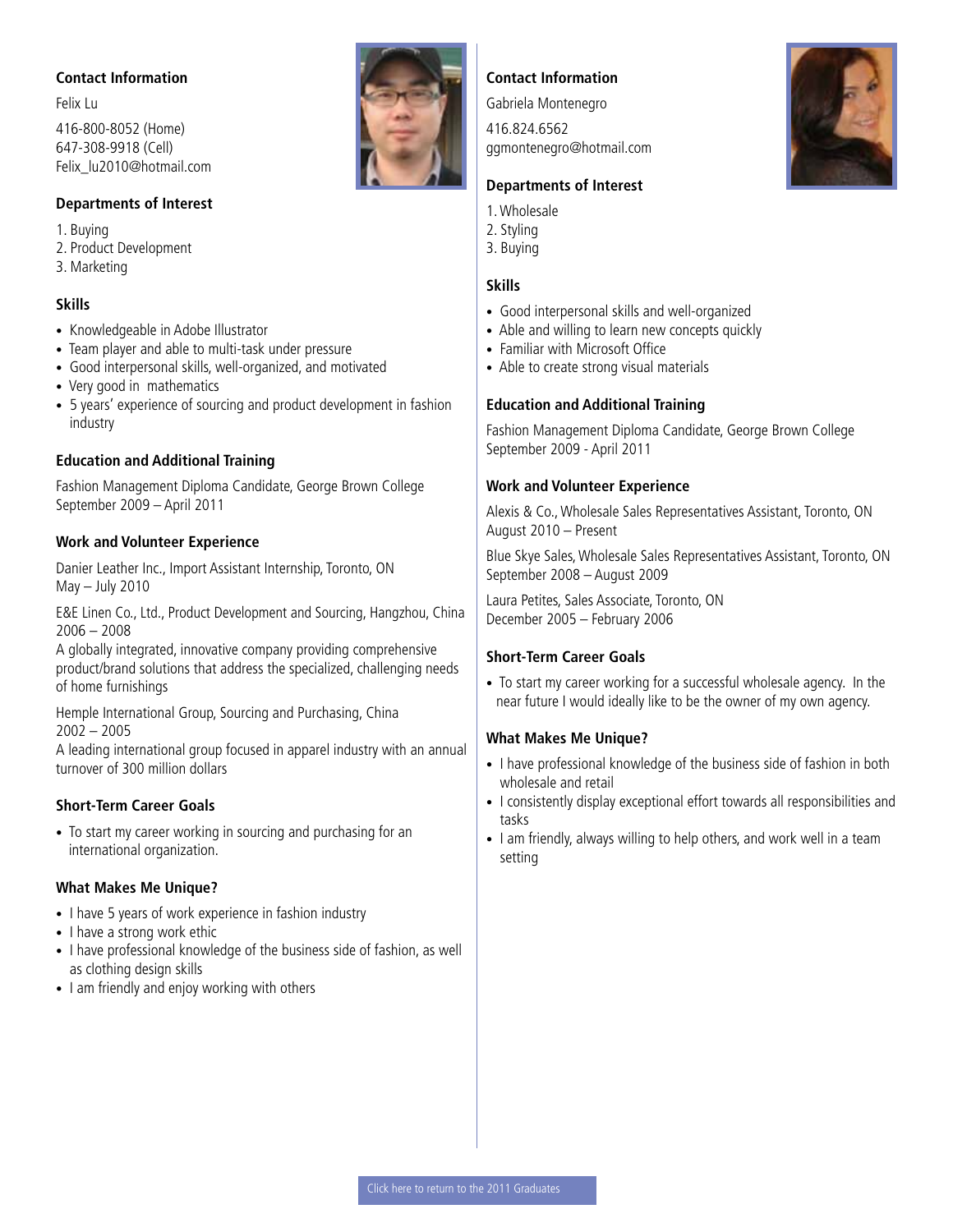<span id="page-16-0"></span>Gillian Scatliff 289.242.9810 gscatliff@mac.com

#### **Departments of Interest**

1. Buying 2. Merchandising

3. Marketing

#### **Skills**

- Experienced team player and adaptable to new situations
- Strong interpersonal skills
- Well organized, detail-oriented and self-motivated
- Proficient in Microsoft Word, PowerPoint, Excel, Outlook and Adobe Illustrator, with both PC and Mac computers

#### **Education and Additional Training**

Fashion Management Diploma Candidate, George Brown College September 2009 – April 2011

#### **Work and Volunteer Experience**

Dress for Success Toronto, Assistant Manager, Toronto, ON 2010

Opening/closing boutique, servicing referred clients, liaison with private/ corporate donors via e-mail, merchandised clothing and fixtures in boutique

TNT The New Trend, Sales Assistant, Toronto, ON 2010

Coordinated outfits, controlled inventory, priced and organized merchandise, participated backstage at store's fashion shows

Inside Story Fine Lingerie, Sales Assistant, Key Holder, Assistant Buyer, Oakville, ON

 $2006 - 2008$ 

Processed orders; selected and purchased merchandise; maintained supplier relations; operated cash register and computer system; visually merchandised store

Travelled to tradeshows in Ghent, Belgium & Paris, France in January 2008 to assist with buying

#### **Short-Term Career Goals**

• To obtain a fashion-related career in buying or merchandising, at a company where my skills will develop and bring value to the company.

#### **What Makes Me Unique?**

- I am an excellent team player with extensive retail background
- As a new graduate, I am extremely eager to learn, as well as having a fresh perspective
- I enjoy analyzing numbers and working towards sales goals

#### **Contact Information**

Gracie Fedder

416.618.9726 graciefedder@live.ca

#### **Departments of Interest**

- 1. Styling
- 2. Public Relations
- 3. Fashion Buying
- 4. Event Coordination
- 5. Apparel Marketing

#### **Skills**

- Vast understanding of different areas within the fashion industry
- Able to find and analyze consumer trends
- Great communication skills due to experience in customer service, sales, and promoting products/events
- Capable of planning events and store promotions within a short amount of time

#### **Education and Additional Training**

Fashion Management Diploma Candidate, George Brown College September 2009 - April 2011

George Brown College City Uptown Store, Promotions / Sales September – December 2010

#### **Work and Volunteer Experience**

Roots, Public Relations Intern, Toronto, ON April 2010 – September 2010

Heffel Art Gallery, Greeting and Managing Guests, Volunteer, Toronto, ON November 2009, 2010

Swiss Chalet, Cashier, Toronto ON May 2008 – October 2008

Best Buy, Sales Associate, Toronto, ON October 2006 – January 2006

#### **Short-Term Career Goals**

• To expand my knowledge of the fashion industry by working with a company and experiencing specific areas of the industry, especially styling, public relations and buying.

- I am very hardworking, enthusiastic, and eager to gain experience
- I have an eye for new and upcoming trends
- I have a strong intuition and understanding of what consumers want
- I have an excellent ability to match others with suitable styles





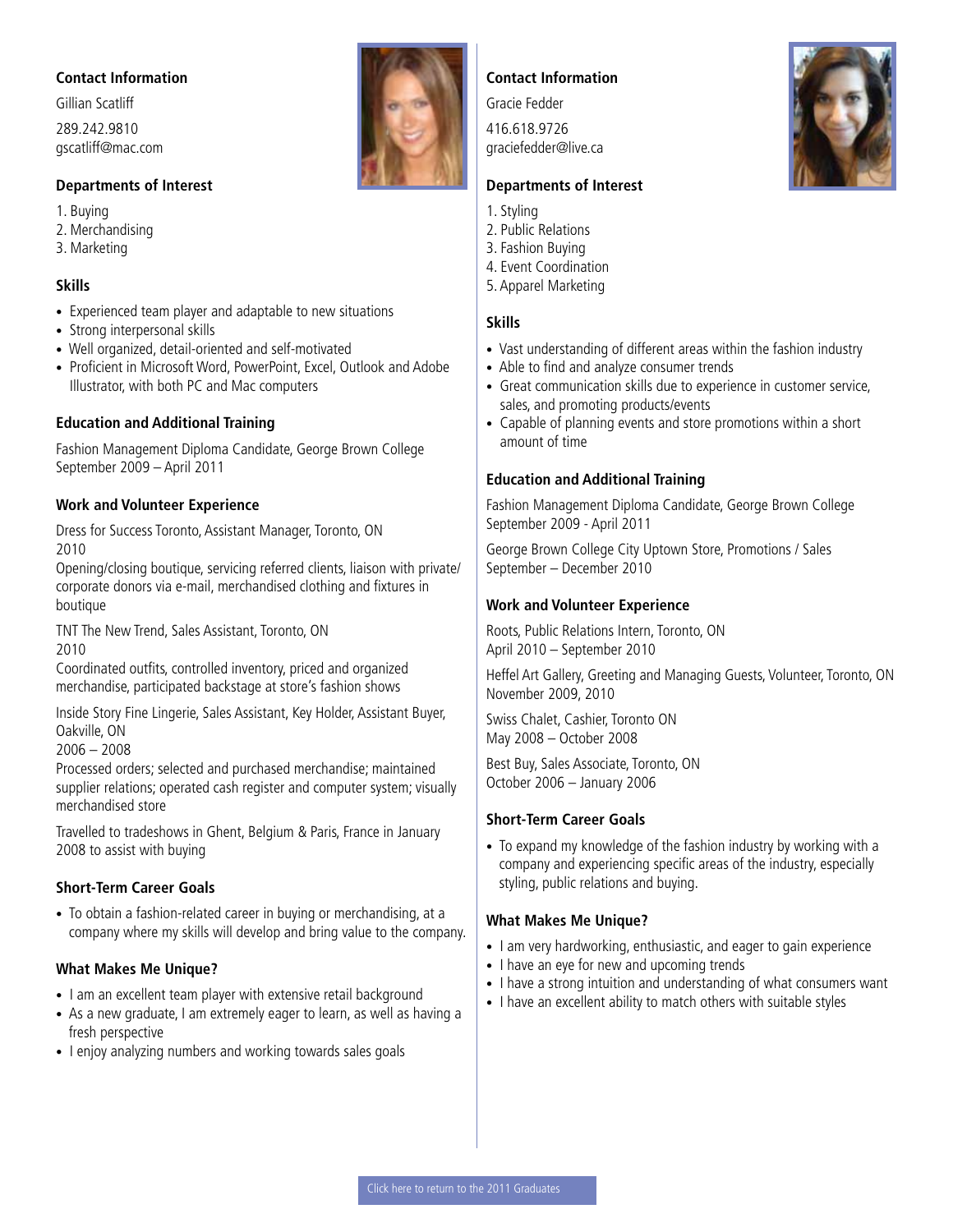<span id="page-17-0"></span>Haili Feng 647.686.9465 haili.feng@ymail.com

#### **Departments of Interest**

1. Buying 2. Visual Merchandising 3. Logistics

#### **Skills**

- Over 3 years of customer service experience
- Experienced in both retail and wholesale working environments
- Proficient in Adobe Illustrator and Microsoft Office (Word, Excel, PowerPoint)

#### **Education and Additional Training**

Fashion Management Diploma Candidate, George Brown College September 2009 – April 2011

Mathematics and Economics, University of Toronto 2006 – Present

#### **Work and Volunteer Experience**

Agency One, Showroom Assistant February 2011 – Present

Harry Rosen Inc., Stockperson October 2010 – January 2011

Triluxe Fashion Distributors Inc., Showroom Assistant June – September 2010

Fairweather, Sales Associate June – July 2010

Bata Shoe Museum, Volunteer/Cashier May 2008 – April 2010

Museum of Inuit Art, Volunteer/Cashier March 2008 – March 2010

#### **Short-Term Career Goals**

• To explore the fashion industry, and employ my knowledge and skills to contribute to a company's development.

#### **What Makes Me Unique?**

• I love work and accomplishment



#### **Contact Information**

Hilary Blunt

705.955.2544 (Cell) 705.487.6628 (Home) hilaryblunt@hotmail.com hilaryblunt@rogers.blackberry.net

#### **Departments of Interest**

- 1. Public Relations
- 2. Magazine / Journalism
- 3. Buying

#### **Skills**

- Positive and optimistic attitude
- Highly developed customer service skills
- Excellent communication and organization skills
- Proficient in Microsoft Office, Adobe Illustrator and Internet Explorer

#### **Education and Additional Training**

Fashion Management Diploma Candidate, George Brown College September 2009 – April 2011

#### **Work and Volunteer Experience**

Jean Machine, Sales Associate August 2010 – Present

Mariposa Dance Company, Assistant Teacher September 2007 – June 2009, September 2010 – Present

Internship, Le Chateau, In-Store Menswear Merchandiser

Danier Leather, Customer Service, Seasonal

Rita Tesolin Sample Sale, Volunteer

#### **Short-Term Career Goals**

• To gain experience in a variety of fashion industry positions, and determine where I would eventually like to take my career

- I am funny and outgoing
- I am personable and easy to work with
- I am honest and hardworking

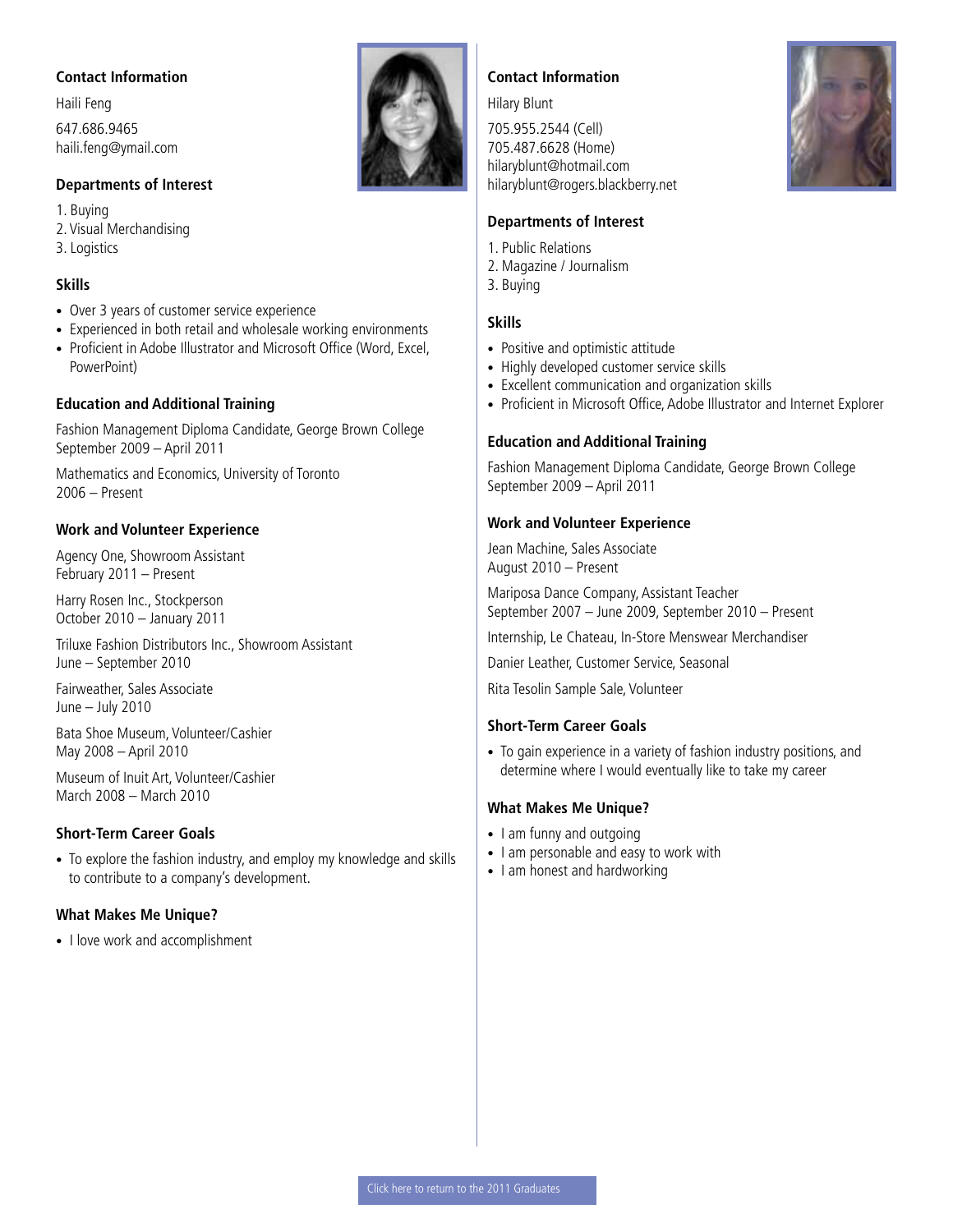<span id="page-18-0"></span>Jacqueline Collett 905.751.8737 Jacqui\_collett@hotmail.com

#### **Departments of Interest**

1. Wholesale

- 2. Marketing 3. Human Resources
- 

#### **Skills**

- Familiar with Adobe Illustrator
- Good interpersonal skills, well organized, and motivated
- Outgoing and personable with customers and coworkers
- Proven ability to successfully meet the demands of a busy and demanding work environment
- Bilingual certificate in French

#### **Education and Additional Training**

Fashion Management Diploma Candidate, George Brown College September 2009 – April 2011

City Downtown, Store Manager, George Brown College Spring 2011

General Degree in Geography and French, Wilfred Laurier University September 2005 – 2008

#### **Work and Volunteer Experience**

The Keg Steakhouse and Bar, Server/ Host, Toronto, ON March 2010 – Present

Korry's Clothier, Internship, Toronto, ON February – July 2010

Marigold Ridding Apparel, Sales Associate, Toronto, ON September 2008 – November 2009

#### **Short-Term Career Goals**

• To start my career in a company that is well known, where I can advance my skills and knowledge of the fashion industry. I really want to learn as much as I can about the industry to broaden my horizon.

#### **What Makes Me Unique?**

- I have specific knowledge with regards to men's wear in the high-end fashion industry
- I have a great work ethic and am very reliable
- When I enjoy my job my personality comes alive
- I love fashion but I also love sports



#### **Contact Information**

Jessica Phelps 289.240.0358 phelps.jess@gmail.com

#### **Departments of Interest**

- 1. Styling
- 2. Store Operations

#### **Skills**

- Familiar with Microsoft Word and Excel
- Motivated to complete tasks and build knowledge
- Highly interested in the fashion industry
- Great at working with others—open minded

#### **Education and Additional Training**

Fashion Management Diploma Candidate, George Brown College September 2009 – April 2011

#### **Work and Volunteer Experience**

Danier Leather, Sales Associate, Oshawa, ON September 2009 – Present

Danier Head Office, Store Operations Administrative Assistant, Toronto, ON July – August 2010

Danier Head Office, Store Operations Intern, Toronto, ON May – July 2010

Publix Supermarkets, Cashier, Gulf Breeze, Florida May 2008 – June 2009

#### **Short-Term Career Goals**

• To acquire an entry-level position in the fashion industry and gain knowledge and experience.

- I have a unique eye for colour and balance in fashion
- I am positive, optimistic, and friendly
- I complete tasks thoroughly and on time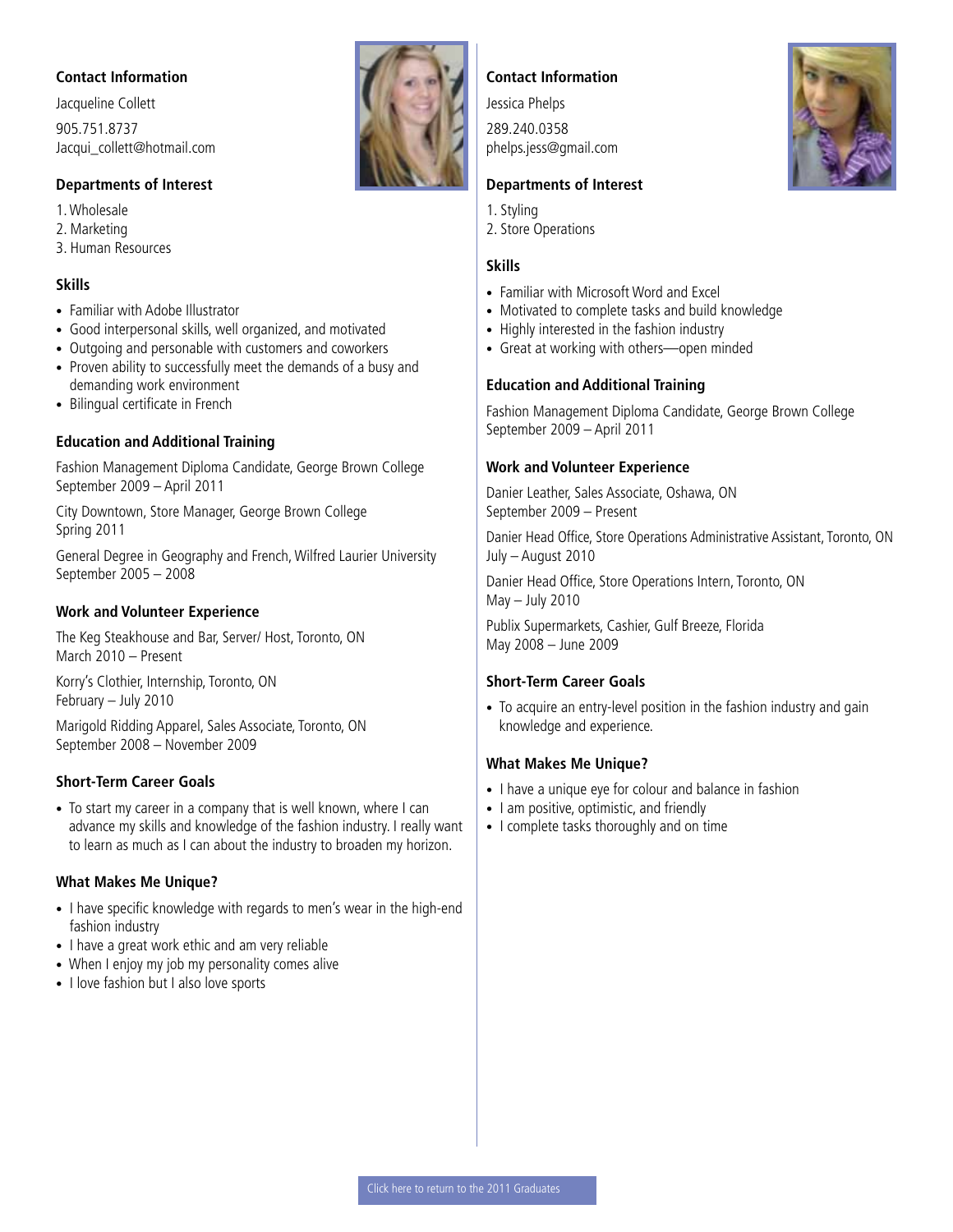<span id="page-19-0"></span>Jing Qian (Lucia) 647.295.9877 qianjing115@gmail.com

#### **Departments of Interest**

1. Visual merchandising

- 2. Stylist
- 3. Buying

#### **Skills**

- Fluent in English and Mandarin
- Able to create styles / display themes
- Well organized and motivated

#### **Education and Additional Training**

Fashion Management Diploma Candidate, George Brown College September 2009 – April 2011

Marketing Management-Diploma, Beijing University of Technology September 2003 – June 2006

E-business and Promotion Planning Certificate, Beijing University of **Technology** March 2006

#### **Work and Volunteer Experience**

GAP Inc. Sales associate & visual stylist, Toronto, ON.

Dior Cosmetics head make-up artist assistant & PR, Beijing, China

LG Fashion week—Décor assistant, Volunteer, Toronto, ON.

29TH Olympic Game translator assistant, Volunteer

#### **Short-Term Career Goals**

• To start my career working as a visual stylist for a high-end store and gain as much experience as I can.

#### **What Makes Me Unique?**

• I have a strong passion for fashion work and professional knowledge of the business side of the fashion industry. I am creative, tactful, outgoing and enjoy working with others.



#### **Contact Information**

Josh Gencarelli

647.218.7114 Josh\_Gencarelli@hotmail.com

#### **Departments of Interest**

- 1. Public Relations
- 2. Marketing
- 3. Styling
- 4. Fashion Events Organizer

#### **Skills**

- Able to take on multiple tasks quickly and effectively
- Great communication skills
- Team player
- Proficient in Microsoft Office and Adobe Photoshop

#### **Education and Additional Training**

Fashion Management Diploma Candidate, George Brown College September 2009 – April 2011

Current cumulative GPA of 3.85

#### **Work and Volunteer Experience**

Gangbar Winslade, Showroom Intern Toronto, ON February – April 2010, January 2011 – Present

Old Navy, Merchandising Specialist, Kingston/Toronto, ON April 2010 – Present

Flare Magazine, Editorial Intern, Toronto, ON September 2010 – February 2011

Urban Outfitters, Team Leader, Kingston/Toronto, ON November 2008 – April 2010

#### **Short-Term Career Goals**

• To obtain a position in the fashion industry in the vein of marketing and public relations. Building a relationship and growing within a company is something I feel is integral to the essence of the industry standards.

#### **What Makes Me Unique?**

• Over time, I've accumulated valuable knowledge and extensive work experience within the fashion industry. Through providing longevity of service and loyalty to employers, I have a track record of being a desirable candidate for seasonal re-hiring during peak times through the year. My enthusiasm and passion is reflected in my work—making the fashion world the only one I wish to inhabit.

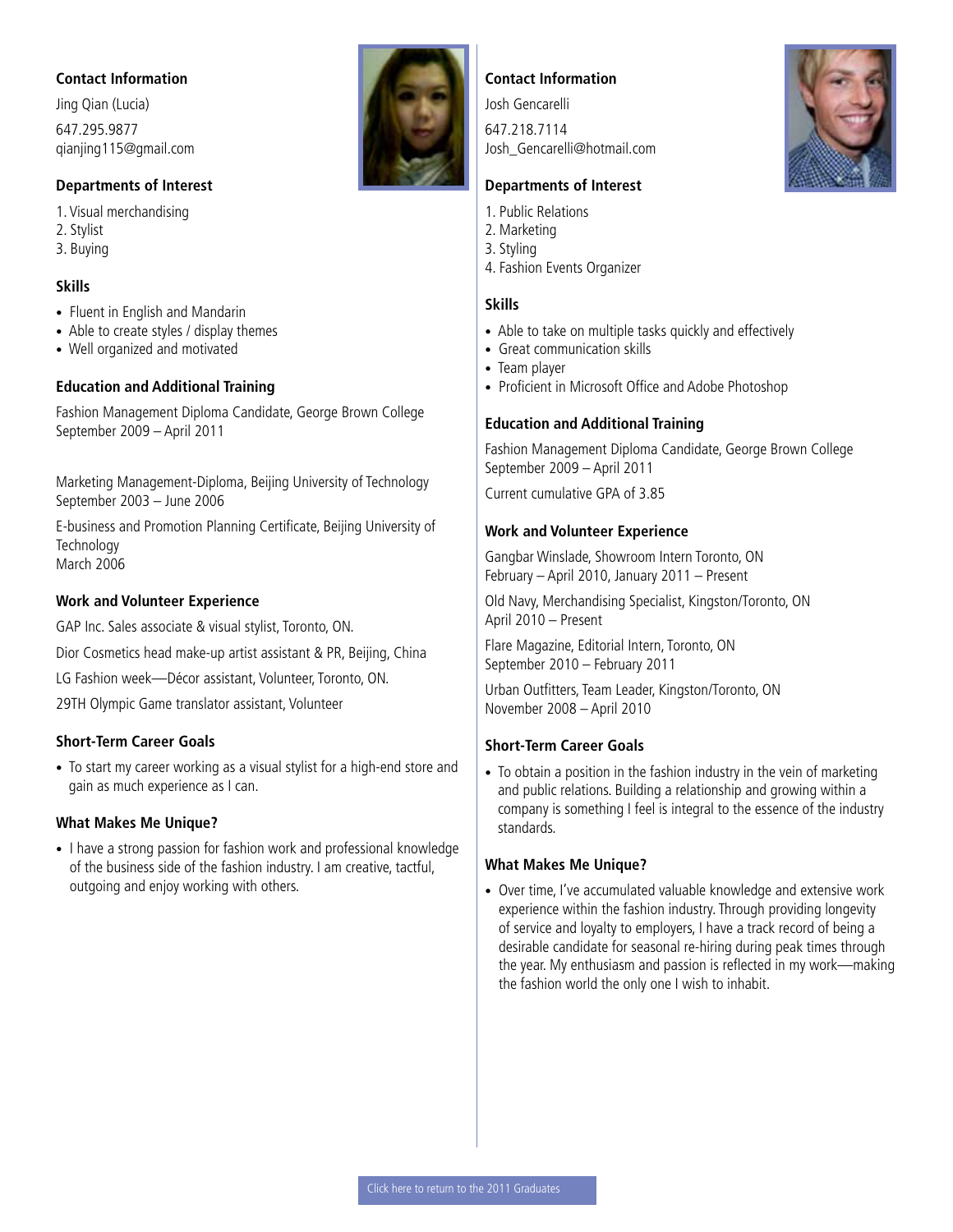<span id="page-20-0"></span>Julia Roylance 416.938.8410 juliaryolance@hotmail.com

#### **Departments of Interest**

1. Visual Merchandising 2. Buying

3. Human Resources

#### **Skills**

- Good communication skills, well organized and optimistic
- Able to create strong visual displays
- Familiar with Adobe Illustrator
- Excellent ability to establish good relationships

#### **Education and Additional Training**

Fashion Management Diploma Candidate, George Brown College September 2009 – April 2011

#### **Work Experience**

American Apparel, In-store Merchandiser & Sales Associate, Toronto ON September 2009 – December 2010

#### **Short-Term Career Goals**

• To continue working as a visual merchandiser for a few years while continuing my education in human resources.

#### **What Makes Me Unique?**

- I am very driven and have a strong work ethic
- I have professional experience working in visual merchandising
- I am optimistic and enjoy working with others



#### **Contact Information**

Julie Gates 647.882.0981 Julie.gates@hotmail.com

#### **Departments of Interest**

- 1. Retail management
- 2. All aspects of business

#### **Skills**

- Familiar with Adobe Photoshop and Illustrator (was peer tutor for Illustrator)
- Exceptional employee who is a friendly, mature self-starter who takes initiative and has strong attention to detail
- Works well in a group and enjoys leadership role
- Ability to interact positively, courteously and professionally at all times with customers, management and peers

#### **Education and Additional Training**

Fashion Management Diploma Candidate, George Brown College September 2009 – April 2011

Achieved Dean's Honour consistently and achieved a First-Year Academic Excellence Award.

#### **Work and Volunteer Experience**

Nanni Belts and Designs; Sales Associate, Toronto, ON November 2010

Present Roots Canada; Wholesale Administration Intern, Toronto, ON May – August 2010

Volunteer Versus Fashion Show; Assistant Stylist, Toronto, ON April 2010

#### **Short-Term Career Goals**

• To be exposed to the many facets of the retail environment and obtain experience.

- Although young, I am very mature and responsible
- I am talented in many skills and easily acquire new ones
- I am open to new ideas, directions and procedures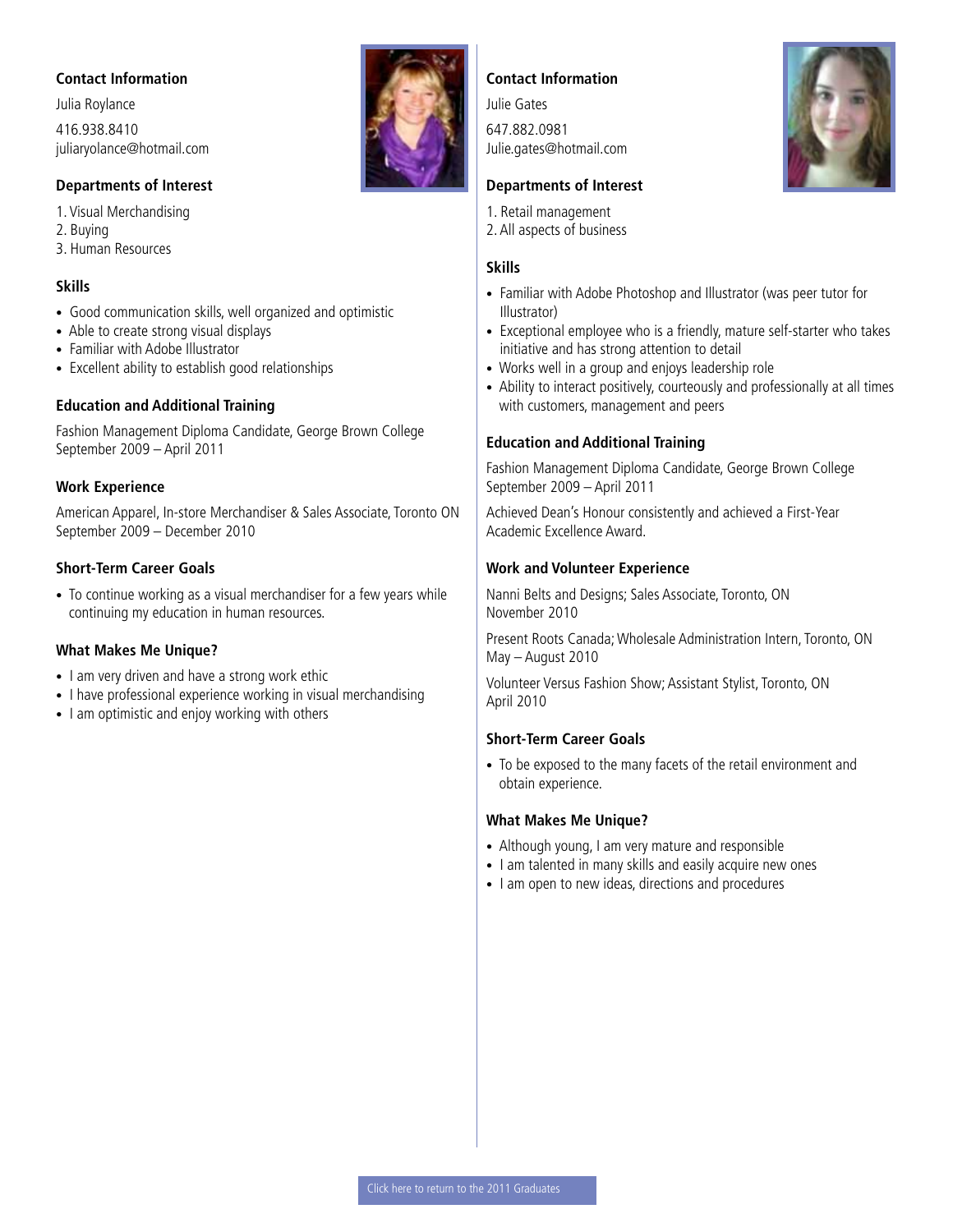<span id="page-21-0"></span>Kaley Johnston 416-316-7405 kaley\_1308@hotmail.com

#### **Departments of Interest**

1. Merchandising

- 2. Marketing and Advertising
- 3. Public Relations
- 4. Styling
- 5. Sales

#### **Skills**

- Knowledge of Canadian customer base and marketplace
- Able to create strong visual materials
- Professional knowledge of business side of fashion industry
- Knowledge of Adobe Illustrator and Microsoft Excel
- Organizational, Time Management and Interpersonal Skills

#### **Education and Additional Training**

Fashion Management Diploma Candidate, George Brown College September 2009 – April 2011

#### **Work and Volunteer Experience**

Jaytex, Assistant Sales Representative, Toronto, ON August – September 2010

Jaytex, Assistant Merchandiser, Internship, Toronto, ON April – August 2010

Le Chateau, Merchandiser/Stylist, Volunteer, Peterborough, ON January 2009 – June 2009

#### **Short-Term Career Goals**

• To start my career working with a company that I enjoy, where I can showcase my skills and knowledge as well as gain more experience.

#### **What Makes Me Unique?**

- I have a strong work ethic and always want to learn more
- I have the ability to stay calm and collected, even when under stress
- I pay attention to fine detail, allowing me to catch things that others might miss

#### **Contact Information**

Katrina Small 905-806-4627 kateriina-@hotmail.com www.coccobeauty.blogspot.com

#### **Departments of Interest**

- 1. Wholesale
- 2. Fashion Illustration and Photography
- 3. Journalism

#### **Skills**

- Adept in fast-paced environments
- Very good with Adobe Illustrator, familiar with Photoshop
- Able to deliver strong detail-oriented visuals
- Able to draft patterns and sew
- Creative writing talents
- Great team player, good leadership skills, well organized, and motivated

#### **Education and Additional Training**

Fashion Management Diploma Candidate, George Brown College September 2009 – April 2011

#### **Work and Volunteer Experience**

Black's Photography, Sales Associate/Key-holder/Photo Lab Operator Toronto, ON March 2008 – Present

This is J, Office Assistant, Summer Internship, Toronto, ON May – August 2010

Eligible Inc., Registration and Information Desk, Toronto, ON March 2010

L'Oreal Fashion Week, General Help, Toronto, ON Spring Show 2010

Karamea/NADA/Philip Sparks, Assistant Designer, Toronto, ON September 2006 – February 2007

Co-op Placement

#### **Short-Term Career Goals**

• To begin my career with a high-profile wholesaler, working in the sales and distribution department, and hopefully starting to create my own line.

- I have a strong and determined work ethic
- I have professional knowledge of both the business and design side of fashion
- I have an inimitable sense of creativity in terms of fashion illustration and photography
- I am able to create a concept and see it through to the finished product

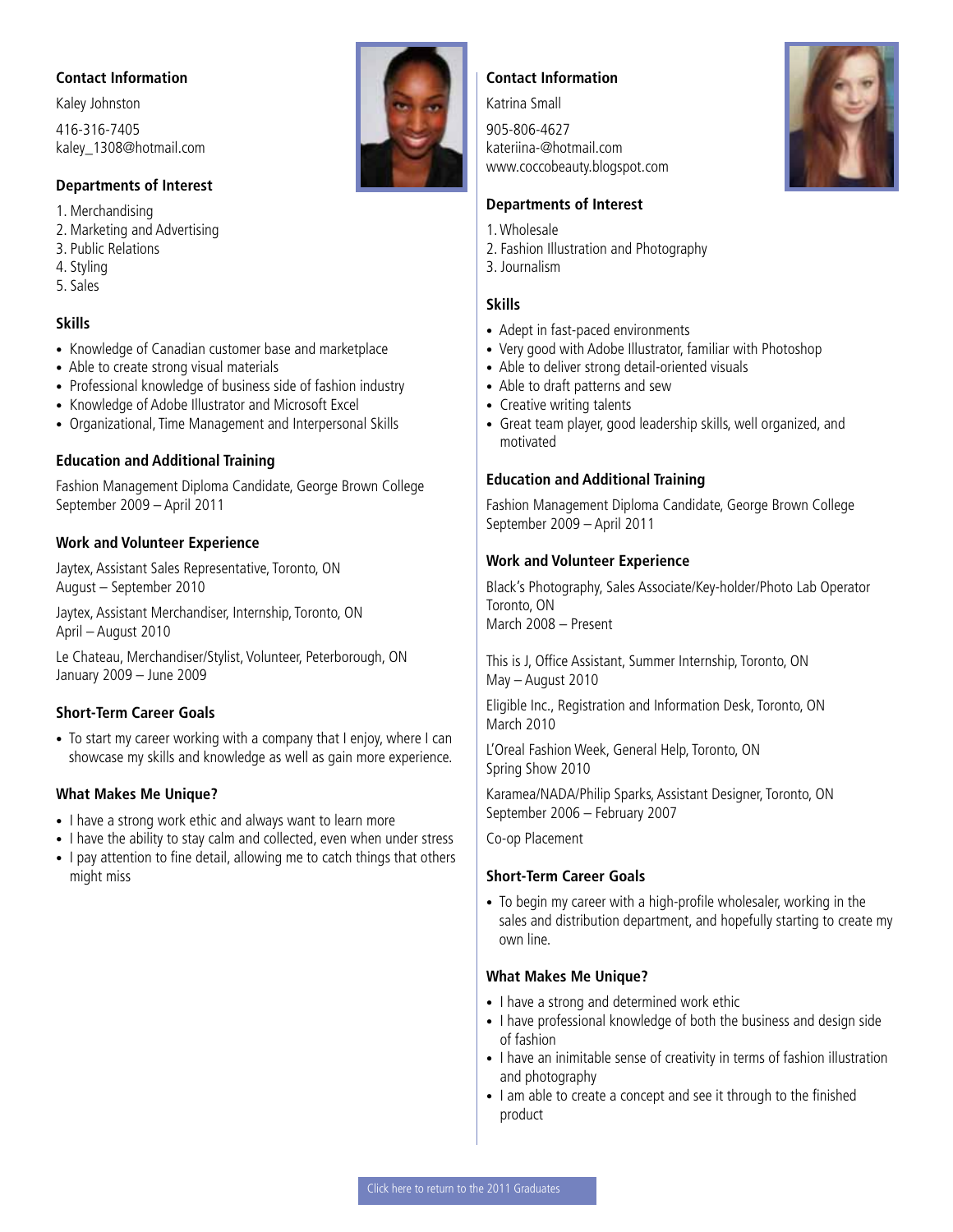<span id="page-22-0"></span>Kayla Sutherland 905.458.7697 (Home) 416.509.4087 (Cell) kaylasutherland@hotmail.com

#### **Departments of Interest**

1. Styling

- 2. Visual Merchandising
- 3. Technical Drawing
- 4. Graphics

#### **Skills**

- General computer skills
- Familiar with Adobe Photoshop and Illustrator
- Familiar with Microsoft Office

#### **Education and Additional Training**

Fashion Management Diploma Candidate, George Brown College September 2009 – April 2011

#### **Work and Volunteer Experience**

Rita Tesolin Inc., Volunteer, Toronto, ON November 2009 and May 2010

MPM Sales, Intern, Toronto, ON February – April 2010

Wal-Mart Testing Laboratories of Canada, Mississauga, ON April – August 2010

#### **Short-Term Career Goals**

• To obtain a position within a dynamic and professional organization where I am able to utilize and develop my skills. Eventually I would like to become a fashion or art director of a teen magazine.

#### **What Makes Me Unique?**

- I am friendly and enjoy working in a team environment
- I have great interpersonal skills
- I have great organization skills
- I am creative



#### **Contact Information**

Kourtney Russiani 905.703.0912 kourtney\_russiani@hotmail.com

#### **Departments of Interest**

- 1. Management
- 2. Personal Shopping / Wardrobe Consulting
- 3. Buying
- 4. Human Resources
- 5. Fashion Entrepreneurship

#### **Skills**

- Experienced with Microsoft Word, Power Point, Adobe Illustrator, Photoshop, and Internet
- Excellent written and verbal skills, self-motivated with great interpersonal skills
- Great memory, hard worker, and always will strive to make sure the job is done right and done to the best of standards.
- Able to work well under pressure and good at problem-solving
- Exceptional at creating visuals for windows, floor plans and mannequins

#### **Education and Additional Training**

Fashion Management Diploma Candidate, George Brown College September 2009 – April 2011

City Uptown, Visual Merchandiser, George Brown College September 2010

#### **Work and Volunteer Experience**

Gap, Sales Associate, Mississauga, ON June 2010

Gap, Intern, Mississauga, ON May 2010

#### **Short-Term Career Goals**

• To start my career in a marketing head-office position where I can utilize my skills and abilities to display my passion for the fashion industry.

- I am knowledgeable of the business aspect of the fashion industry
- I can work well with others and complete tasks both in groups or individually
- I am eager to show the fashion industry my many capabilities, and what I have to offer

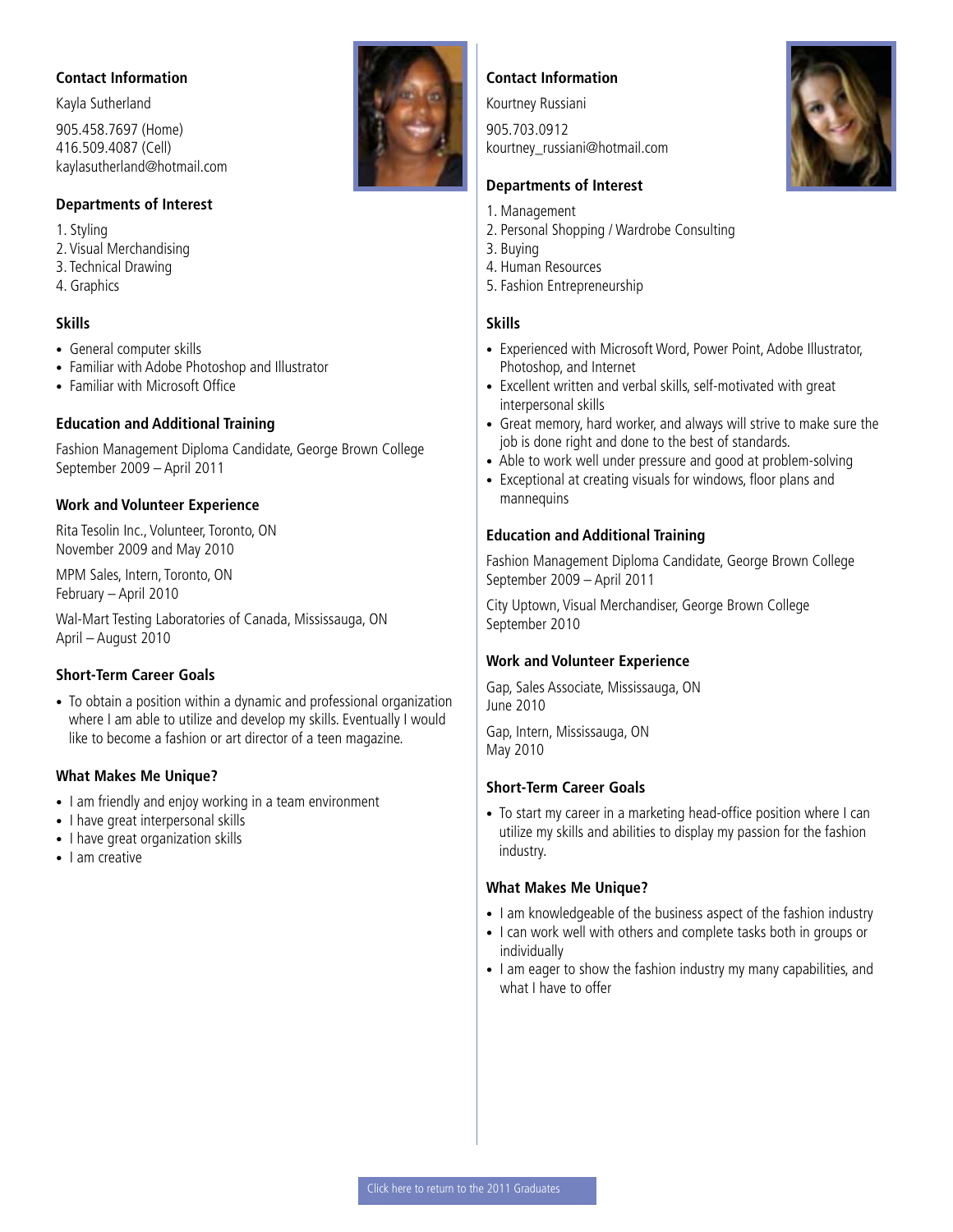Kristyn Pereira 416-910-9163 Kristyn\_pereira@hotmail.com

#### **Departments of Interest**

- 1. Public Relations and Event Planning
- 2. Buying
- 3. Product Development

#### **Skills**

- Familiar with Adobe Illustrator
- Able to work well in a team environment—very organized, and hard working
- Proficiency with mathematics

#### **Education and Additional Training**

Fashion Management Diploma Candidate, George Brown College September 2009 – April 2011

Administrative Studies, York University Fall 2006 – Winter 2008

Completed one full year of a four-year degree program with focus on marketing

#### **Work and Volunteer Experience**

Club Monaco, Stylist, Toronto, ON October 2010 – Present

Town Shoes, Public Relations Intern, Toronto, ON March – August 2010

Jules Power, LGFW, Volunteer, Toronto, ON March 2010

Assisted with Public Relations

#### **Short-Term Career Goals**

• To start my career working for a well-established PR firm, eventually handling some of the firm's high-profile clients.

#### **What Makes Me Unique?**

- I pay strong attention to detail
- I have both an understanding of the business side of fashion, as well as a strong creative passion
- I have great interpersonal skills, and enjoy hosting events of all kinds

#### **Contact Information**

Leonie Keough 647.377.9708 leonie\_keough@hotmail.com

#### **Departments of Interest**

- 1. Visual Merchandising
- 2. Event Planning
- 3. Public Relations
- 4. Buying
- 5. Marketing

#### **Skills**

- Proficient with Microsoft Word, Excel and PowerPoint
- Impeccably Organized
- Excellent people skills (able to work well with both team members and prospective clients)
- Highly visual and creative
- Skilled at working with numbers and budgets
- Adept at planning and working on promotional events
- Extensive knowledge of cosmetics and fashion

#### **Education and Additional Training**

Fashion Management Diploma Candidate, George Brown College September 2009 – April 2011

#### **Work and Volunteer Experience**

Caulfield Apparel Group Ltd., Retail Services Coordinator May 2010 – Present

Wal-Mart Canada, Customer Service Specialist, Cosmetics December 2006 – Present

#### **Short Term Career Goals**

• To obtain a full time position in the fashion industry, either in public relations or merchandising.

#### **What makes you unique?**

- I have an overall willingness to work to my fullest potential
- I have an eagerness to learn and develop my skills through working with others

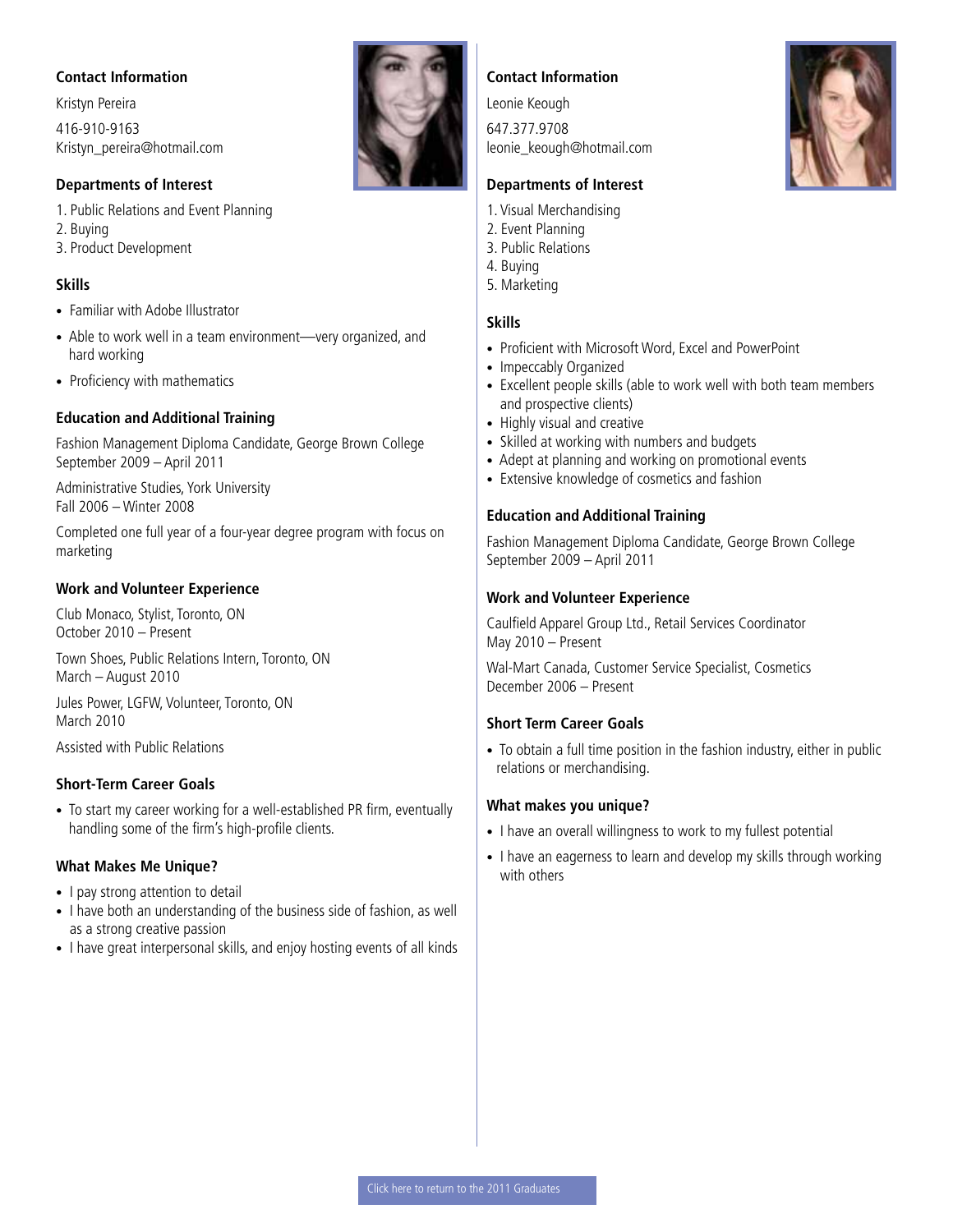<span id="page-24-0"></span>Marcella Nicodemus 647.519.2314 mnicodemus@hotmail.com

#### **Departments of Interest**

1. Public Relations / Promotions 2. Event Planning 3. Styling

#### **Skills**

- Familiar with Microsoft Office
- Experience with scheduling and training new employees
- Well organized and motivated
- Fluent in both English and French—High School Bilingual Diploma

#### **Education and Additional Training**

Fashion Management Diploma Candidate, George Brown College September 2009 - April 2011

#### **Work and Volunteer Experience**

Balisi, Intern, Toronto, ON May – August 2010

CD Plus, Sales Associate, Lloydminster, AB. September 2007 – August 2009

#### **Short-Term Career Goals**

• To obtain a position with an international company and potentially relocate to the United States.

#### **What Makes Me Unique?**

- I enjoy change and can adapt to new situations quickly
- I have a strong work ethic
- I work well individually as well as with a team

#### **Contact Information**

Megan Sher 416.816.2651 megsher2004@hotmail.com

#### **Departments of Interest**

- 1. Buying
- 2. Fashion Journalism
- 3. Marketing and Public Relations

#### **Skills**

- Passionate about all aspects of fashion
- Excellent interpersonal skills, able to work well in group environments
- Creative, with an attention to detail and deadlines
- Able to take initiative in leadership roles by demonstrating strong communication skills
- Proficient in Microsoft Word, Excel and PowerPoint

#### **Education and Additional Training**

Fashion Management Diploma Candidate, George Brown College September 2009 – April 2011

Honours Bachelor of Arts, Communication Studies, Wilfrid Laurier University, Minor in Psychology September 2005 – April 2009

#### **Work and Volunteer Experience**

Roots, Sales Associate, Yorkdale Mall, Toronto, ON April 2010 – Current

Winners Merchants International, Merchandise Assistant Intern, Mississauga, ON October – December 2010

Roots Canada Head Office, Online Marketing Intern, Toronto, ON April – July 2010

Club Monaco, Sales Associate and Stylist, Yorkdale Mall, Toronto, ON July 2009 – April 2010

InQuattro Fashion Group, Wholesale Fashion Intern, Toronto, ON January – March 2010

#### **Short-Term Career Goals**

• To start my career in the buying department of a well-known company, and to work my hardest to benefit the organization and my immediate department

- I am a conscientious individual with an excellent work ethic
- I am passionate about the fashion industry and its many dimensions
- I am always thinking of new ideas and enjoy collaborating with others

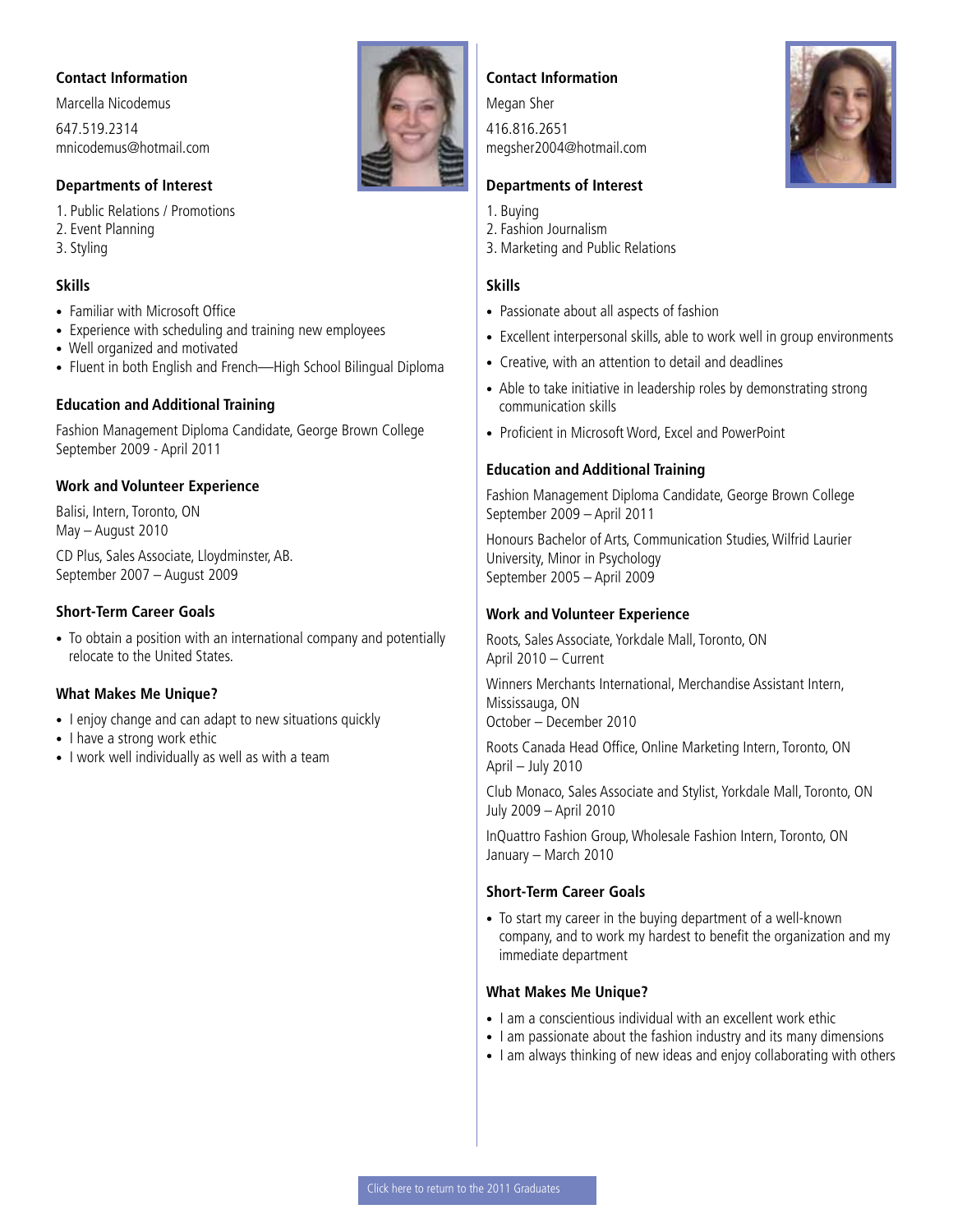<span id="page-25-0"></span>Melanie Shedlosky 647.839.5489 m\_shedlosky@hotmail.com

#### **Departments of Interest**

1. Wholesale

- 2. Retail
- 3. Merchandising

#### **Skills**

- Well organized
- Works well with a team
- Computer literacy

#### **Education and Additional Training**

Fashion Management Diploma Candidate, George Brown College September 2009 - April 2011

#### **Work and Volunteer Experience**

McDonalds, Crew, Mississauga, ON August 2008 – Present

The Dressing Agency, Wholesale Sales Associate, Internship, Toronto, ON May – August 2010

#### **Short-Term Career Goals**

• To start my career in wholesaling in order to gain hands-on, behindthe-scenes experience of the fashion industry

#### **What Makes Me Unique?**

- I have experience working at fashion trade shows (Mode Accessory Show, Ontario Fashion Exhibitors)
- I am prompt and punctual
- I am very motivated and eager to learn more



#### **Contact Information**

Melissa Guido 647.309.1817 melissa\_guido@hotmail.com

#### **Departments of Interest**

- 1. Styling / Image Consulting
- 2. Buying
- 3. Sales

#### **Skills**

- Excellent interpersonal and organizational skills
- Excellent analytical skills as well as creative strengths
- Visual merchandising background
- Diligent and motivated

#### **Education and Additional Training**

Fashion Management Diploma Candidate, George Brown College September 2009 – April 2011

Bachelors of Arts—Sociology, Laurentian University September 2005 – April 2009

#### **Work and Volunteer Experience**

Kitsch Boutique March 2010 – February 2011

Nanni Contrasta Belts & Design February 2011 – Present

Melissa Guido, Image Consulting and Personal Shopper January 2011 – Present

#### **Short-Term Career Goals**

• To continue working as a freelance image consultant while simultaneously working for a reputable company that can further my areas of interest in the fashion industry.

- I have motivation to succeed and work in the retail industry
- I have a passion and love for clothing, fashion and all things beautiful, but I am also eager to work, and begin a career, not just find a job
- I am trainable and open to learning everything I possibly can to ensure that my career in this industry is successful & long

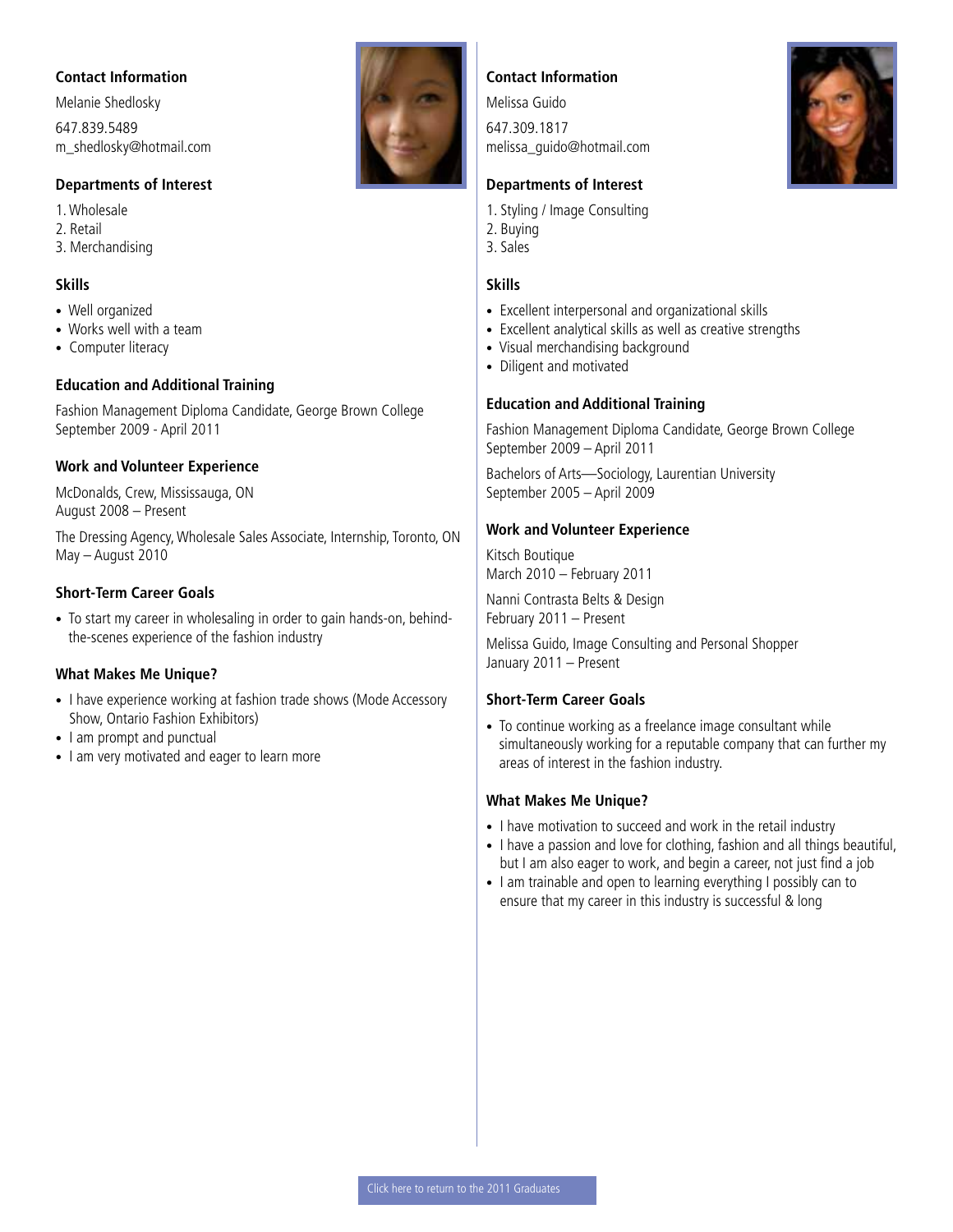<span id="page-26-0"></span>Melvin Noel Madlambayan

416.877.1894 melvin.noel@live.ca

#### **Departments of Interest**

1. Visual Merchandising / Creative 2. Fragrance / Cosmetics 3. Styling

#### **Skills**

- Excellent in Microsoft Office applications (PowerPoint, Excel, and Word) and experienced in Adobe Illustrator
- Ability to create eye-catching, unique, and different presentations whether in the form of visuals or professional documents
- Excellent interpersonal skills, well organized, motivated, and open to new ideas / concepts
- A flair and eye for fashion and style, customer focused, able to adjust to different working environments
- Able to learn different skills and take on assignments that involve working in a team or independently

#### **Education and Additional Training**

Fashion Management Diploma Candidate, George Brown College September 2009 – April 2011

George Brown College—City Downtown, Promotions Team/Sales Associate January 2011 – Present

#### **Work and Volunteer Experience**

Winners Merchants International Merchandising Assistant, Mississauga, ON May – August 2010

#### **Short-Term Career Goals**

• To work with a visual/creative team and attain a career in the fashion industry using the skills I've acquired from my program.

#### **What Makes Me Unique?**

- I have a strong work ethic
- My ideas are "out-of-the box"
- I am driven to success by my imagination and creativity



#### **Contact Information**

Michelle Quan

647.300.2109 michellequan24@hotmail.com

#### **Departments of Interest**

- 1. Buying
- 2. Wholesale
- 3. Public Relations

#### **Skills**

- Familiar with Adobe Illustrator and Microsoft Excel
- Excellent written and oral communication skills
- Enthusiastic, well organized, and motivated
- Can adapt to a variety of roles in a work environment

#### **Education and Additional Training**

Fashion Management Diploma Candidate, George Brown College September 2009 – April 2011

#### **Work and Volunteer Experience**

Sporting Life—Last Run, Keyholder, Toronto, ON January 2011 – Present

H&M, Sales Associate, Toronto, ON June – September 2010

LG Fashion Week, Runway Room Volunteer, Toronto, ON October 2010

Toronto International Film Festival, Wardrobe Assistant, Toronto, ON September 2010

#### **Short-Term Career Goals**

• To start my career working for a high-profile company and start working towards becoming a buyer.

- I have a strong work ethic
- I have current knowledge of the business side of fashion, as well as a willingness to learn more
- I am friendly and enjoy working with others

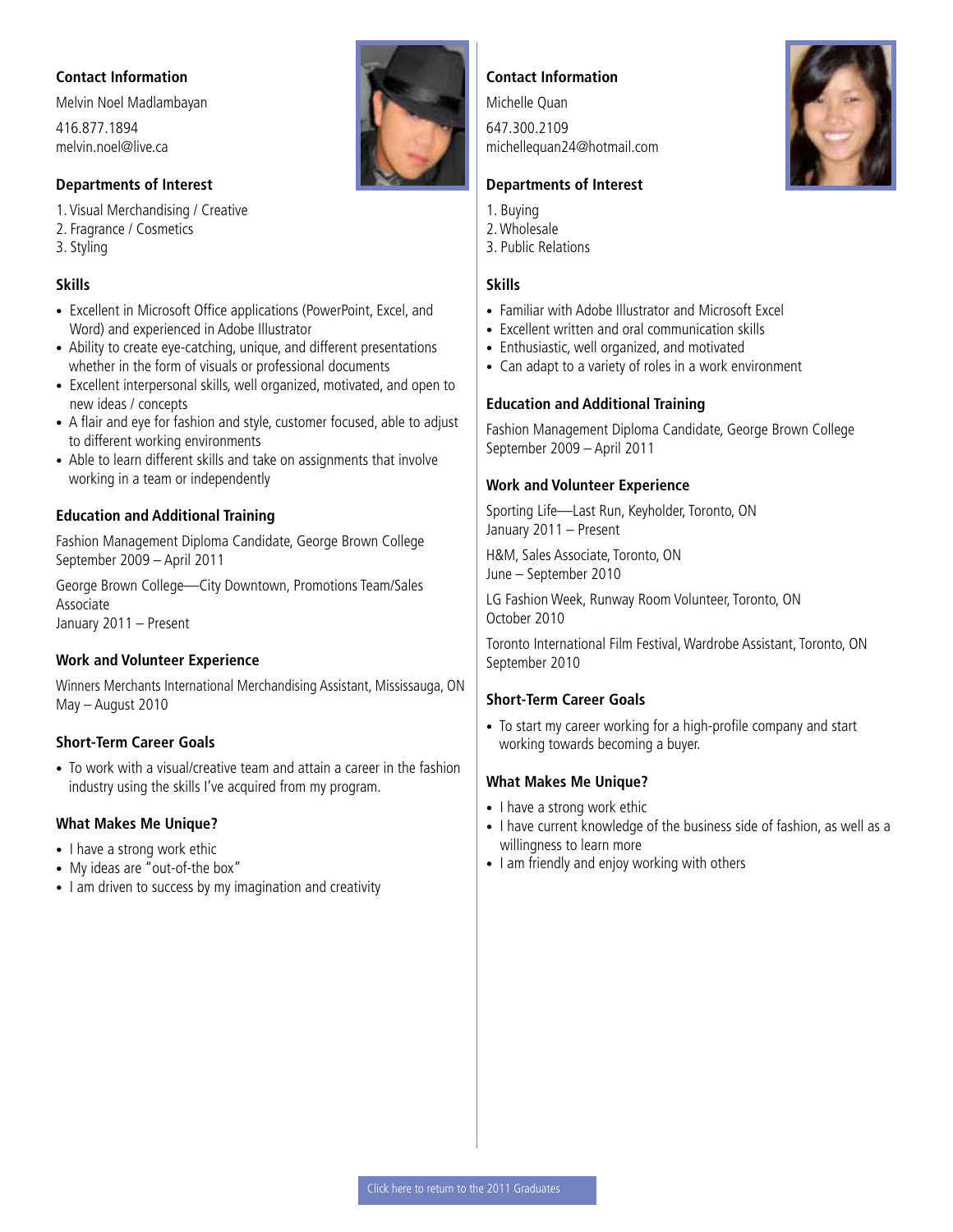<span id="page-27-0"></span>Meghan Kelemen 647.962.9402 meghankelemen\_00@hotmail.com

#### **Departments of Interest**

1. Visual Merchandising 2. Styling 3. Event Planning/Management

#### **Skills**

- Attentive to detail
- Computer literate
- Writing skills
- Perceptive
- Coordination skills

#### **Education and Additional Training**

Fashion Management Diploma Candidate, George Brown College September 2009 – April 2011

#### **Work and Volunteer Experience**

The Hudson's Bay Company October 2010 – Present

Mappins Fine Jewellers March 2009 – October 2010

Suzy Shier August 2007 – May 2008

#### **Short-Term Career Goals**

• To find management opportunities in a company that has a broad spectrum of channels for me utilize my skills. At the same time, I would like to develop a personal brand image to help me fulfill my ultimate goals.

#### **What Makes Me Unique?**

- Because of my height, I'm usually perceived as just being the 'tall' one, but I have a strong sense of belief in myself
- I am able to overcome any obstacles in life, which makes me stronger and brings me further along my path

#### **Contact Information**

Natalie Magnini 647.993.6285 nmagnini@hotmail.com

#### **Departments of Interest**

- 1. Visuals
- 2. Merchandising
- 3. Styling

#### **Skills**

- Familiar with Adobe Illustrator
- Able to create strong visual displays
- Can put together outfits with ease

#### **Education and Additional Training**

Fashion Management Diploma Candidate, George Brown College September 2009 – April 2011

#### **Work and Volunteer Experience**

Bluenotes, Sales Associate, Toronto ON November 2010 – Present

Bethany Ippolito Photography, Stylist, Hamilton ON December 2008 – Present

Greta Constantine, Backstage Assistant, Volunteer September 2009, March 2010

#### **Short-Term Career Goals**

• To start working as a visual merchandiser or stylist and eventually start my own clothing boutique

- I have experience styling with photographers
- I am knowledgeable about merchandising and have hands-on experience
- I am very energetic and personable

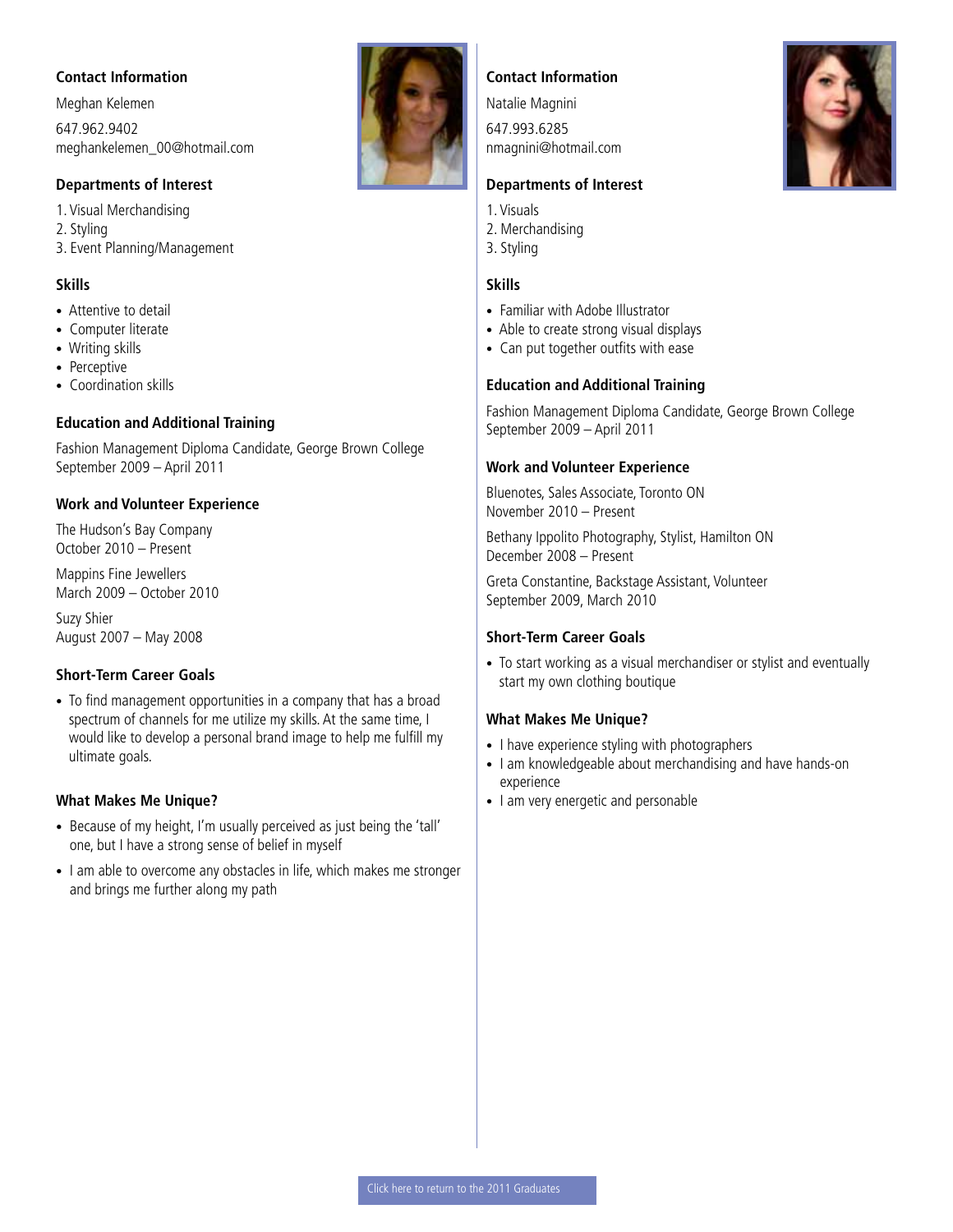<span id="page-28-0"></span>Natalie Naccarato 416.305.1474 natalie.naccarato@gmail.com

#### **Departments of Interest**

1. Marketing 2. Public Relations

- 3. Buying
- 

#### **Skills**

- Computer literate with a high proficiency in Microsoft Office and working knowledge of Adobe Illustrator and Photoshop
- Experience working with social media platforms for a fashion business
- Analytical, with a skill set perfect for solving problems
- Excellent time management skills and self motivation

#### **Education and Additional Training**

Fashion Management Diploma Candidate, George Brown College September 2009 – April 2011

Dean's List; Nelson Book Education Award Recipient, 2010

Bachelor of Urban and Regional Planning Degree, Ryerson University 2008

#### **Work and Volunteer Experience**

Benetton on Bloor Street, Sales Associate September 2009 – Present

Luxaholic.ca, Executive Assistant Internship April – August 2010

Red Ribbon Affair, Volunteer, Assisted backstage, Toronto, ON July 2010

Laura Di Marcello, Volunteer, Assisted stylist Toronto, ON March – June 2010

LG Fashion Week, Volunteer, Toronto, ON October 2009, March 2010

Adopt-a-Family, Volunteer, Participated in program December 2009

Colliers International, Research Analyst, National Investment Team Coordinator September 2008 – September 2009

#### **Short-Term Career Goals**

• To obtain an entry-level position in the marketing department of a thriving fashion company that provides the opportunity for growth and advancement, and eventually manage a fashion marketing department.

#### **What Makes Me Unique?**

- I have a combination of corporate office and fashion retail experience
- I am excited by the new social media movement in business, with extensive experience blogging for www.luxaholic.ca, and I also have my own personal fashion and food blog www.everydayauthentic. wordpress.com
- I am enamoured by all things fashion, whether they are found in blogs, books, fashion shows, newsletters, and classes. I never get tired of learning about the industry that invigorates me

#### **Contact Information**

Natalie Nitsopoulos

905.380.8056 natalienitsopoulos@hotmail.com

#### **Departments of Interest**

- 1. Marketing
- 2. Advertising
- 3. Public Relations

#### **Skills**

- Familiar with Adobe Illustrator and Microsoft Excel
- Persistent and driven; maintained a part-time job while obtaining a 4-year honours BA degree and a 2-year college diploma
- Excellent leadership, interpersonal, and communication abilities

#### **Education and Additional Training**

Fashion Management Diploma Candidate, George Brown College September 2009 – April 2011

Bachelor of Kinesiology Honors Degree, Brock University September 2003 – April 2007

4-year bachelor degree that focused on the theories and science regarding the human body

#### **Work and Volunteer Experience**

Forever 21 Administrator/ HR Assistant, Toronto, ON Present

Urban Outfitters, Sales Associate, Toronto, ON 2009 – 2010

#### **Short Term Career Goals**

• To obtain a challenging position within a growing organization, where my contributions will aid to the company's overall success.

- I have been in the workplace environment since I was a little girl and understand the value of hard work
- I have strong dedication, collaborative skills and a sense of humour that are hard to capture in black and white!

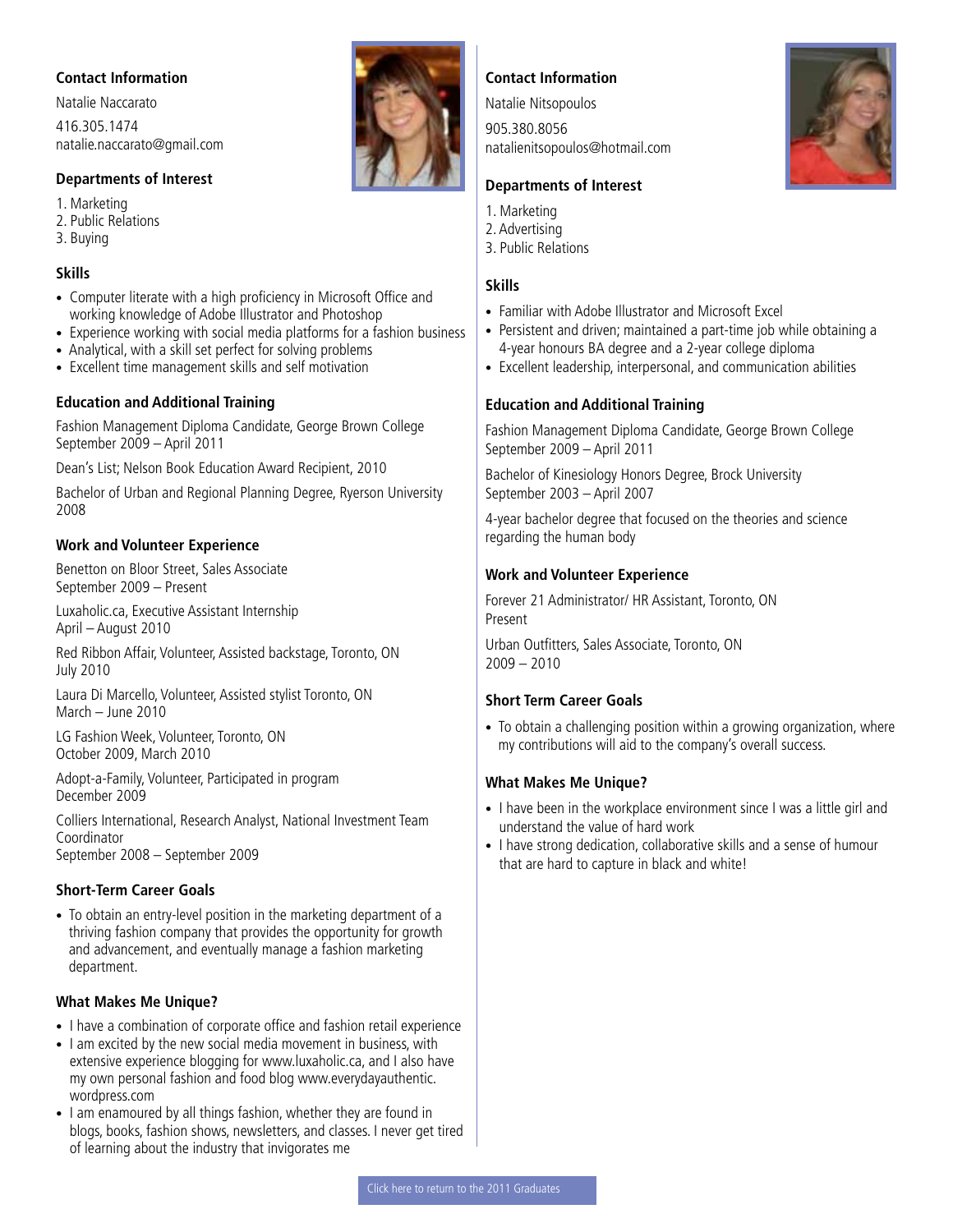<span id="page-29-0"></span>Natasha Buongiorno 416.305.6981 n.buongiorno@hotmail.com

#### **Departments of Interest**

- 1. Public Relations / Event Planning
- 2. Fashion Journalism
- 3. Marketing / Advertising
- 4. Styling
- 5. Visual Merchandising

#### **Skills**

- Strong communication skills, both written and verbal
- Able to create strong visual materials
- Well organized and highly adaptable to new environments
- Knowledge of computers

#### **Education and Additional Training**

Fashion Management Diploma Candidate, George Brown College September 2009 – April 2011

#### **Work and Volunteer Experience**

Roots Canada, Retail Operations Assistant, Toronto, ON May 2010 – Present

Zara, Sales Associate, Toronto ON August 2009 – July 2010

Fashion Week, Backstage Assistant, Various Tasks, Toronto, ON Fall 2009, Winter 2010

#### **Short-Term Career Goals**

• To get as much experience as possible in various aspects of the fashion industry, so I can eventually find a job that I love

#### **What Makes Me Unique?**

- I am highly creative with everything I produce
- I have the ability to work in a group environment effectively and efficiently
- I have experience at both the retail and head office level of a clothing company
- I have knowledge of computers (Adobe Illustrator, Microsoft Office)

#### **Contact Information**

Nicole Goldstein

416.909.0307 nicolegoldstein@live.com

#### **Departments of Interest**

- 1. Styling
- 2. Event Planning
- 3. Marketing

#### **Skills**

- Fast learner who welcomes change
- Excellent communication skills
- Proficient in Microsoft Word and PowerPoint

#### **Education and Additional Training**

Fashion Management Diploma Candidate, George Brown College September 2009 - April 2011

#### **Work and Volunteer Experience**

GotStyle Menswear, backstage help at fashion shows 2010

David's Footwear, assisted with a photo shoot for the spring collection 2010

Capezio Footwear, helped film an ad campaign 2010

Markio Designs, intern 2009

Fashion Week, dresser for the Harry Rosen, Joeffer Caoc and Ports 1961 runway shows 2009

#### **Short-Term Career Goals**

• To gain knowledge and practical work experience that will benefit me and the company I am working for

- I have a very strong work ethic and cooperate with people who are there to help me
- I am willing to put in extra time and effort to fully understand and comprehend the final goal
- I love working with people and am very enthusiastic about the tasks I wish to complete

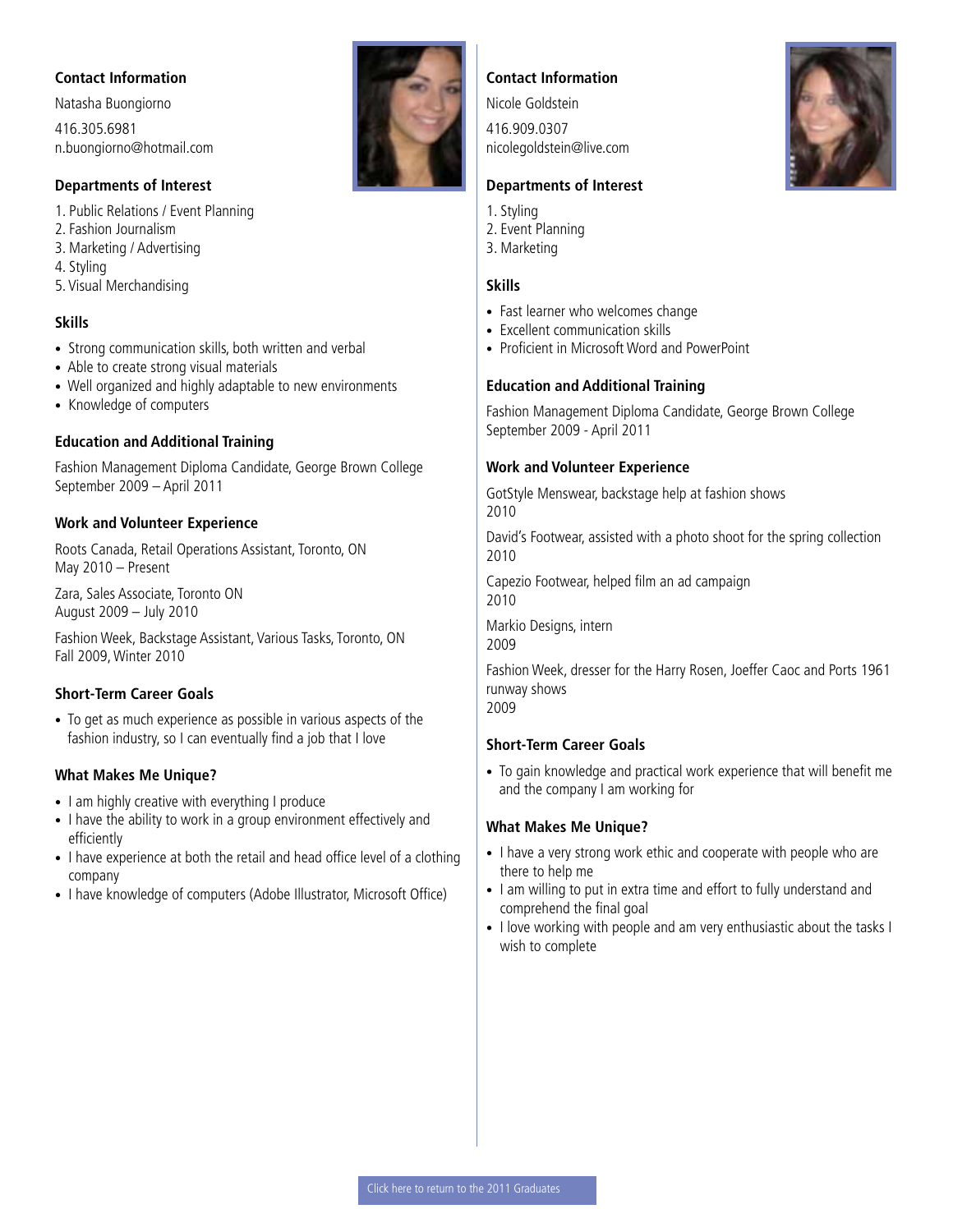<span id="page-30-0"></span>Nikita Chugh 416.732.8392 (Cell) 416.928.2976 (Home) nikitachugh2002@hotmail.com

#### **Departments of Interest**

- 1. Buying/Merchandising
- 2. Marketing
- 3. Sales

#### **Skills**

- Exceptional interpersonal skills—productive and efficient team player
- Positive attitude, problem solver
- Proficient with computers (Microsoft Office, iWork, Adobe Illustrator)

#### **Education and Additional Training**

Fashion Management Diploma Candidate, George Brown College September 2009 – April 2011

#### **Work and Volunteer Experience**

Armani Exchange, Sales Associate 2009 – Present

George Brown, Centre for Arts & Design Office Support, Peer Tutor 2009 – Present

Children's Wish Foundation, Volunteer  $2006 - 2010$ 

#### **Short-Term Career Goals**

• To work with a retail company assisting in the buying department, and move my way up to becoming a buyer for my own division

#### **What Makes Me Unique?**

• I am a very diligent worker due to my high determination to fulfill my passion and start my career within the fashion industry



#### **Contact Information**

Nina Dziuba 905.230.5258 (Home) (C) 647.292.3277 (Cell)

ninadziuba@gmail.com

#### **Departments of Interest**

- 1. Fashion management
- 2. Visual Merchandising
- 3. Styling
- 4. Fashion Event Planning

#### **Skills**

- Excellent organization and time management skills
- Highly motivated
- Knowledge of Microsoft Office, Adobe Illustrator and Photoshop
- Fluent in Polish and English

#### **Education and Additional Training**

Fashion Management Diploma Candidate, George Brown College September 2009 - April 2011

Interior Design, International Academy of Design

#### **Work and Volunteer Experience**

Winners, Sales Associate Danier Leather, Sales Associate MDG Computers, Assistant Manager BCBG Max Azaria, Personal Stylist

#### **Short-Term Career Goals**

• To work in the industry that I have a passion for, and experience as many aspects of that industry as I can

- I am a fighter and never give up
- I stay positive in the worst situations and am able to deal with them
- I have the ability to motivate others and be enthusiastic
- I can help others find their true sense of style by selecting fashion pieces

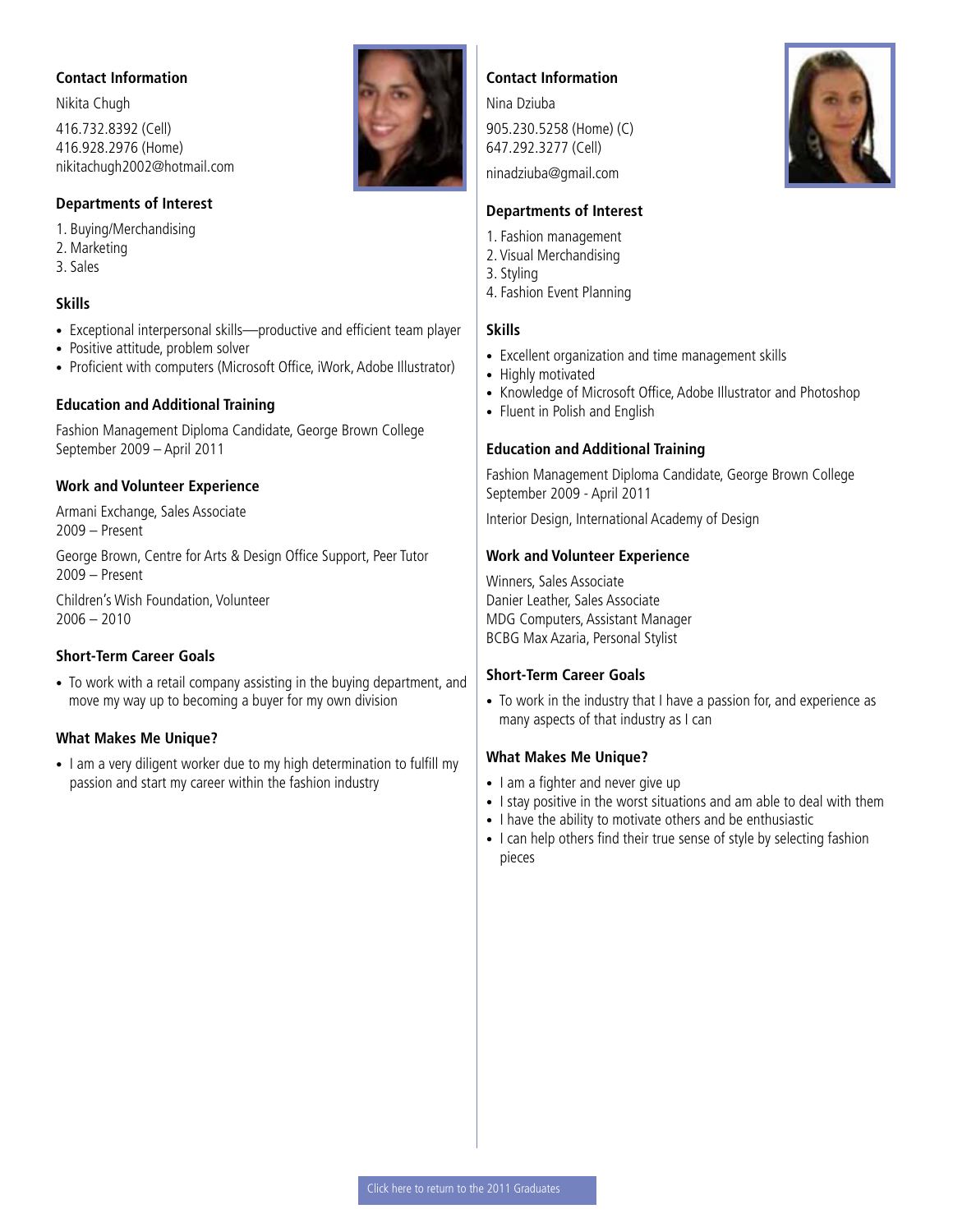<span id="page-31-0"></span>Qiao Jiao Ma 647.261.1586 summerma1126@hotmail.com

#### **Departments of Interest**

1. Styling and Window Display

- 2. Buying
- 3. Visual Merchandising

#### **Skills**

- Able to create strong materials
- Good interpersonal skills, well organized and motivated
- Art skills watercolours and pencil sketch, crafting, jewellery methods and display
- Computer skills proficient user of Microsoft Office Suite, skilled in graphic design software such as Adobe Illustrator, Photoshop and Visual Arts
- Language skills English and Mandarin

#### **Education and Additional Training**

Fashion Management Diploma Candidate, George Brown College September 2009 – April 2011

Jewellery Methods Diploma, George Brown College 2007 – 2009

#### **Work and Volunteer Experience**

Lao Feng Xiang Ltd., Junior Designer, Shanghai June – August 2008

One-of-a-Kind Show, Toronto November 2010

LG fashion week, Volunteer October 2010

Le Chateau, Visual Merchandising April – June 2010

Rita Tesolin Inc., Volunteer November 2009

#### **Short-Term Career Goals**

• To start some great companies involved with window display and visual merchandising.

#### **What Makes Me Unique?**

- I have a strong work ethic
- I have professional knowledge of both computers and artistic disciplines
- I am friendly and enjoy working with others
- I am bilingual
- I have experience in retail and customer service, event planning and design

#### **Contact Information**

Rahul Patel 647.272.6797 Patel.r03@gmail.com

#### **Departments of Interest**

- 1. Product Development
- 2. Buying
- 3. Public Relations

#### **Skills**

- Exceptional accounting and math skills
- Understanding of pattern making, technical sketches, and sewing methods
- Proficient with Adobe Illustrator and Photoshop
- Experience with event management and public relations

#### **Education and Additional Training**

Fashion Management Diploma Candidate, George Brown College September 2009 - April 2011

#### **Work and Volunteer Experience**

The Bargains Group, Sales, Research and Development, Toronto, ON May – July 2010

Anokhi Magazine Annual Gala, Toronto, ON February 2008 – 2010

Assistant Fashion Show Manager, Event Management/Production Assistant, & Public Relations

#### **Short-Term Career Goals**

• To start my career by working for a retailer/designer in the area of product development, buying, or public relations. Eventually I would like to start my own clothing line.

- I have thorough knowledge of clothing design and exceptional knowledge of the business side of fashion
- I am very organized and ambitious
- I work well in a team environment, and with all kinds of people

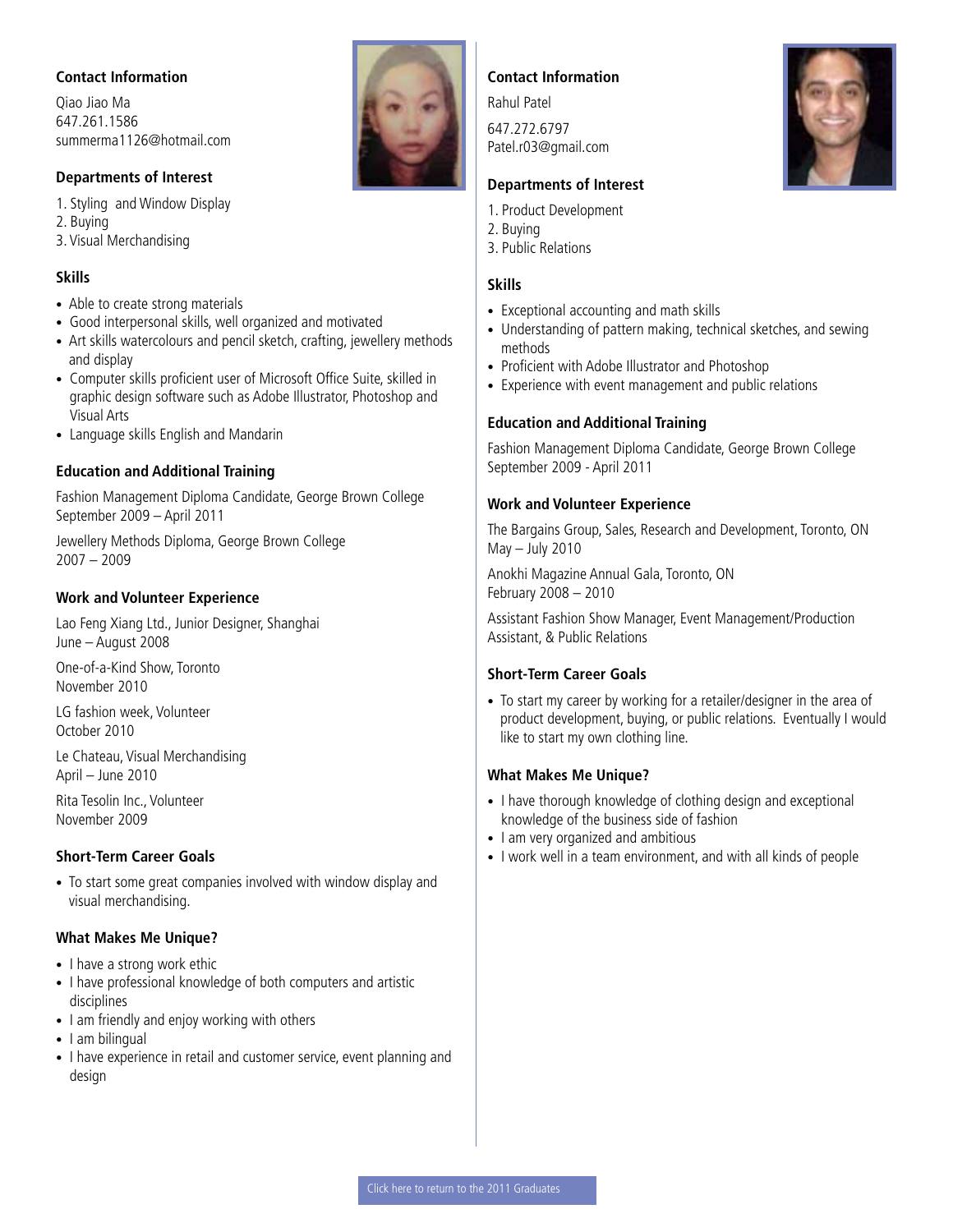<span id="page-32-0"></span>Rebecca Holmes 647.291.2441 r-holmes@live.ca

#### **Departments of Interest**

1. Merchandising

- 2. Customer Service
- 3. Product Education

#### **Skills**

• Computers, Microsoft Office (Word, Excel, PowerPoint)

#### **Education and Additional Training**

Fashion Management Diploma Candidate, George Brown College September 2009 – April 2011

#### **Work and Volunteer Experience**

Lululemon Athletica, Merchandiser, Toronto, ON February 2010 – January 2011

Atomica Café and Wine Bar, Server, seasonal, Kingston, ON May 2007 – August 2010

Gluckstein Design, Assistant Decorating Coordinator, Intern, Toronto, ON February – May 2010

Urban Outfitters, Operational Manager, Toronto, ON June – September 2009

Urban Outfitters, Women's Manager, Kingston, ON July 2008 – May 2009

Jacob Connexion, Associate Manager, London, ON December 2007 – May 2008

#### **Short-Term Career Goals**

• To obtain a position at the head office location of a retail clothing company, where I can stand by the core values of the company and be passionate about my work. I would like to provide stores with merchandising objectives and to increase sell-through strategies.

#### **What Makes Me Unique?**

- I enjoy the outdoors, physical activity, and try to create a balance in my life, allowing me to be motivated in my work, generate a positive atmosphere, and stay healthy and happy
- I have a passion for creativity and merchandising, as well as getting to know target markets
- I take pleasure in meeting new customers and satisfying their needs
- I am logical as well as creative
- I enjoy researching facts beyond the sales floor and discovering creative methods to increase sell through strategies
- I am detail-orientated and take pride in work that I accomplish

#### **Contact Information**

Rehana Nandlall

416.670.1480 rehana\_nandlall@live.ca

#### **Departments of Interest**

- 1. Visual Merchandising
- 2. Wholesales
- 3. Styling

#### **Skills**

- Creative and problem solving skills required for visual concepts
- Excellent customer service skills, demonstrated by customer following
- Proficient in Microsoft Word and Excel
- Able to build visually appealing outfits based on knowledge of fabrics and functions

#### **Education and Additional Training**

Fashion Management Diploma Candidate, George Brown College September 2009 – April 2011

#### **Work and Volunteer Experience**

Winners, Sales Associate, Toronto, ON February 2010 – Present

Reitmans, Sales Associate, Toronto, ON November 2008 – March 2010

Joe Fresh, Sales Associate, Toronto, ON October 2004 – October 2008

LG Fashion Week, Backstage Assistant, Volunteer, Toronto, ON October 2009

#### **Short-Term Career Goals**

• To work for a company where I can utilize my creativity and sales skills.

- I am passionate about all aspects of fashion, as I believe clothing is a living art
- I work well under pressure and within a team
- I have excellent written and verbal skills

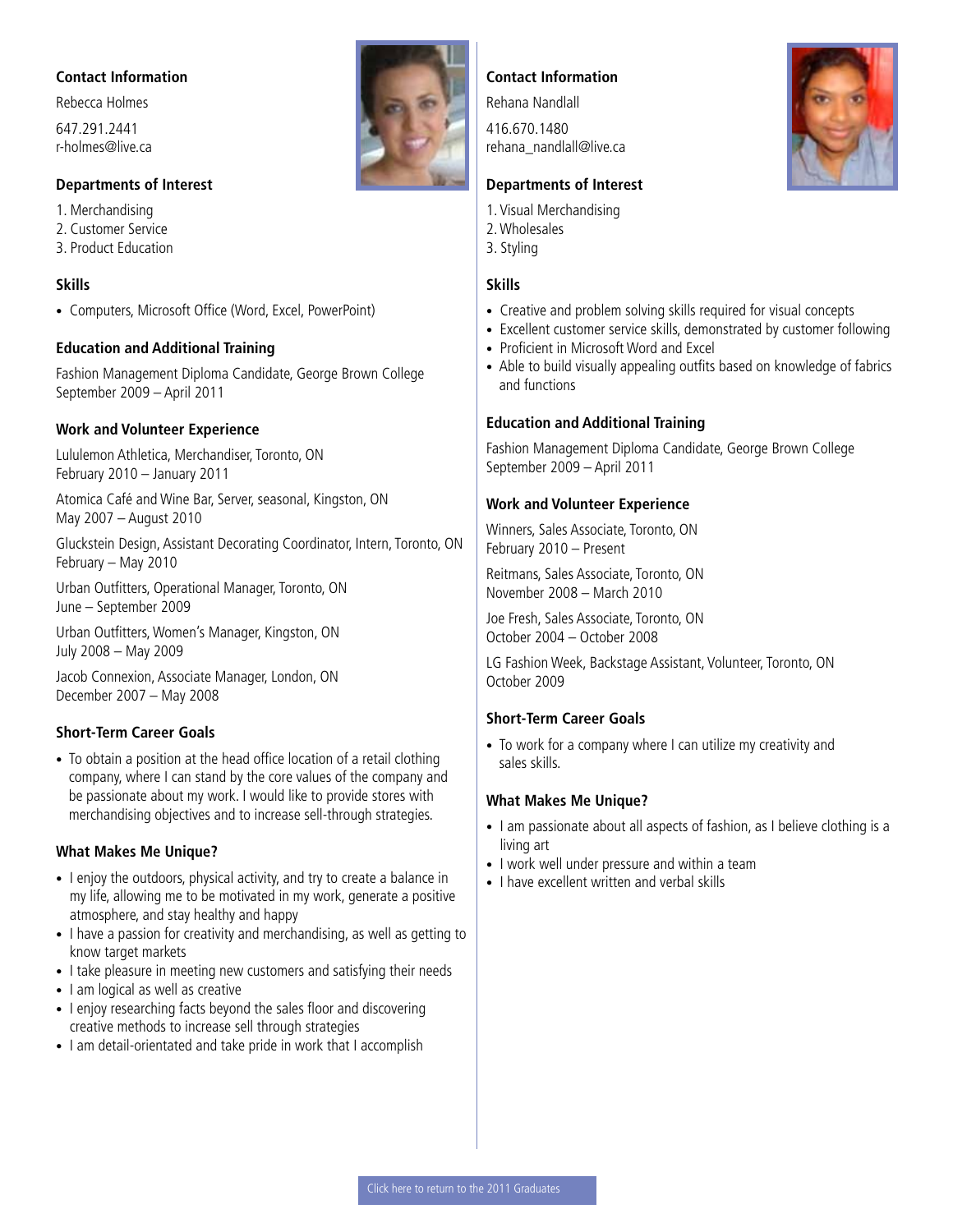<span id="page-33-0"></span>Sabrina Lachman 416.554.8479 slachman@mail.georgebrown.ca

#### **Departments of Interest:**

1. Product Development

#### **Skills:**

- Excellent communication skills
- Able to work well in a team environment
- Great time-management skills
- Proficiency with computers (MS Office, Adobe Illustrator, Internet, etc.)

#### **Education and Additional Training:**

Fashion Management Diploma Candidate, George Brown College September 2009 – April 2011

Fashion Techniques & Design, George Brown College 2008

#### **Work and Volunteer Experience:**

UPS United Parcel Service, Package Handler October 2006 – Present

PYA Importers LTD. Summer 2010

Worked with Product Development team (320 hours)

#### **Short-Term Career Goals:**

• To successfully graduate from George Brown College with a diploma in fashion management and start my career in fashion full-time.

#### **What Makes Me Unique?**

- I have a unique background not only in fashion management, but also fashion techniques and design
- I have knowledge in both the business side and the practical side of fashion
- I have experience in various areas such as customer service, visual merchandising, product development, sales and more



#### **Contact Information**

Samantha Saidyfye 905.399.1115 samanthasaidyfye@hotmail.com

#### **Departments of Interest:**

- 1. Visual Merchandising
- 2. Buying

#### **Skills:**

- Familiar with Adobe Photoshop and Illustrator as well as Microsoft Office
- Able to thrive in a team environment
- Self-starter and self-motivated

#### **Education and Additional Training:**

Fashion Management Diploma Candidate, George Brown College September 2009 – April 2011

#### **Work and Volunteer Experience:**

American Eagle Outfitters, Sales Associate, Oakville, ON July 2008 – Present

#### **Short-Term Career Goals:**

• To gain an entry level position with a fashion retailer where my creativity, sociability, open mindedness, and willingness to learn will all contribute to the company.

- I have excellent written communication skills which received an honours standing
- I have excellent customer service skills and understanding of their needs
- I have great organization skills

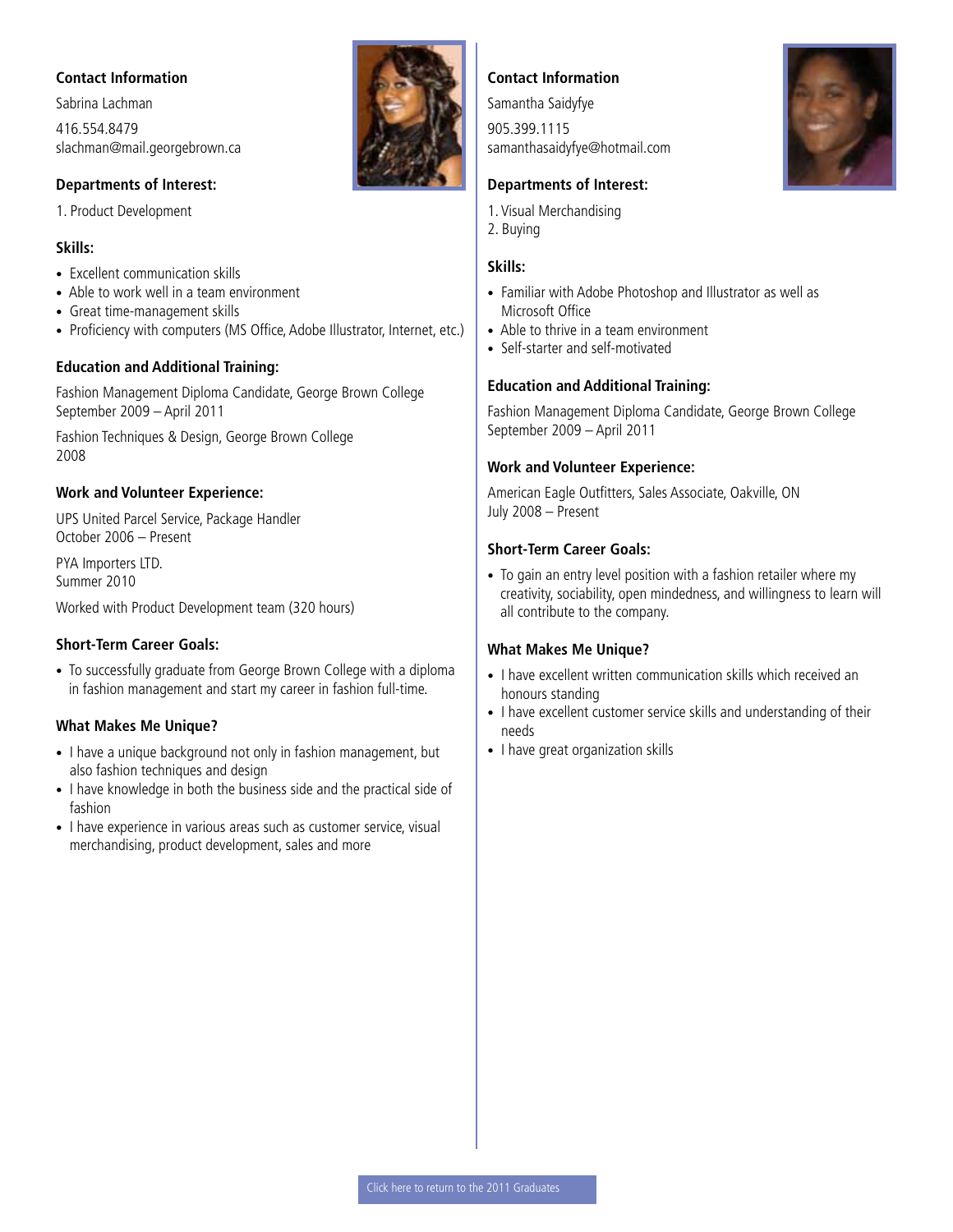<span id="page-34-0"></span>Sarah D'Arcey 647.381.1578 sarahkdarcey@gmail.com

#### **Departments of Interest**

1. Public Relations 2. Styling

3. Buying / Merchandise Management

#### **Skills**

- Proficient in Microsoft Office and Adobe Illustrator
- Detail-orientated, excellent interpersonal skills, outstanding work ethic
- Ability to manage and motivate colleagues and classmates to work towards common goals and objectives

#### **Education and Additional Training**

Fashion Management Diploma Candidate, George Brown College September 2009 – April 2011

#### **Work and Volunteer Experience**

Dress for Success Toronto, Assistant Boutique Manager June 2010 – Present

Dress for Success Toronto, Styling Intern March – June 2010

LG Fashion Week, Volunteer October 2009, March 2010

#### **Short-Term Career Goals**

• To obtain a Certificate specializing in Public Relations within the next year. I then aspire begin my career in PR, either working in-house or as part of an agency representing fashion companies, designers and their respective brands.

#### **What Makes Me Unique?**

• I have an unstoppable work ethic—the ability to work until all the objectives of a goal, project or task have been exceptionally satisfied



#### **Contact Information**

Seunghee (Kate) Park

416.805.2812 seunghee.park@hotmail.com

#### **Departments of Interest**

- 1. Product Development
- 2. Visual Merchandising

#### **Skills**

- Can identify fashion trends and communicate them creatively and visually
- Bilingual English, Korean
- Proficient in Microsoft Office
- Proficient in Adobe Photoshop and Illustrator

#### **Education and Additional Training**

Fashion Management Diploma Candidate, George Brown College September 2009 – April 2011

International Language Academy of Canada April – July 2007

ESL course with a focus on English speaking and writing

Management and Economics, Handong Global University September 2005 – May 2009

Focusing on Accounting and ESL

#### **Work and Volunteer Experience**

Fairweather, Intern, Toronto, ON May – July 2010 Merchandising, received stocks, served customers

George Brown College Orientation, Volunteer, Toronto, ON August 2010 Set up, tear down

#### **Short-Term Career Goals**

• To obtain a position as an assistant designer

- I am a very responsible person when it comes to work
- I enjoy working as a member of a team
- I am a self-starter and welcome challenge

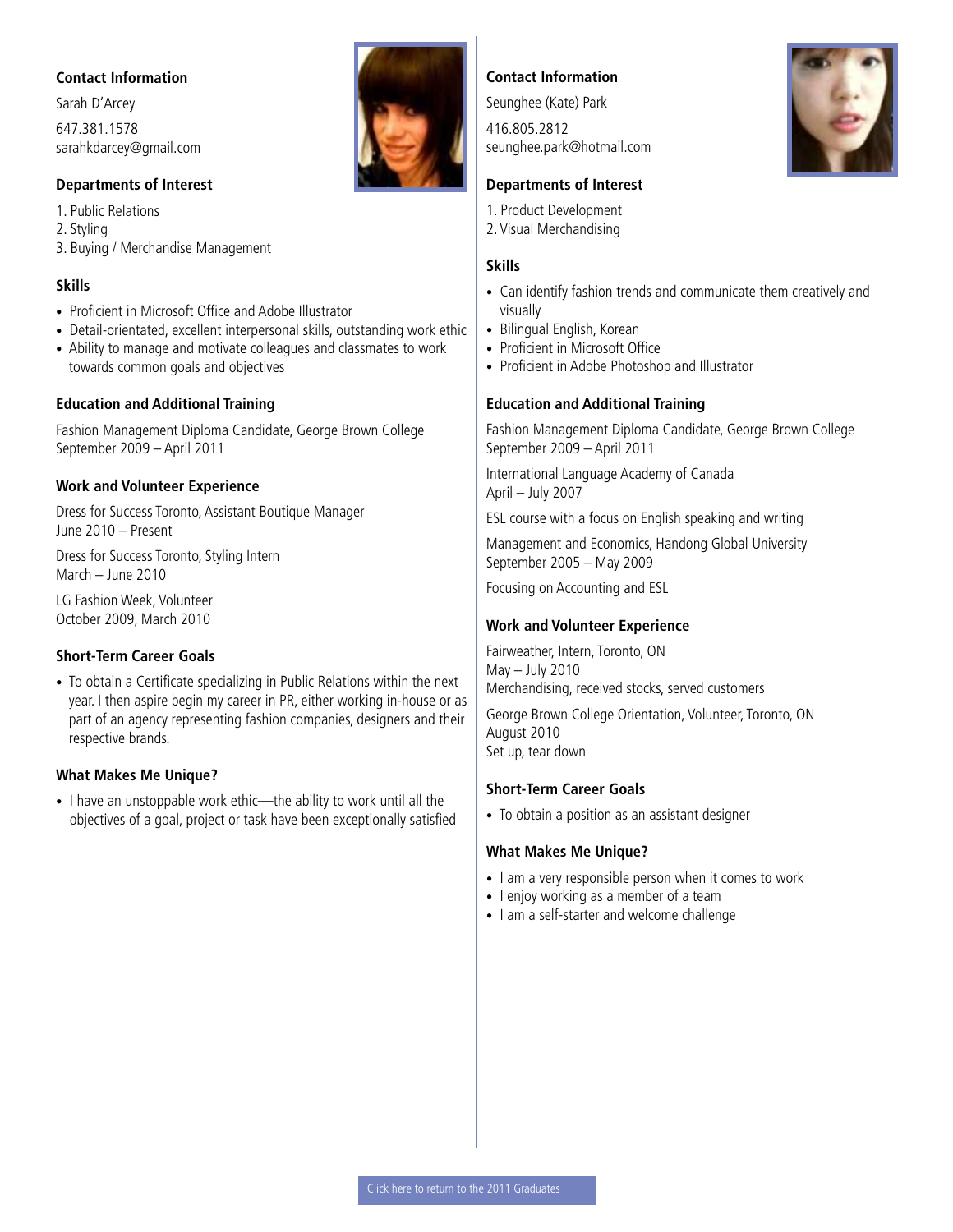<span id="page-35-0"></span>Tara Strudwick

416.524.1725 tara.strudwick@hotmail.com

#### **Departments of Interest**

1. Advertising

- 2. Marketing
- 3. Fashion Journalism

#### **Skills**

- Excellent interpersonal skills, customer focused, well organized and highly motivated
- Able to create strong visual materials
- Able to adapt to change and learn new concepts and skills quickly
- Detail-minded

#### **Education and Additional Training**

Fashion Management Diploma Candidate, George Brown College September 2009 – April 2011

#### **Work and Volunteer Experience**

Chic Thrills, Woman's vintage boutique September 2010 – Present

East Side Mario's, Bartender / Manager August 2005 – Present

Chic Thrills & Hubba Hubba, Internship June – September 2010

Woman's vintage boutique and woman's boutique (320 hours)

#### **Short-Term Career Goals**

• To start my career working for a fashion magazine and apply my knowledge of journalism and advertising.

#### **What Makes Me Unique?**

- I have a strong work ethic
- I am creative and intellectual
- I am passionate about a career in the fashion industry



#### **Contact Information**

Tiffany Kaushal

647.985.8035 tiffanykaushal@hotmail.com

#### **Departments of Interest**

- 1. Styling
- 2. Public Relations
- 3. Marketing
- 4. Events
- 5. Buying

#### **Skills**

- Eloquent verbal and written communication skills
- Able to think outside the box, effective problem-solving skills
- Artistic, creative, able to work well visually
- Able to work under pressure in fast-paced environments and lead a team
- Knowledge of computers (Microsoft Word, Power Point, and Excel, Adobe Illustrator)

#### **Education and Additional Training**

Fashion Management Diploma Candidate, George Brown College September 2009 – April 2011

Bachelor of Arts, Visual Arts, University of British Columbia 2007

Fine Arts Diploma, Langara College 2002

#### **Work Experience**

Aritzia, Cashier August 2011 – Present

Bollenbach Photography, Administrative Assistant April 2010 – Present

Cardero's Restaurant & Live Bait Yacht Club Marine Pub, Guest Services March 2005 – 2009 Dress For Success, Volunteer March – October 2008

The Block Magazine, Volunteer Fall 2008

Little Vixen Fashion Show, Volunteer November 2008

Aritzia, Sales Associate August 2002 – March 2004

#### **Short-Term Career Goals**

• To work for a leading fashion company in position which involves interesting and challenging work, as well as opportunity for growth within the company.

- I have a dedication, passion, and drive to work in the fashion industry
- I have creativity and a genuine personality

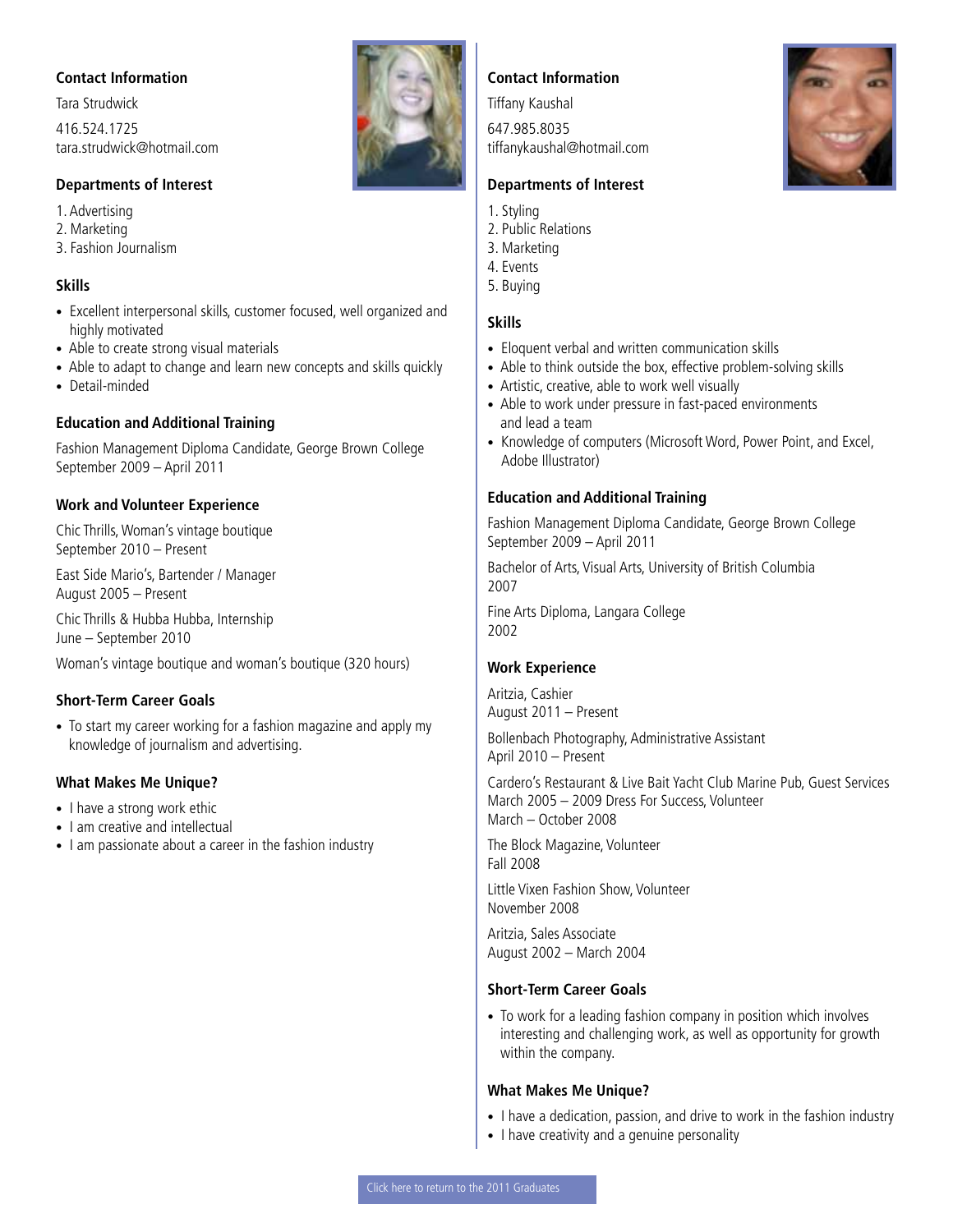<span id="page-36-0"></span>Tracy Luong 647.727.7348 tray.c.luong@gmail.com

#### **Departments of Interest**

1. Buying 2. Marketing

3. Styling

#### **Skills**

- Excellent communication and customer service skills
- Strong understanding of numbers with exceptional analytical ability
- Proficient with Microsoft Excel, Word and PowerPoint

#### **Education and Additional Training**

Fashion Management Diploma Candidate, George Brown College September 2009 – April 2011

Bachelor of Commerce, University of Alberta / Grant MacEwan University September 2004 – April 2007

#### **Work and Volunteer Experience**

Northern Reflections, Visual Merchandising/Marketing Intern Summer 2010

Aritzia, Sales Associate October 2007 – March 2008

#### **Short-Term Career Goals**

• To work towards becoming a buyer for a retail company

#### **What Makes Me Unique?**

- I am fluent in both English and Cantonese
- I am both a hard worker and a quick learner
- I am friendly and outgoing, which makes it easy for me to work productively in a group, but I am also mature and focused enough to work on my own



Vivian Cui 905.201.7042 Vivian.cui16@gmail.com

#### **Departments of Interest**

- 1. Wholesale
- 2. Buying and Merchandising

#### **Skills**

- Familiar with Adobe Illustrator and Microsoft Office
- Friendly, with good interpersonal skills
- Able to multitask
- Quick learner and able to follow instructions accurately

#### **Education and Additional Training**

Fashion Management Diploma Candidate, George Brown College September 2009 – April 2011

#### **Work and Volunteer Experience**

Agency One, Shipping and Receiving, Toronto, ON February 2010

Urban Attitude/SixAsNine, Intern, ON December 2009 – April 2010

Line Fashion Show, Backstage Assistant, Volunteer, Toronto, ON March 2010

#### **Short-Term Career Goals**

• To work for a successful fashion company and to learn as much as I can about the business.

- I have a strong work ethic
- I am a quick learner and can follow instructions accurately
- I have the knowledge and skill sets acquired from George Brown College
- I am friendly, with strong co-operational skills